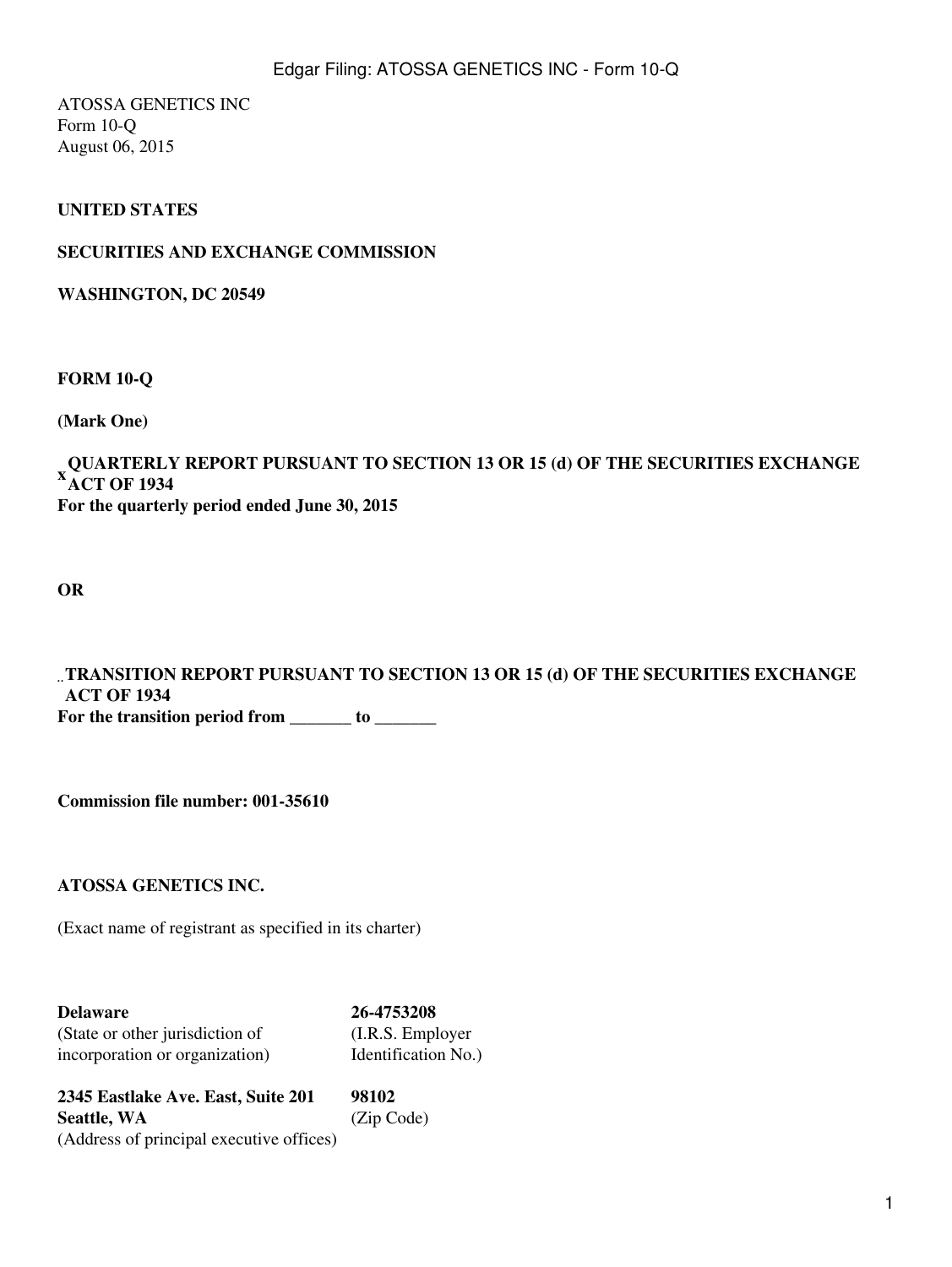Registrant's telephone number, including area code: (206) 325-6086

Indicate by check mark whether the registrant: (1) has filed all reports required to be filed by Section 13 or 15(d) of the Securities Exchange Act of 1934 during the preceding 12 months (or for such shorter period that the registrant was required to file such reports), and (2) has been subject to such filing requirements for the past 90 days. Yes þ N<sub>o</sub>

Indicate by check mark whether the registrant has submitted electronically and posted on its corporate Web site, if any, every Interactive Data File required to be submitted and posted pursuant to Rule 405 of Regulation S-T during the preceding 12 months (or for such shorter period that the registrant was required to submit and post such files). Yes **b** No

Indicate by check mark whether the registrant is a large accelerated filer, an accelerated filer, a non-accelerated filer or a smaller reporting company. See definition of "large accelerated filer," "accelerated filer" and "smaller reporting company" in Rule 12b-2 of the Exchange Act. (Check one):

Large accelerated filer ¨ Accelerated filer ¨ Non-accelerated filer ¨ Smaller reporting company þ

Indicate by check mark whether the registrant is a shell company (as defined in Rule 12b-2 of the Exchange Act). Yes ¨ No þ

The number of shares of the registrant's common stock, \$0.001 par value per share, outstanding at August 6, 2015 was 29,046,260.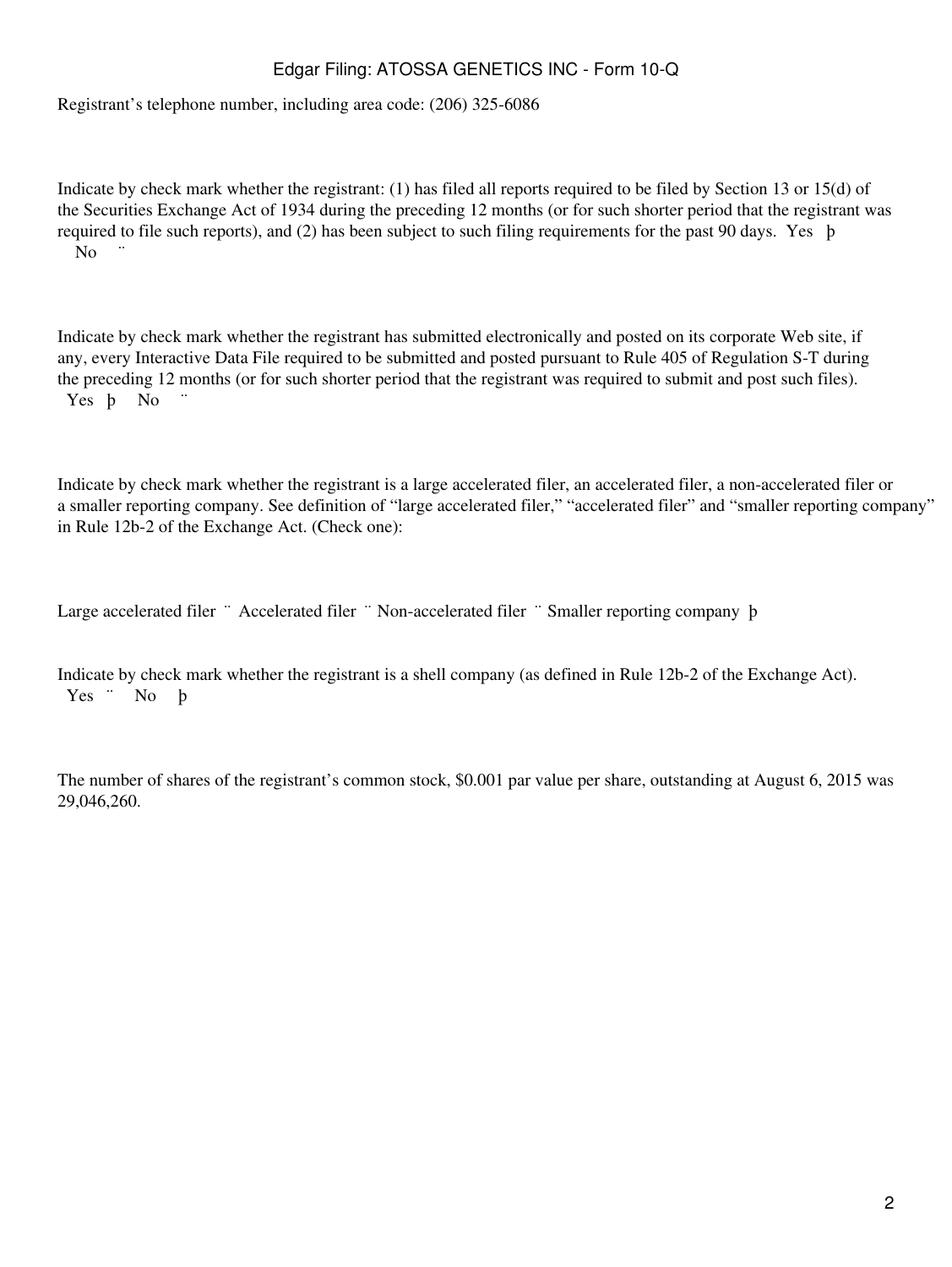## **ATOSSA GENETICS INC.**

**FORM 10-Q**

# **QUARTERLY REPORT**

## **INDEX**

## [PART I. FINANCIAL INFORMATION](#page-4-0)

|                  | ITEM 1. Condensed Consolidated Financial Statements - Unaudited                                                       | 3      |
|------------------|-----------------------------------------------------------------------------------------------------------------------|--------|
|                  | Condensed Consolidated Balance Sheets as of June 30, 2015 and December 31, 2014                                       | 3      |
|                  | Condensed Consolidated Statements of Operations for the three and six months ended June 30, 2015 and $\alpha$<br>2014 |        |
|                  | Condensed Consolidated Statement of Stockholders' Equity for the six months ended June 30, 2015                       | 5      |
|                  | Condensed Consolidated Statements of Cash Flows for the six months ended June 30, 2015 and 2014                       | 6      |
|                  | <b>Notes to Consolidated Financial Statements</b>                                                                     | $\tau$ |
| ITEM 2.          | Management's Discussion and Analysis of Financial Condition and Results of Operations                                 | 17     |
| <b>ITEM 3</b>    | Quantitative and Qualitative Disclosures about Market Risk                                                            | 28     |
|                  | ITEM 4. Controls and Procedures                                                                                       | 29     |
|                  | PART II. OTHER INFORMATION                                                                                            | 29     |
|                  | ITEM 1. Legal Proceedings                                                                                             | 29     |
|                  | <b>ITEM 1A.Risk Factors</b>                                                                                           | 30     |
|                  | ITEM 2. Unregistered Sales of Equity Securities and Use of Proceeds                                                   | 33     |
|                  | ITEM 3. Defaults upon Senior Securities                                                                               | 33     |
|                  | ITEM 4. Mine Safety Disclosures                                                                                       | 33     |
|                  | ITEM 5. Other Information                                                                                             | 33     |
| ITEM 6. Exhibits |                                                                                                                       | 33     |
|                  |                                                                                                                       | 3      |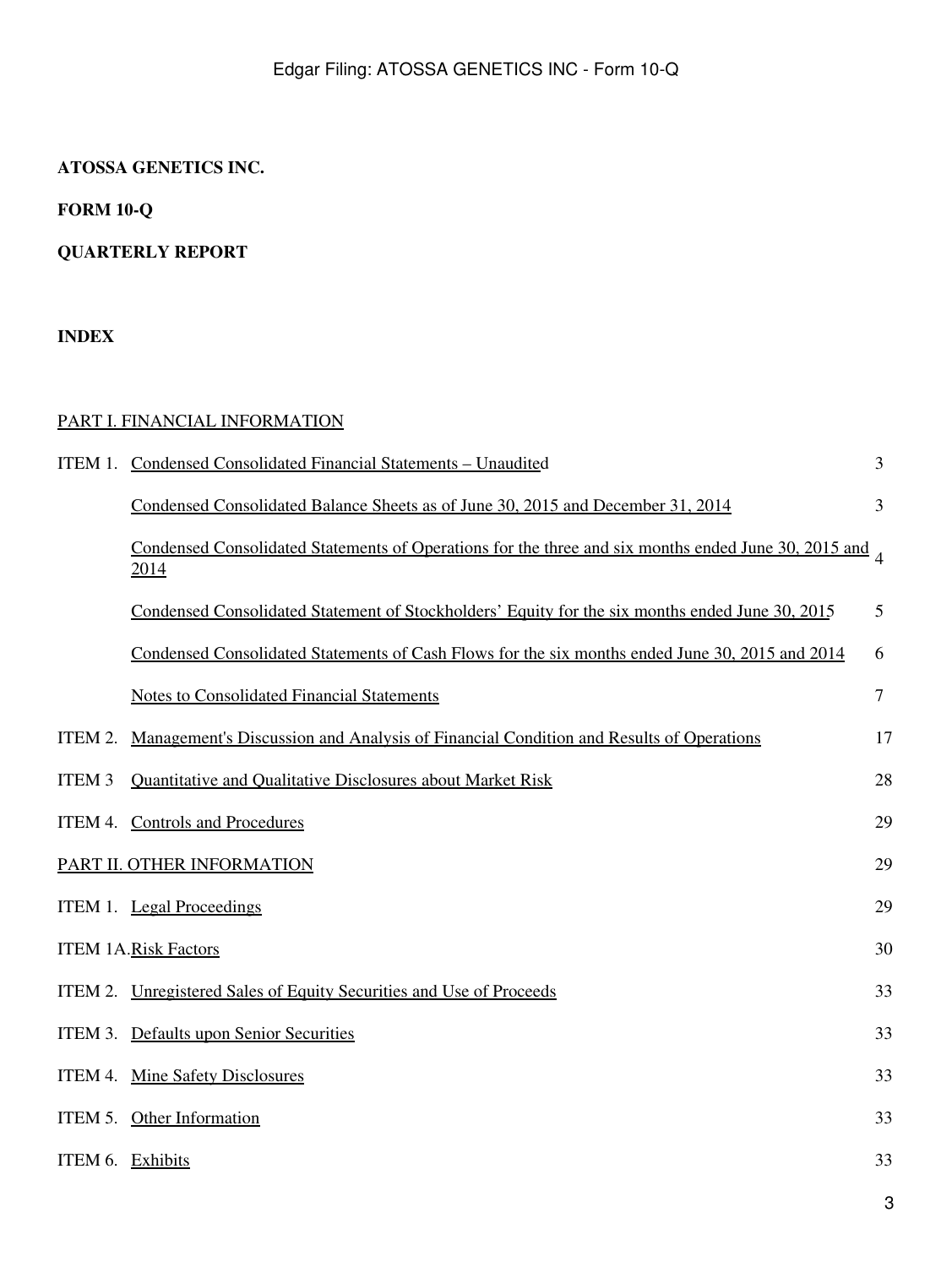# [SIGNATURES](#page-63-0) 34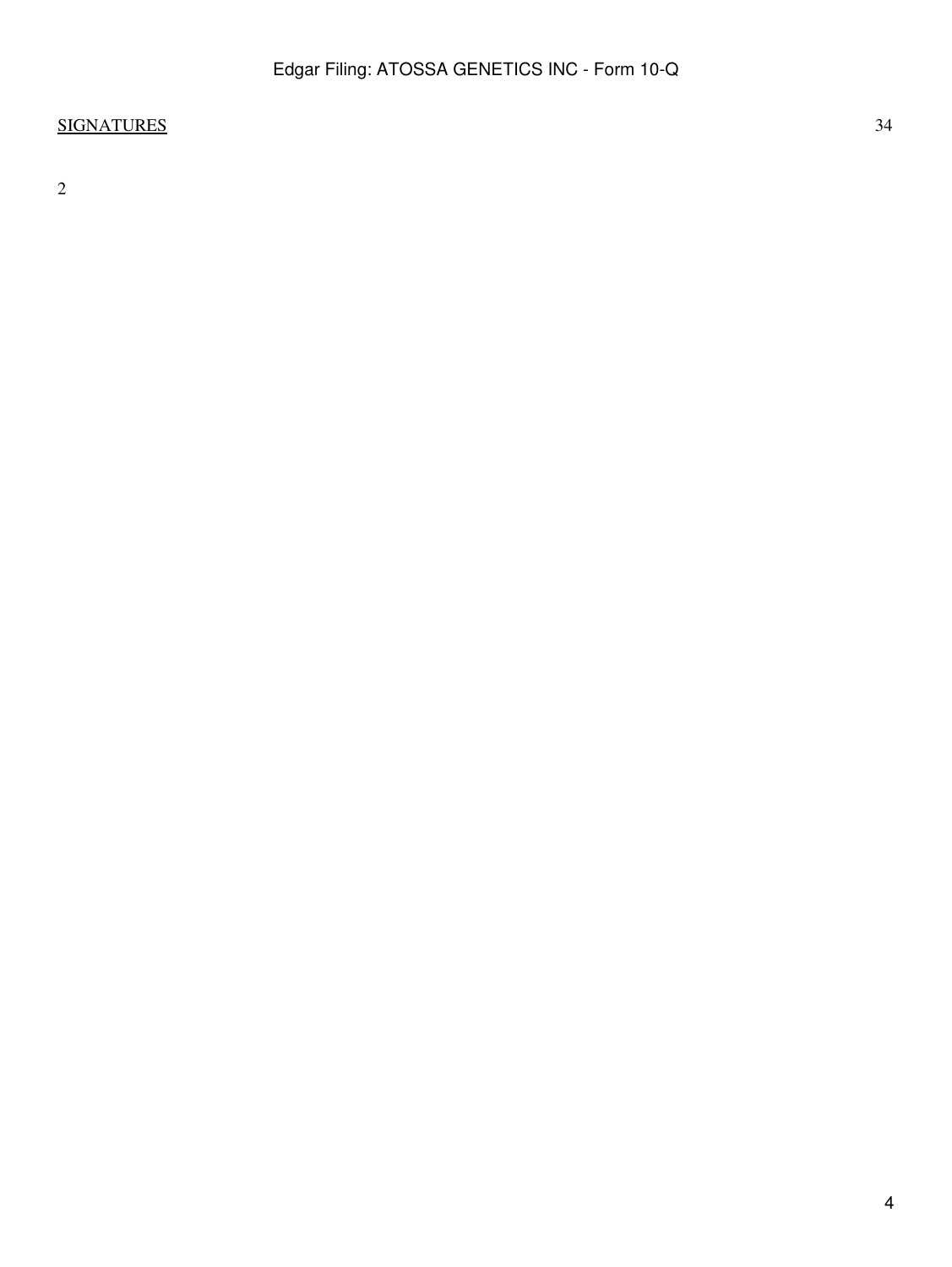### <span id="page-4-0"></span>**PART I. FINANCIAL INFORMATION**

### <span id="page-4-1"></span>**ITEM 1. CONDENSED CONSOLIDATED FINANCIAL STATEMENTS**

## <span id="page-4-2"></span>**ATOSSA GENETICS INC.**

## **CONDENSED CONSOLIDATED BALANCE SHEETS**

|                                       | June 30,<br>2015<br>(Unaudited) | December 31,<br>2014 |
|---------------------------------------|---------------------------------|----------------------|
| Assets                                |                                 |                      |
| Current assets                        |                                 |                      |
| Cash and cash equivalents             | \$11,402,935                    | \$8,500,718          |
| Accounts receivable, net              | 2,012,153                       | 297,958              |
| Prepaid expenses                      | 239,092                         | 247,207              |
| Inventory, net                        | 101,339                         | 39,788               |
| Total current assets                  | 13,755,519                      | 9,085,671            |
| Furniture and equipment, net          | 360,206                         | 357,532              |
| Intangible assets, net                | 1,822,328                       | 1,920,645            |
| Deferred financing costs              | 570,500                         | 351,961              |
| Other assets                          | 52,647                          | 48,193               |
| <b>Total assets</b>                   | \$16,561,200                    | \$11,764,002         |
| Liabilities and Stockholders' Equity  |                                 |                      |
| <b>Current liabilities</b>            |                                 |                      |
| Accounts payable                      | \$580,541                       | \$594,357            |
| Accrued expenses                      | 1,900,284                       | 444,861              |
| Payroll liabilities                   | 840,228                         | 1,056,705            |
| Short-term lease obligations          | 72,338                          | 76,025               |
| Other current liabilities             | 20,272                          | 42,228               |
| Total current liabilities             | 3,413,663                       | 2,214,176            |
| Deferred rent, net of current portion | 10,019                          | 2,483                |
| Long-term lease obligations           | 12,531                          | 49,216               |
| <b>Total liabilities</b>              | 3,436,213                       | 2,265,875            |
|                                       |                                 |                      |

Commitments and contingencies (note 13)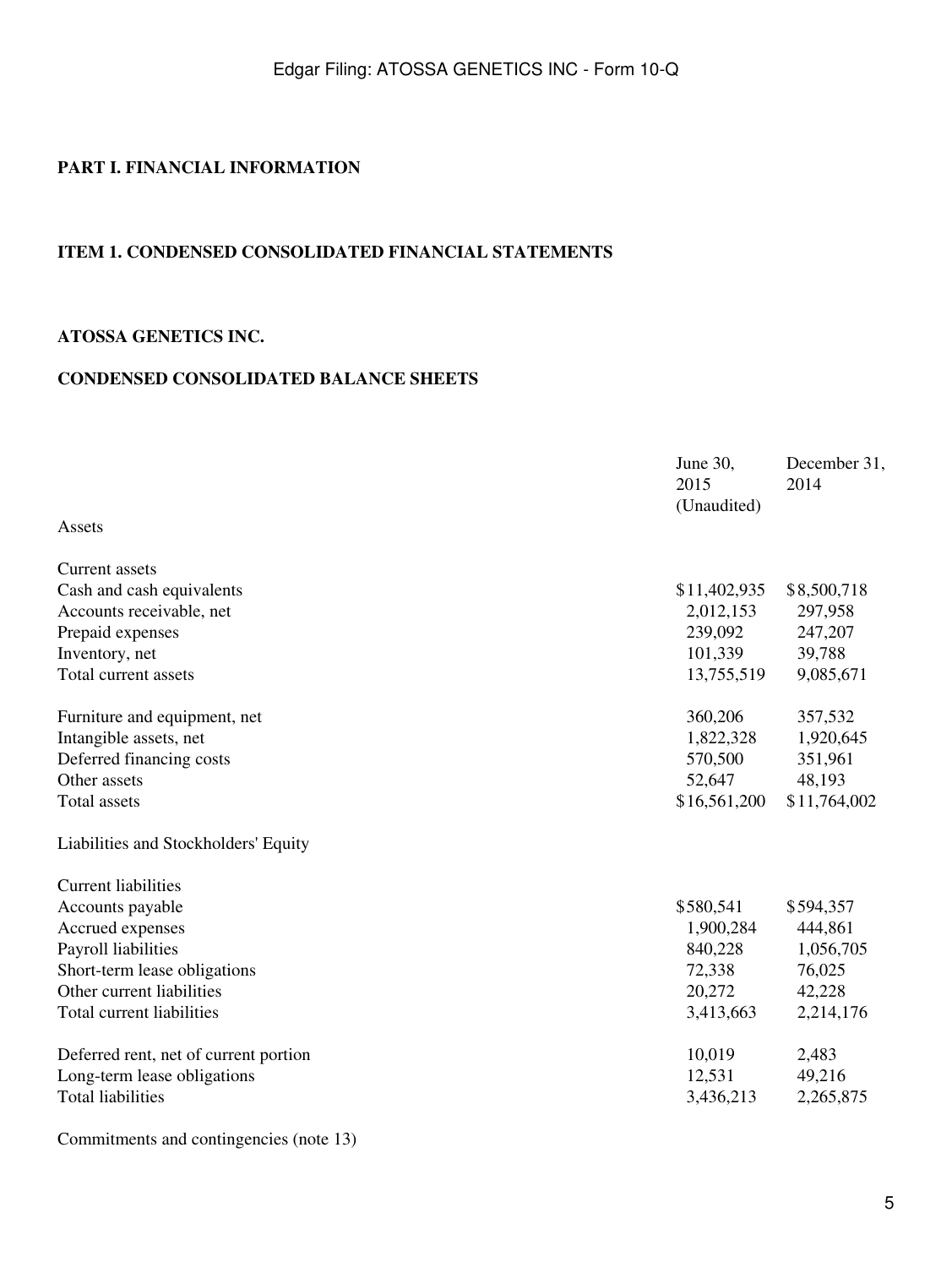| Stockholders' equity                                                                                                      |                |                          |
|---------------------------------------------------------------------------------------------------------------------------|----------------|--------------------------|
| Preferred stock - \$.001 par value; 10,000,000 shares authorized, 0 shares issued and<br>outstanding                      |                | $\overline{\phantom{0}}$ |
| Common stock - \$.001 par value; 75,000,000 shares authorized, 29,046,260 and<br>24,564,058 shares issued and outstanding | 29,046         | 24,564                   |
| Additional paid-in capital                                                                                                | 54,751,098     | 44,648,103               |
| Accumulated deficit                                                                                                       | (41, 655, 157) | (35,174,540)             |
| Total stockholders' equity                                                                                                | 13,124,987     | 9,498,127                |
| Total liabilities and stockholders' equity                                                                                | \$16,561,200   | \$11,764,002             |

*The accompanying notes are an integral part of these condensed consolidated financial statements*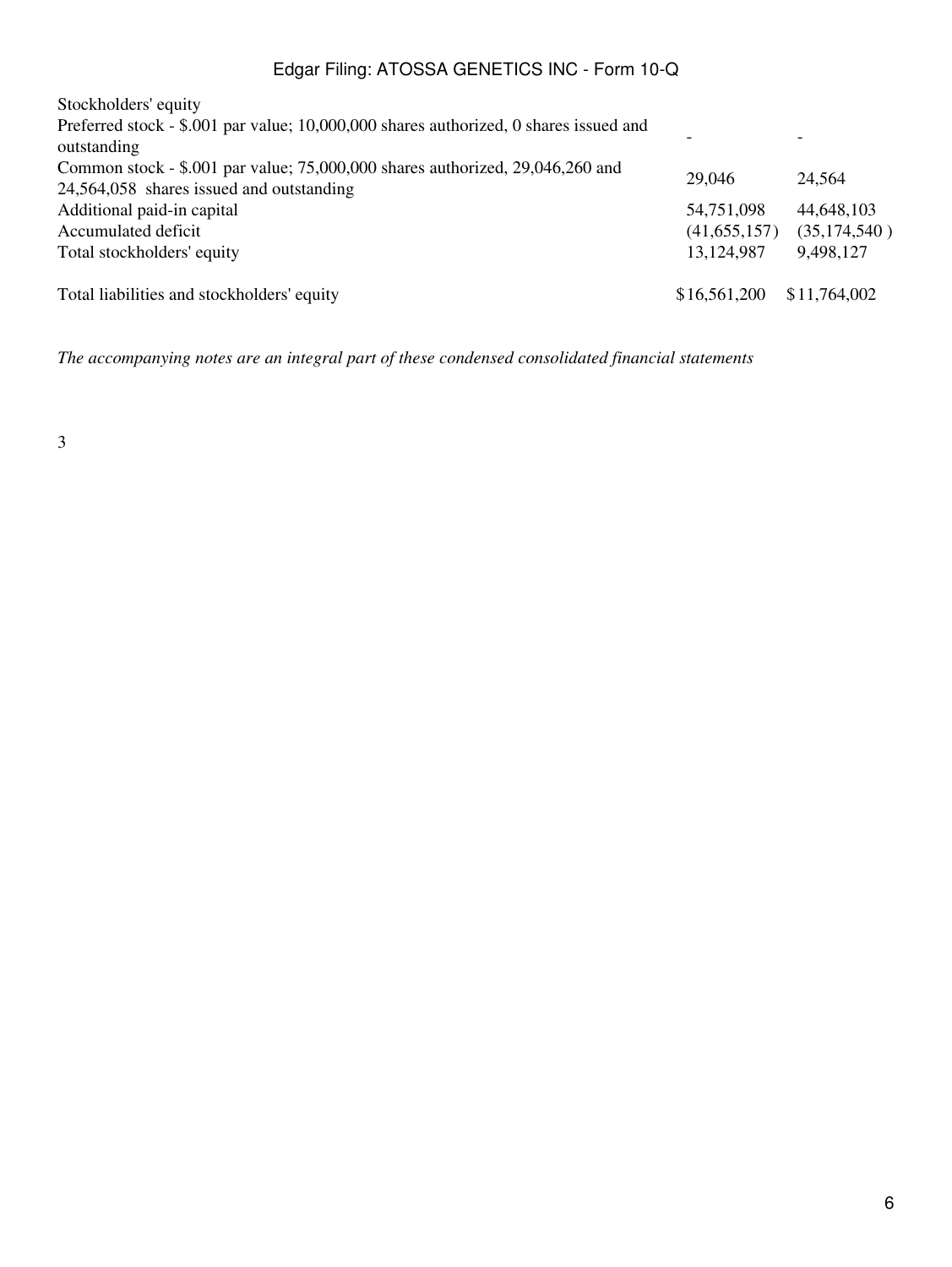### <span id="page-6-0"></span>**ATOSSA GENETICS INC.**

### **CONDENSED CONSOLIDATED STATEMENTS OF OPERATIONS**

## **(UNAUDITED)**

|                                                      | For the Three Months Ended |             | For The Six Months Ended                 |             |
|------------------------------------------------------|----------------------------|-------------|------------------------------------------|-------------|
|                                                      | June 30,                   |             | June 30,                                 |             |
|                                                      | 2015                       | 2014        | 2015                                     | 2014        |
| Net revenue                                          | \$2,694,157                | \$9,875     | \$4,567,425                              | \$33,999    |
| Cost of revenue                                      | 1,854,711                  |             | 3,062,665                                |             |
| Gross profit                                         | 839,446                    | 9,875       | 1,504,760                                | 33,999      |
| Operating expenses:                                  |                            |             |                                          |             |
| Selling                                              | 732,061                    | 223,385     | 1,278,915                                | 461,223     |
| Research and development                             | 510,458                    | 510,767     | 1,307,683                                | 933,270     |
| General and administrative                           | 2,790,872                  | 2,462,256   | 5,395,983                                | 4,236,964   |
| Total operating expenses                             | 4,033,391                  | 3,196,408   | 7,982,581                                | 5,631,457   |
| <b>Operating loss</b>                                | (3,193,945)                | (3,186,533) | (6,477,821)                              | (5,597,458) |
| Other income (expense)                               | 48,619                     | (1,443)     | (2,796)                                  | (2,049)     |
| Loss before income taxes                             | (3,145,326)                | (3,187,976) | (6,480,617)                              | (5,599,507) |
| Income taxes                                         |                            |             |                                          |             |
| Net loss                                             | \$(3,145,326)              |             | $$(3,187,976) $(6,480,617) $(5,599,507)$ |             |
| Loss per common share - basic and diluted            | \$(0.11)                   | \$(0.13)    | \$(0.25)                                 | \$(0.24)    |
| Weighted average shares outstanding, basic & diluted | 27,686,202                 | 24,430,346  | 25,805,293                               | 23,515,576  |

*The accompanying notes are an integral part of these condensed consolidated financial statements.*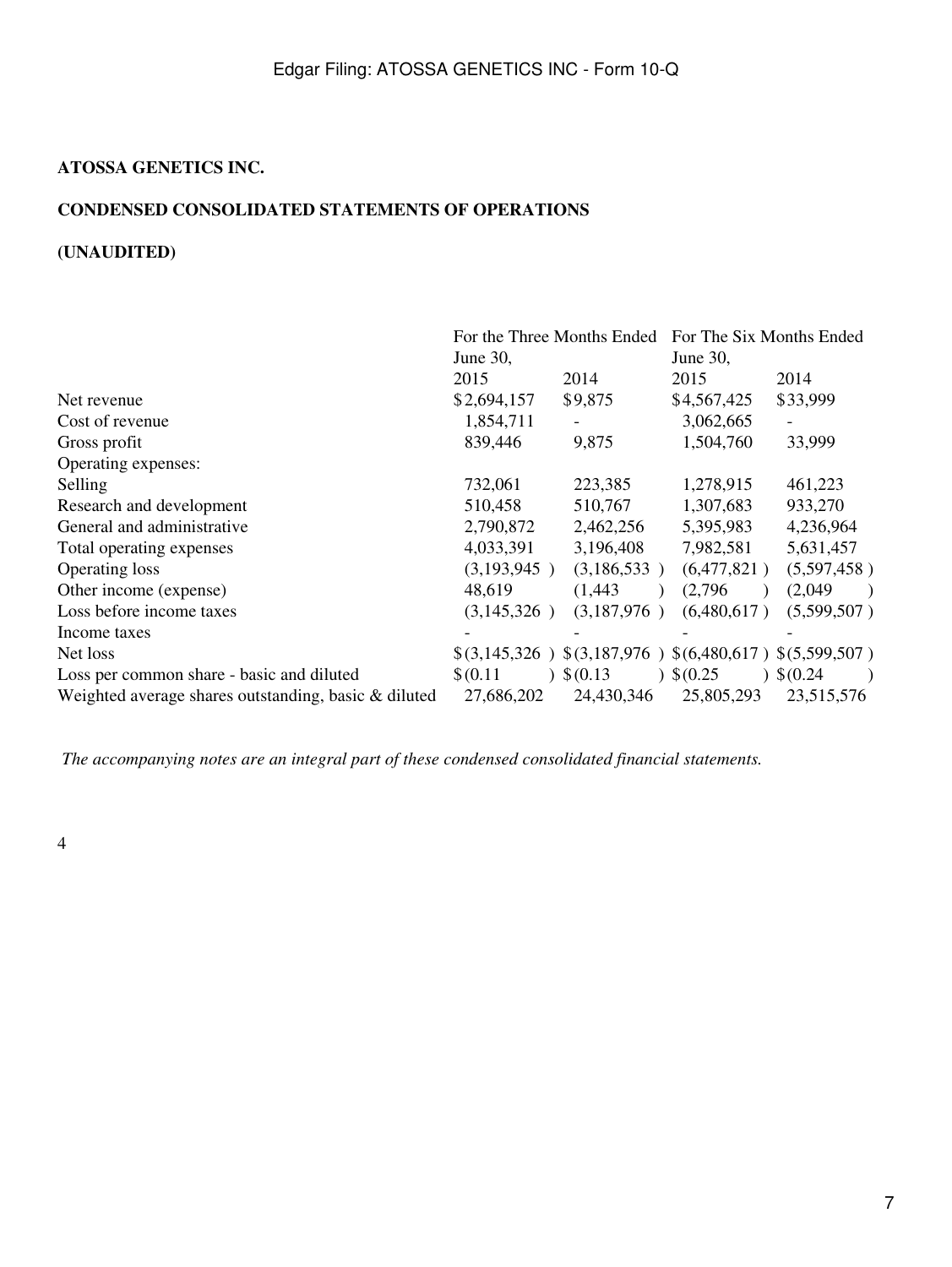## <span id="page-7-0"></span>**ATOSSA GENETICS, INC.**

## **CONSOLIDATED STATEMENT OF STOCKHOLDERS' EQUITY**

|                                                                            | Common Stock   |        |                                  |                              |                                  |
|----------------------------------------------------------------------------|----------------|--------|----------------------------------|------------------------------|----------------------------------|
|                                                                            | <b>Shares</b>  | Amount | Additional<br>Paid-in<br>Capital | Accumulated<br>Deficit       | Total<br>Stockholders'<br>Equity |
| Balance at December 31, 2014                                               | 24.564.058     |        | \$24,564 \$44,648,103            | \$(35,174,540) \$9,498,127   |                                  |
| Issuance of common shares for cash                                         | 4,107,202      | 4,107  | 5,960,344                        |                              | 5,964,451                        |
| Deferred financing costs net of amortization                               | 375,000        | 375    | 218,164                          |                              | 218,539                          |
| Financing fees from the public offering                                    |                |        | (577,790)                        | $\sim$                       | (577, 790)                       |
| Issuance of prefunded warrants                                             |                |        | 4,116,537                        |                              | 4,116,537                        |
| Compensation cost for stock options granted to<br>executives and employees |                |        | 385,740                          |                              | 385,740                          |
| Net loss for the six months ended June 30, 2015                            | $\blacksquare$ |        |                                  | (6,480,617)                  | (6,480,617)                      |
| Balance at June 30, 2015                                                   | 29,046,260     |        | \$29,046 \$54,751,098            | $$(41,655,157)$ \$13,124,987 |                                  |

*The accompanying notes are an integral part of these condensed consolidated financial statements.*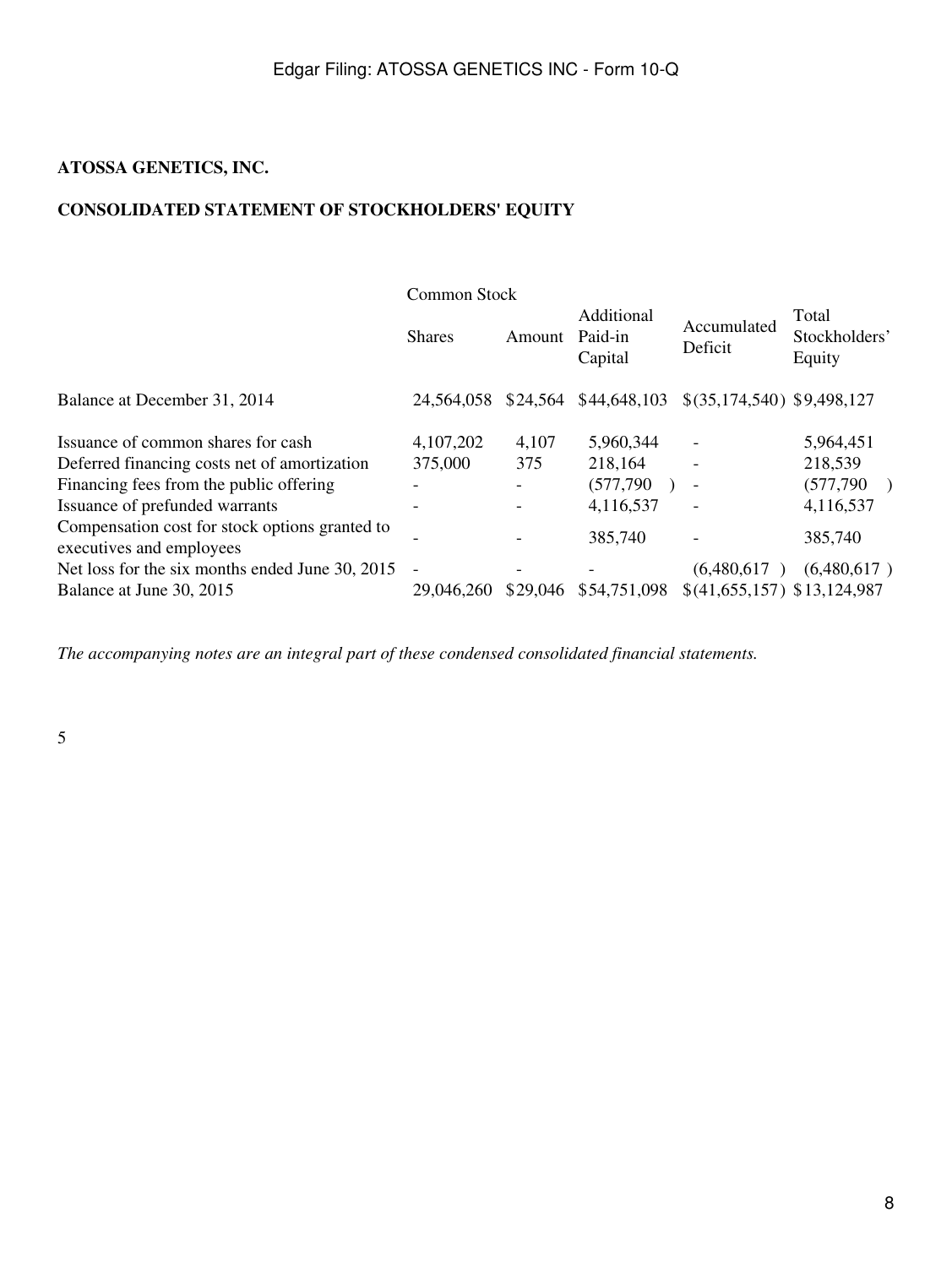## <span id="page-8-0"></span>**ATOSSA GENETICS INC.**

### **CONDENSED CONSOLIDATED STATEMENTS OF CASH FLOWS**

# **(UNAUDITED)**

|                                                         | For the Six Months<br><b>Ended</b><br>June 30, |                |             |                                                          |
|---------------------------------------------------------|------------------------------------------------|----------------|-------------|----------------------------------------------------------|
|                                                         | 2015                                           |                | 2014        |                                                          |
| <b>CASH FLOWS FROM OPERATING ACTIVITIES</b>             |                                                |                |             |                                                          |
| Net loss                                                | \$(6,480,617) \$(5,599,507)                    |                |             |                                                          |
| Compensation cost for stock options granted             | 385,740                                        |                | 397,715     |                                                          |
| Depreciation and amortization                           | 170,775                                        |                | 252,924     |                                                          |
| Loss on disposal of intangible assets                   | 6,533                                          |                |             |                                                          |
| Bad debt expense                                        | 562,694                                        |                | 64,759      |                                                          |
| Changes in operating assets and liabilities:            |                                                |                |             |                                                          |
| Accounts receivable                                     | (2,276,889)                                    |                | 26,158      |                                                          |
| Inventory                                               | $(61,551)$ $(1,910)$                           |                |             |                                                          |
| Prepaid expenses                                        | 8,115                                          |                | (129, 719)  | $\begin{smallmatrix} \frac{1}{2} \\ 1 \end{smallmatrix}$ |
| Other assets                                            | (4, 454)                                       |                | (24,863)    | $\mathcal{E}$                                            |
| Accounts payable                                        | (13,816)                                       |                | 542,042     |                                                          |
| Payroll liabilities                                     | (216, 477)                                     |                | 32,169      |                                                          |
| Deferred rent                                           | 8,736                                          |                | (26, 785)   | $\big)$                                                  |
| Accrued expenses                                        | 1,415,051                                      |                | (172, 836)  | $\big)$                                                  |
| Product recall liabilities                              |                                                |                | (199, 465)  | $\big)$                                                  |
| Other current liabilities                               | (23, 156)                                      |                | (19,027)    | $\mathcal{E}$                                            |
| Net cash used in operating activities                   | (6,519,316)                                    |                | (4,858,345) |                                                          |
| <b>CASH FLOWS FROM INVESTING ACTIVITIES</b>             |                                                |                |             |                                                          |
| Purchase of furniture and equipment                     | (66, 112)                                      | $\overline{)}$ | (20,629)    | $\big)$                                                  |
| Purchase of intangible assets                           | (15, 553)                                      | $\overline{)}$ | (170, 441)  | $\overline{\phantom{a}}$                                 |
| Net cash used in investing activities                   | (81, 665)                                      | $\lambda$      | (191,070)   | $\mathcal{E}$                                            |
| <b>CASH FLOWS FROM FINANCING ACTIVITIES</b>             |                                                |                |             |                                                          |
| Net proceeds from issuance of common stock and warrants | 9,503,198                                      |                | 13,005,745  |                                                          |
| Net cash provided by financing activities               | 9,503,198                                      |                | 13,005,745  |                                                          |
| NET INCREASE IN CASH AND CASH EQUIVALENTS               | 2,902,217                                      |                | 7,956,330   |                                                          |
| CASH AND CASH EQUIVALENTS, BEGINNING BALANCE            | 8,500,718                                      |                | 6,342,161   |                                                          |
| CASH AND CASH EQUIVALENTS, ENDING BALANCE               | \$11,402,935 \$14,298,491                      |                |             |                                                          |
| <b>SUPPLEMENTAL DISCLOSURES:</b>                        |                                                |                |             |                                                          |
| Interest paid                                           | \$3,311                                        |                | \$2,192     |                                                          |
| NONCASH INVESTING AND FINANCING ACTIVITIES:             |                                                |                |             |                                                          |
| Noncash reclassification of prepaid license fees        | $\$ -                                          |                | 15,000      |                                                          |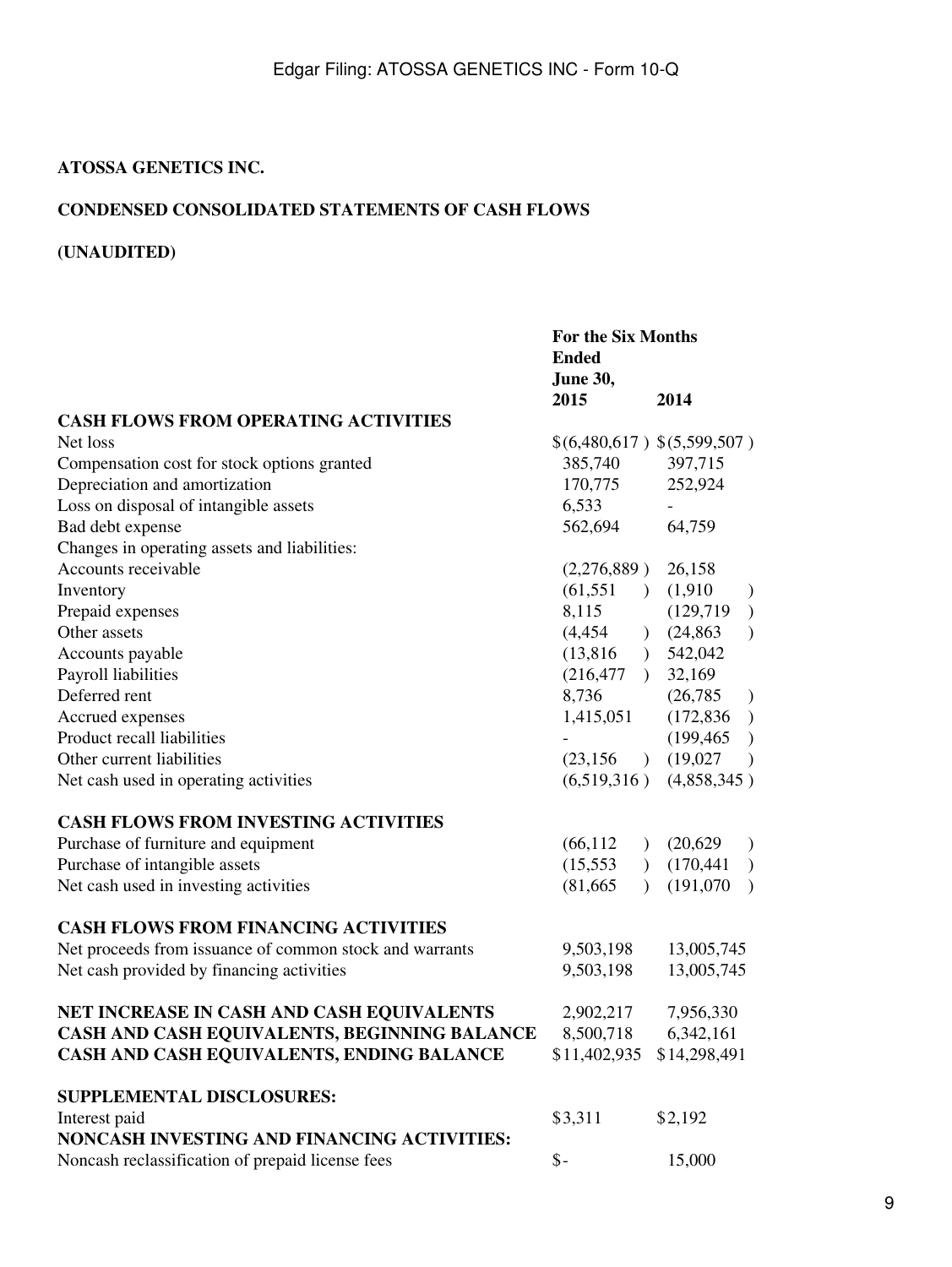Amortization of commitment shares \$392,711 \$-

*The accompanying notes are an integral part of these condensed consolidated financial statements.*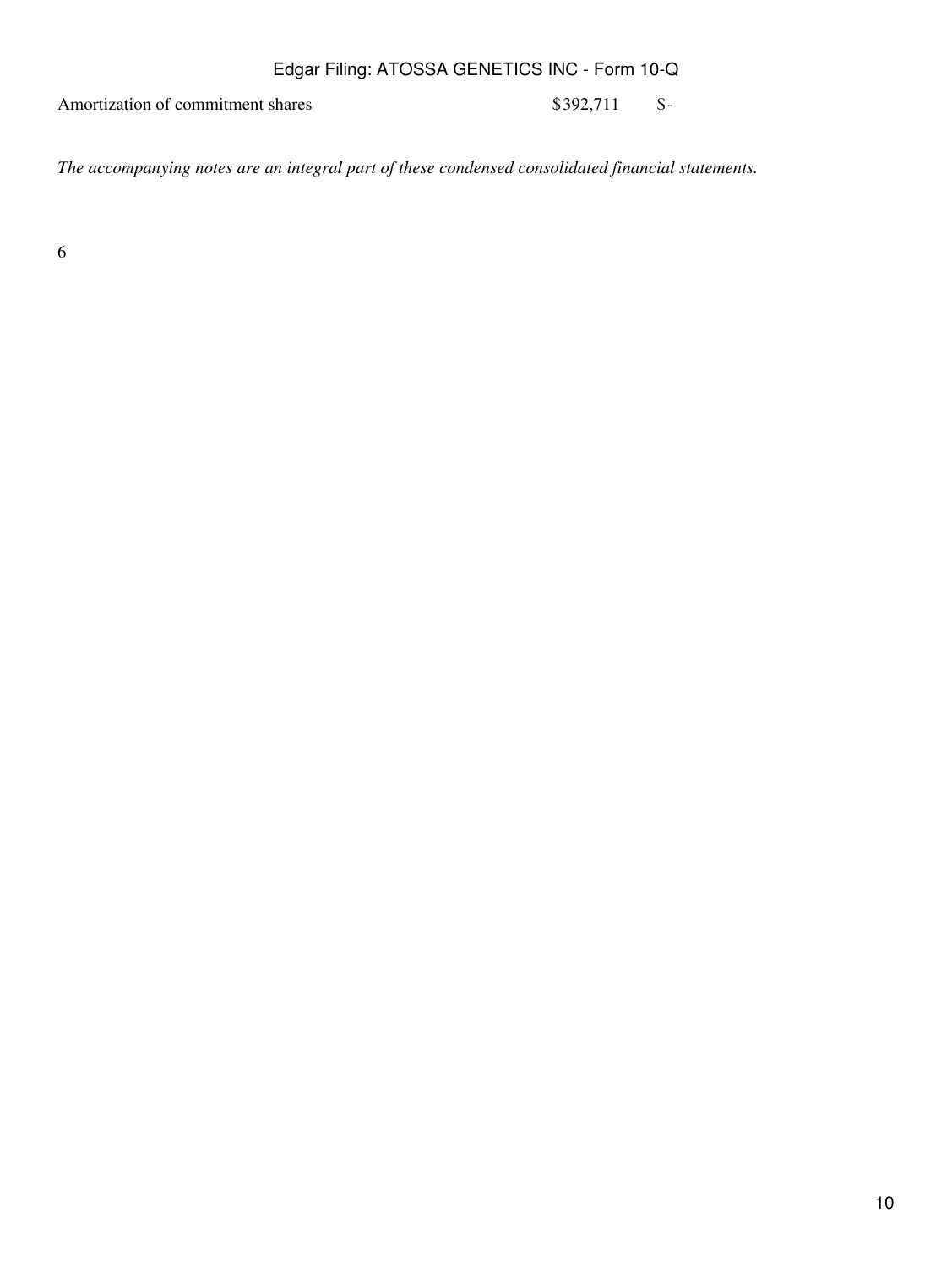### <span id="page-10-0"></span>**ATOSSA GENETICS INC.**

# **NOTES TO CONSOLIDATED FINANCIAL STATEMENTS**

**(UNAUDITED)**

# **NOTE 1: NATURE OF OPERATIONS**

Atossa Genetics Inc. (the "Company") was incorporated on April 30, 2009 in the State of Delaware. The Company's operations began in December 2008 with the negotiations for the acquisition of the Mammary Aspirate Specimen Cytology Test System, or the MASCT System, patent rights and assignments and the FDA clearance for marketing, which acquisition was completed in January 2009. The Company was formed to develop and market the MASCT System, which is a medical device that collects specimens of nipple aspirate fluid (NAF). The Company's fiscal year ends on December 31st.

In December 2011, the Company established The National Reference Laboratory for Breast Health, Inc., the NRLBH, as a wholly-owned subsidiary which performs the Company's NAF cytology test on NAF specimens including those collected with the MASCT System. The NRLBH is certified by College of American Pathologists (CAP) and by Clinical Laboratory Improvement Amendments (CLIA). The current version of the MASCT System is called the ForeCYTE Breast Aspirator. The NRLBH is providing other test services, including the pharmacogenomics test which provides physicians with genetic information that can be used to guide therapeutic decisions and may mitigate the incidence of costly adverse drug reactions and improve efficiencies.

Since its inception, the Company has been dependent upon the receipt of capital investment to fund its continuing activities. In addition to the normal risks associated with a new business venture, there can be no assurance that the Company's business plan will be successfully executed. The Company's ability to execute its business plan will depend on its ability to obtain additional financing and achieve a profitable level of operations. There can be no assurance that sufficient financing will be obtained. Further, the Company cannot give any assurance that it will generate substantial revenue or that its business operations will prove to be profitable.

# **NOTE 2: GOING CONCERN**

The Company's consolidated financial statements are prepared using generally accepted accounting principles in the United States of America ("GAAP") applicable to a going concern, which contemplates the realization of assets and the satisfaction of liabilities in the normal course of business. The Company has incurred net losses and negative operating cash flows since inception. For the six months ended June 30, 2015, the Company recorded a net loss of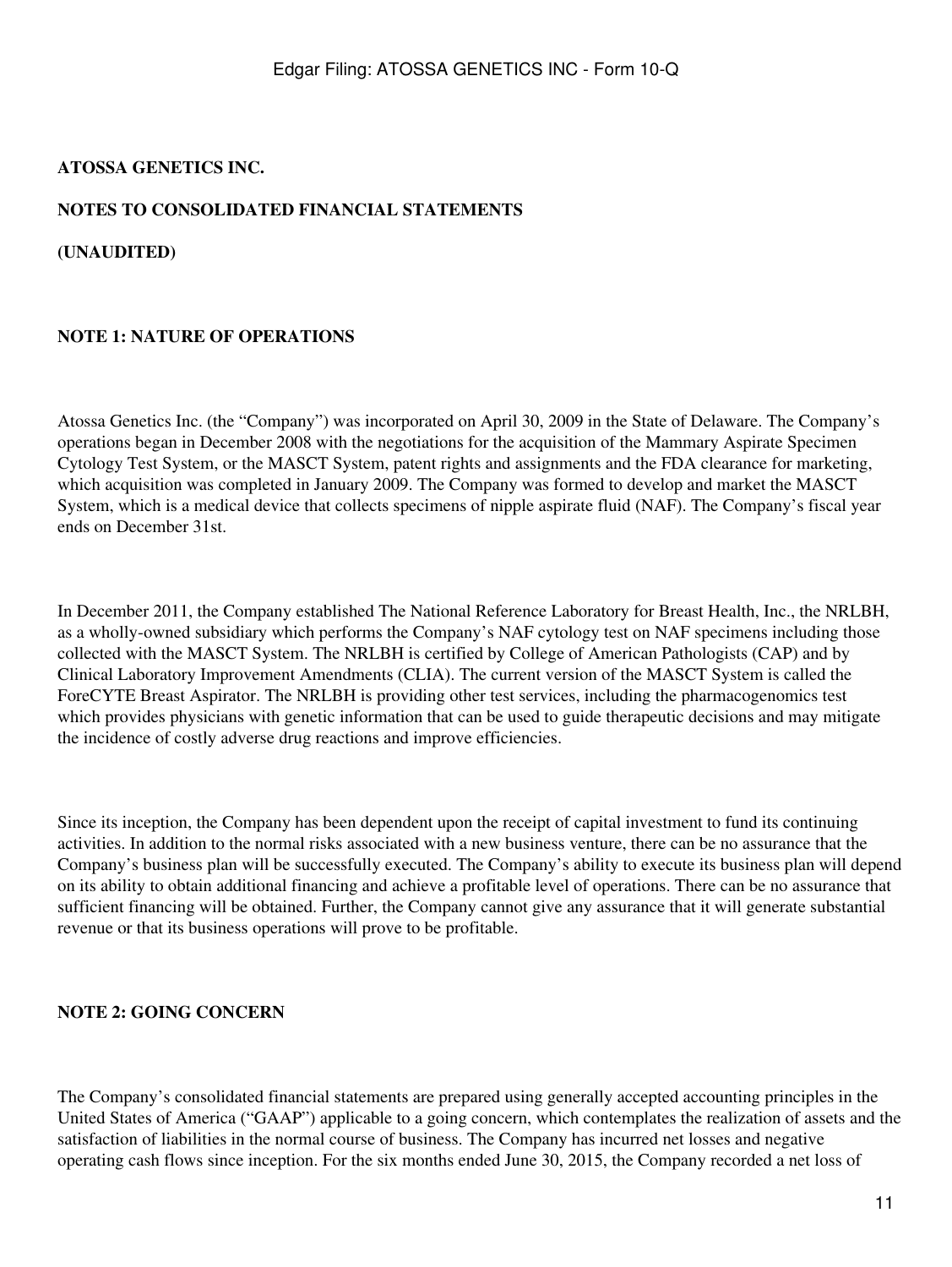approximately \$6.5 million and used approximately \$6.5 million of cash in operating activities. As of June 30, 2015, the Company had approximately \$11.4 million in cash and cash equivalents and working capital of approximately \$10.3 million. The Company has not yet established an ongoing source of revenue sufficient to cover its operating costs and allow it to continue as a going concern. The ability of the Company to continue as a going concern is dependent on the Company obtaining adequate capital to fund operating losses until it becomes profitable. The Company can give no assurances that any additional capital that it is able to obtain, if any, will be sufficient to meet its needs, or that any such financing will be obtainable on acceptable terms. If the Company is unable to obtain adequate capital, it could be forced to cease operations or substantially curtail is commercial activities. These conditions raise substantial doubt as to the Company's ability to continue as a going concern. The accompanying consolidated financial statements do not include any adjustments relating to the recoverability and classification of recorded asset amounts and classification of liabilities should the Company be unable to continue as a going concern.

#### Management's Plan to Continue as a Going Concern

In order to continue as a going concern, the Company will need, among other things, additional capital resources. Management's plans to obtain such resources for the Company include (1) obtaining capital from the sale of its equity securities during 2015, (2) sales of the ForeCYTE and FullCYTE Breast Aspirators and laboratory service revenue in 2015, and (3) short-term borrowings from the banks, stockholders or related party(ies), if needed. However, management cannot provide any assurance that the Company will be successful in accomplishing any of its plans.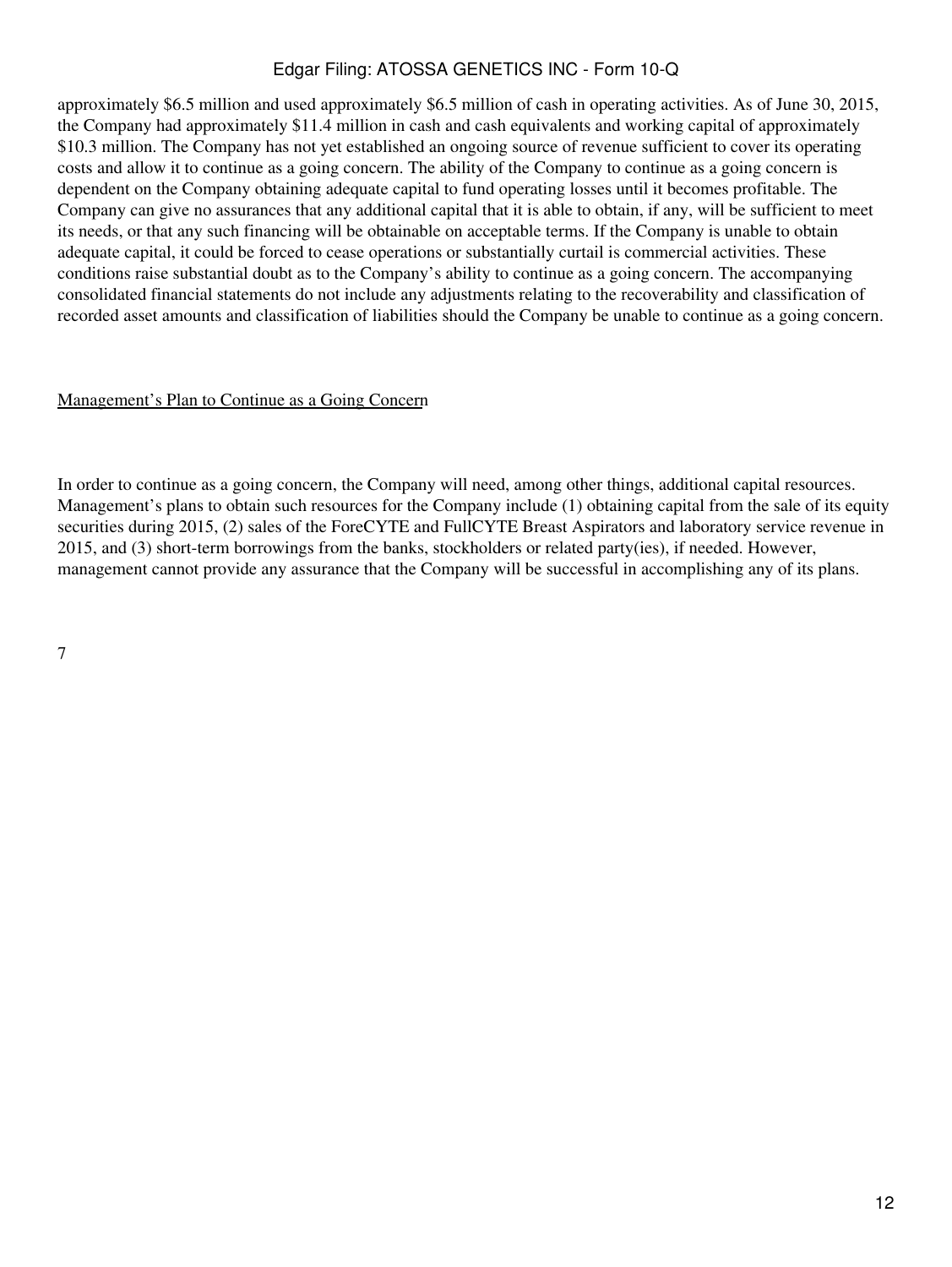The ability of the Company to continue as a going concern is dependent upon its ability to successfully accomplish the plans described in the preceding paragraph and eventually to secure other sources of financing and attain profitable operations.

## **NOTE 3: SUMMARY OF ACCOUNTING POLICIES**

#### **Basis of Presentation:**

The accompanying condensed consolidated financial statements have been prepared pursuant to the rules of the Securities and Exchange Commission ("SEC"). Certain information and footnote disclosures, normally included in annual financial statements prepared in accordance with U.S. generally accepted accounting principles ("GAAP"), have been condensed or omitted pursuant to those rules and regulations. The Company believes disclosures made are adequate to make the information presented not misleading. In the opinion of management, all adjustments which consist only of normal recurring adjustments necessary to fairly state the financial position, results of operations and cash flows with respect to the interim condensed consolidated financial statements have been included. The results of operations for the interim periods are not necessarily indicative of the results of operations for the entire fiscal year. Reference is made to the Company's audited annual financial statements included in its Annual Report on Form 10-K for the year ended December 31, 2014, which contain information useful to understanding the Company's business and financial statement presentations. The Condensed Consolidated Balance Sheet as of December 31, 2014 was derived from the Company's most recent audited financial statements, but does not include all disclosures required by GAAP for a year-end balance sheet. The Company's significant accounting policies and practices are presented as Note 3 to the consolidated financial statements included in the Annual Report. The accompanying condensed consolidated financial statements include the financial statements of Atossa Genetics Inc. and its wholly-owned subsidiary, NRLBH. All significant intercompany account balances and transactions have been eliminated in consolidation. These condensed consolidated financial statements have been prepared in accordance with GAAP.

### **Use of Estimates:**

The preparation of financial statements in conformity with GAAP requires management to make estimates and assumptions that affect the reported amounts of assets and liabilities and disclosure of contingent assets and liabilities at the date of the financial statements and the reported amounts of expenses during the reporting period. Actual results could differ from those estimates.

#### *Revenue Recognition*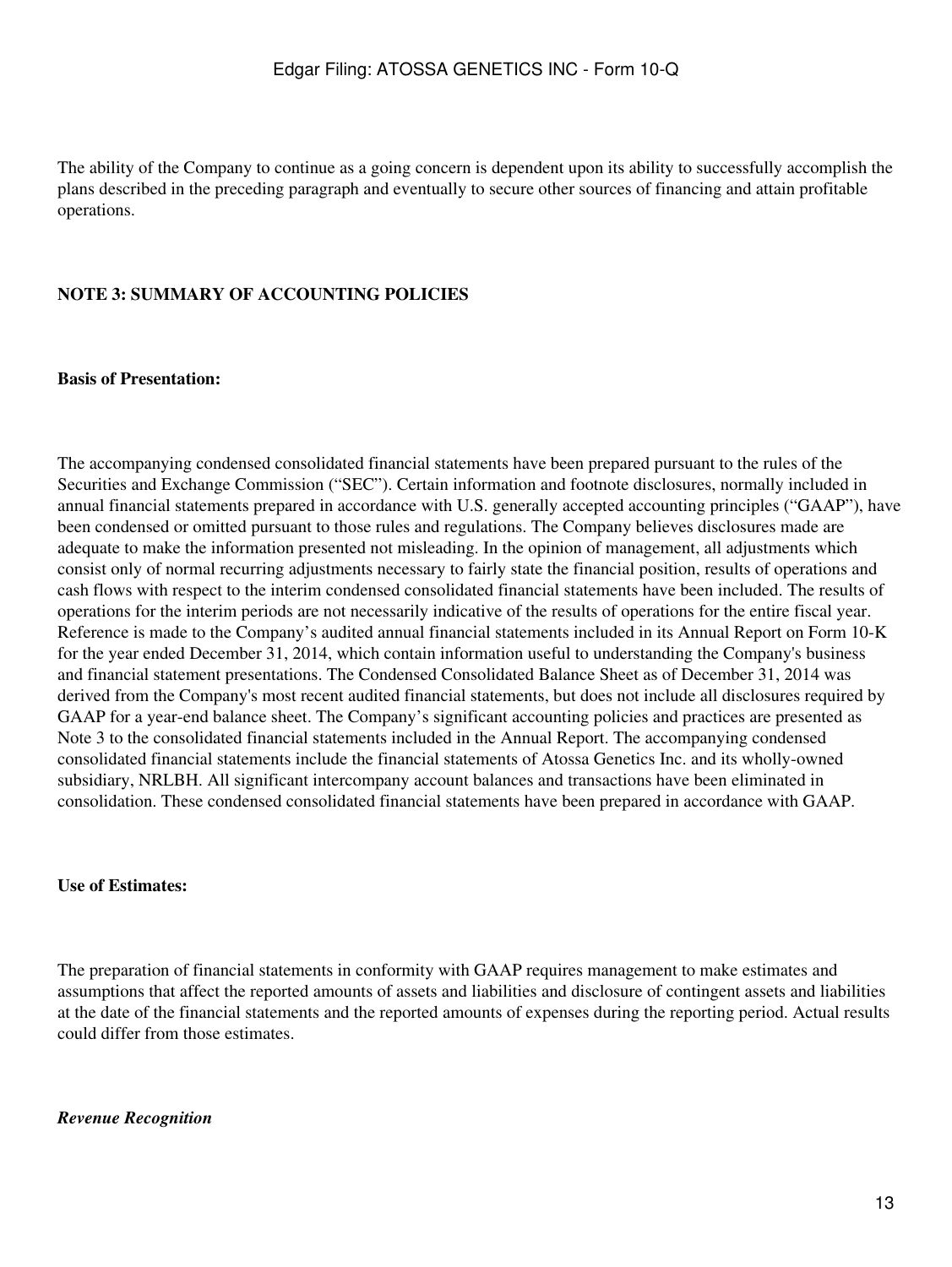The Company recognizes product and service revenue in accordance with GAAP when the following overall fundamental criteria are met: (i) persuasive evidence of an arrangement exists, (ii) delivery has occurred or the service has been performed, (iii) the Company's price to the customer is fixed or determinable, and (iv) collection of the resulting accounts receivable is reasonably assured.

### Service Revenue

Diagnostic testing revenue is recognized upon completion of the test, communication of results to the patient's physician, and when collectability is reasonably assured. Patient requisition forms and/or contracts are generally used to determine the existence of an arrangement.

Services are provided to self-pay patients or patients covered by various commercial insurance plans and Medicare programs. Revenue for services under insurance plans are recognized net of allowances for contractual discounts and allowances for differences between the amounts we bill and expected payment amounts. The Company records revenue for diagnostic testing on an accrual basis based on the amount expected to be collected based on historical benefit allowed for Medicare and non-Medicare payors. The assumptions used to determine the expected benefits allowed are reasonable considering known facts and circumstances and may change as we develop more history. If the actual amount received from the payors or patients are different than the original accrual amount, revenue is subsequently adjusted.

#### **Recently Issued Accounting Pronouncements:**

In May 2014, the Financial Accounting Standards Board (the "FASB") issued Accounting Standards Update ("ASU") No. 2014-09, *Revenue from Contracts with Customers: Topic 606* ("ASU 2014-09"), to supersede nearly all existing revenue recognition guidance under GAAP. The core principle of ASU 2014-09 is to recognize revenues when promised goods or services are transferred to customers in an amount that reflects the consideration that is expected to be received for those goods or services. ASU 2014-09 defines a five step process to achieve this core principle and, in doing so, it is possible more judgment and estimates may be required within the revenue recognition process than required under existing GAAP including identifying performance obligations in the contract, estimating the amount of variable consideration to include in the transaction price and allocating the transaction price to each separate performance obligation. ASU 2014-09 is effective for the Company in the first quarter of 2017 using either of two methods: (i) retrospective to each prior reporting period presented with the option to elect certain practical expedients as defined within ASU 2014-09; or (ii) retrospective with the cumulative effect of initially applying ASU 2014-09 recognized at the date of initial application and providing certain additional disclosures as defined per ASU 2014-09. The Company is currently evaluating the impact of its pending adoption of ASU 2014-09 on its consolidated financial statements.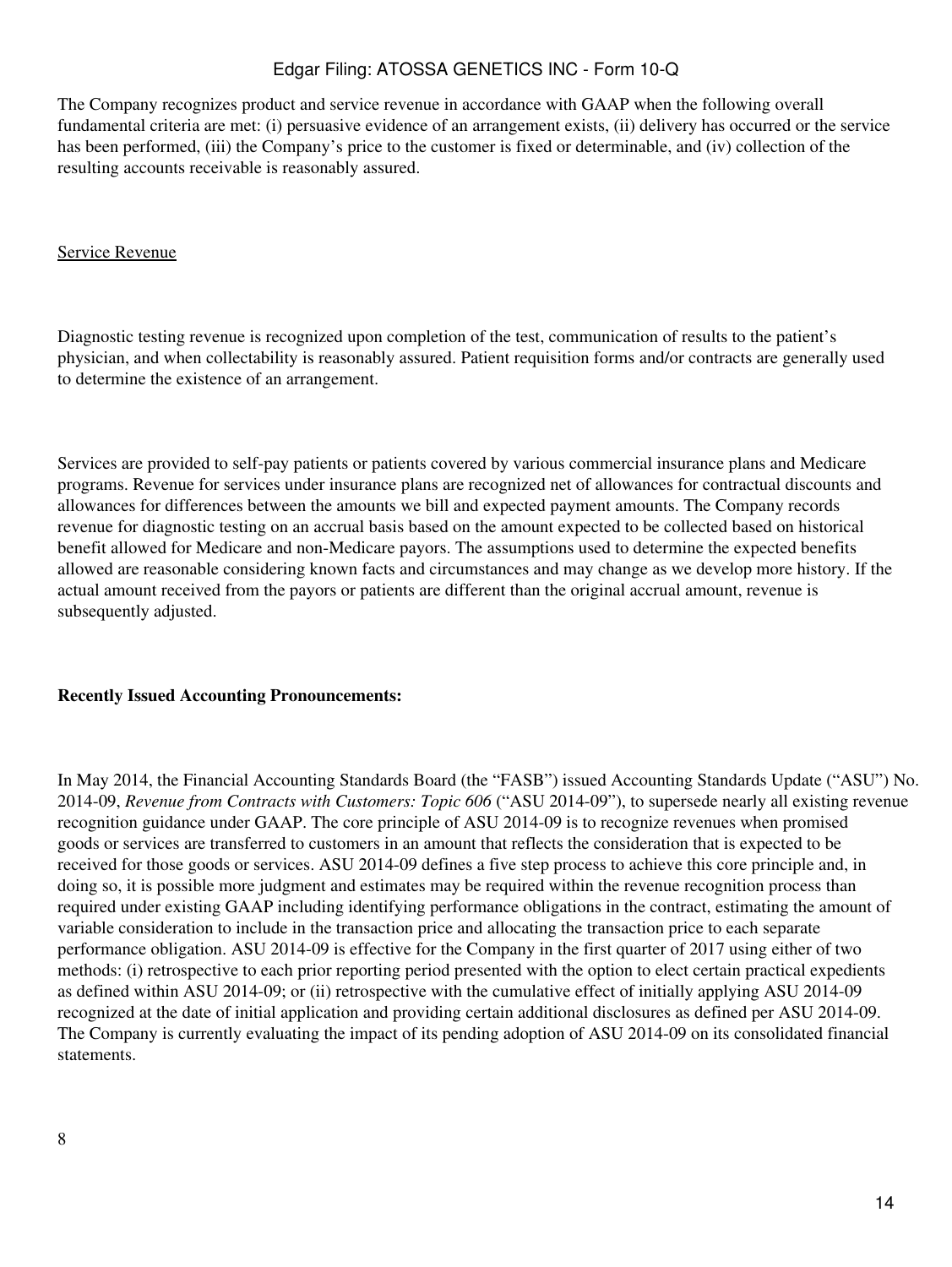In August, 2014, FASB issued ASU 2014-15, *Disclosure of Uncertainties about an Entity's Ability to Continue as a Going Concern.* This ASU requires management to determine whether substantial doubt exists regarding the entity's going concern presumption, which generally refers to an entity's ability to meet its obligations as they become due. If substantial doubt exists but is not alleviated by management's plan, the footnotes must specifically state that "there is substantial doubt about the entity's ability to continue as a going concern within one year after the financial statements are issued." In addition, if substantial doubt exists, regardless of whether such doubt was alleviated, entities must disclose: (a) principal conditions or events that raise substantial doubt about the entity's ability to continue as a going concern (before consideration of management's plans, if any); (b) management's evaluation of the significance of those conditions or events in relation to the entity's ability to meet its obligations; and (c) management's plans that are intended to mitigate the conditions or events that raise substantial doubt, or that did alleviate substantial doubt, about the entity's ability to continue as a going concern. If substantial doubt has not been alleviated, these disclosures should become more extensive in subsequent reporting periods as additional information becomes available. In the period that substantial doubt no longer exists (before or after considering management's plans), management should disclose how the principal conditions and events that originally gave rise to substantial doubt have been resolved. The ASU applies prospectively to all entities for annual periods ending after December 15, 2016, and to annual and interim periods thereafter. Early adoption is permitted. The Company has not yet adopted the provisions of ASU 2014-15.

#### **NOTE 4: PREPAID EXPENSES**

Prepaid expenses consisted of the following:

|                                      | June 30,  | December 31, |
|--------------------------------------|-----------|--------------|
|                                      | 2015      | 2014         |
| Prepaid insurance                    | 119,886   | 87,633       |
| Retainer and security deposits       | 39,821    | 25,000       |
| Prepaid hardware and software        | 32,691    | 38,268       |
| Lab supplies                         | 7,499     | 14,976       |
| Tradeshow and other marketing events |           | 50,000       |
| Other                                | 39,195    | 31,330       |
| Total prepaid expenses               | \$239,092 | \$247,207    |
|                                      |           |              |

#### **NOTE 5: FURNITURE AND EQUIPMENT**

Furniture and equipment consisted of the following:

| June $30$ , | December 31, |
|-------------|--------------|
| 2015        | 2014         |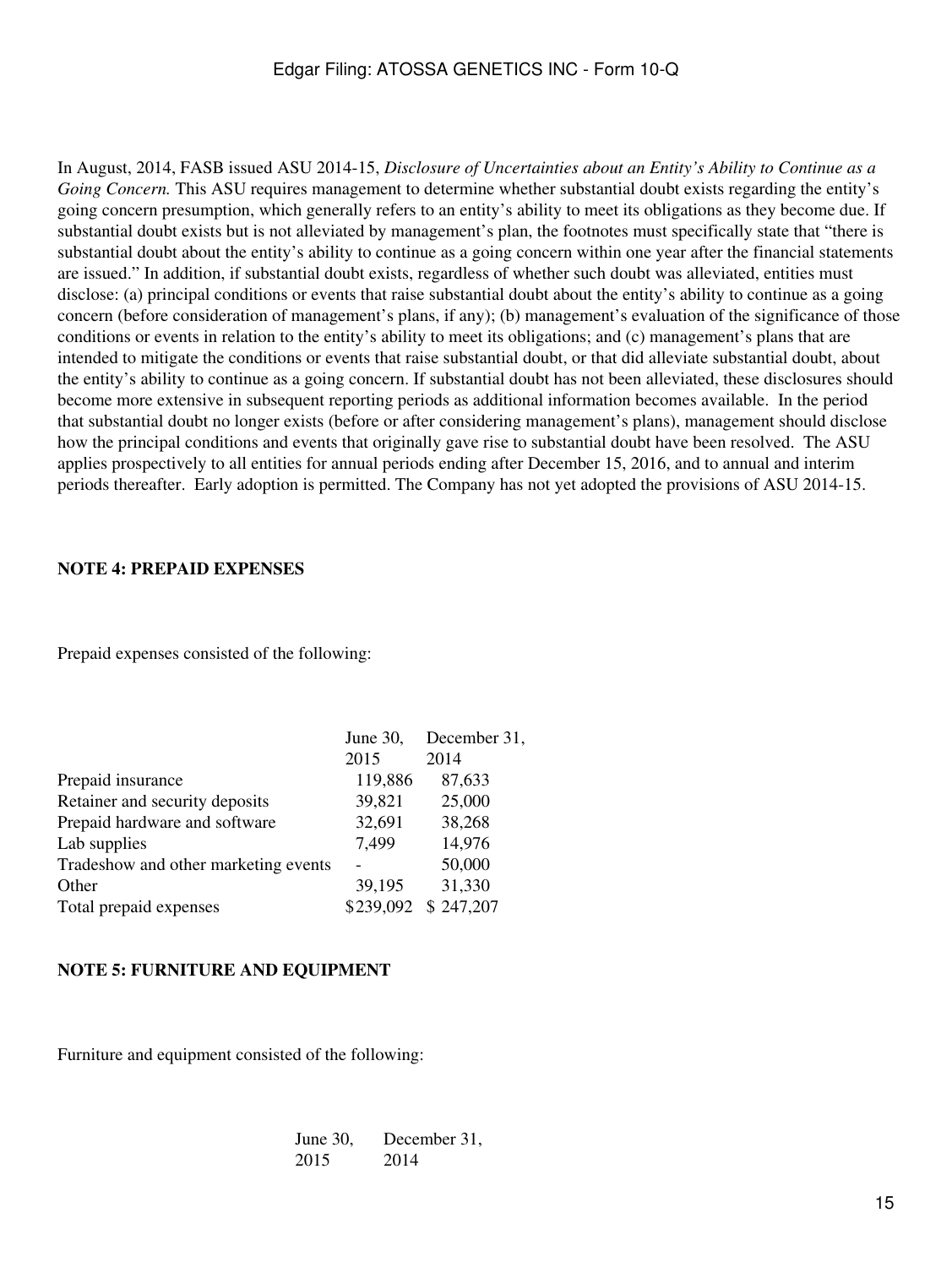| Machinery and equipment        | \$586,100  | \$522,813  |  |
|--------------------------------|------------|------------|--|
| Leasehold improvements         | 96,491     | 93,665     |  |
| Furniture and equipment        | 682,591    | 616,478    |  |
| Less: Accumulated depreciation | (322, 385) | (258, 946) |  |
| Total furniture and equipment  | \$360,206  | \$357,532  |  |

Depreciation and amortization expense for the three months ended June 30, 2015 and 2014 was \$32,844 and \$19,864, respectively, and \$63,438 and \$41,035 for the six months then ended.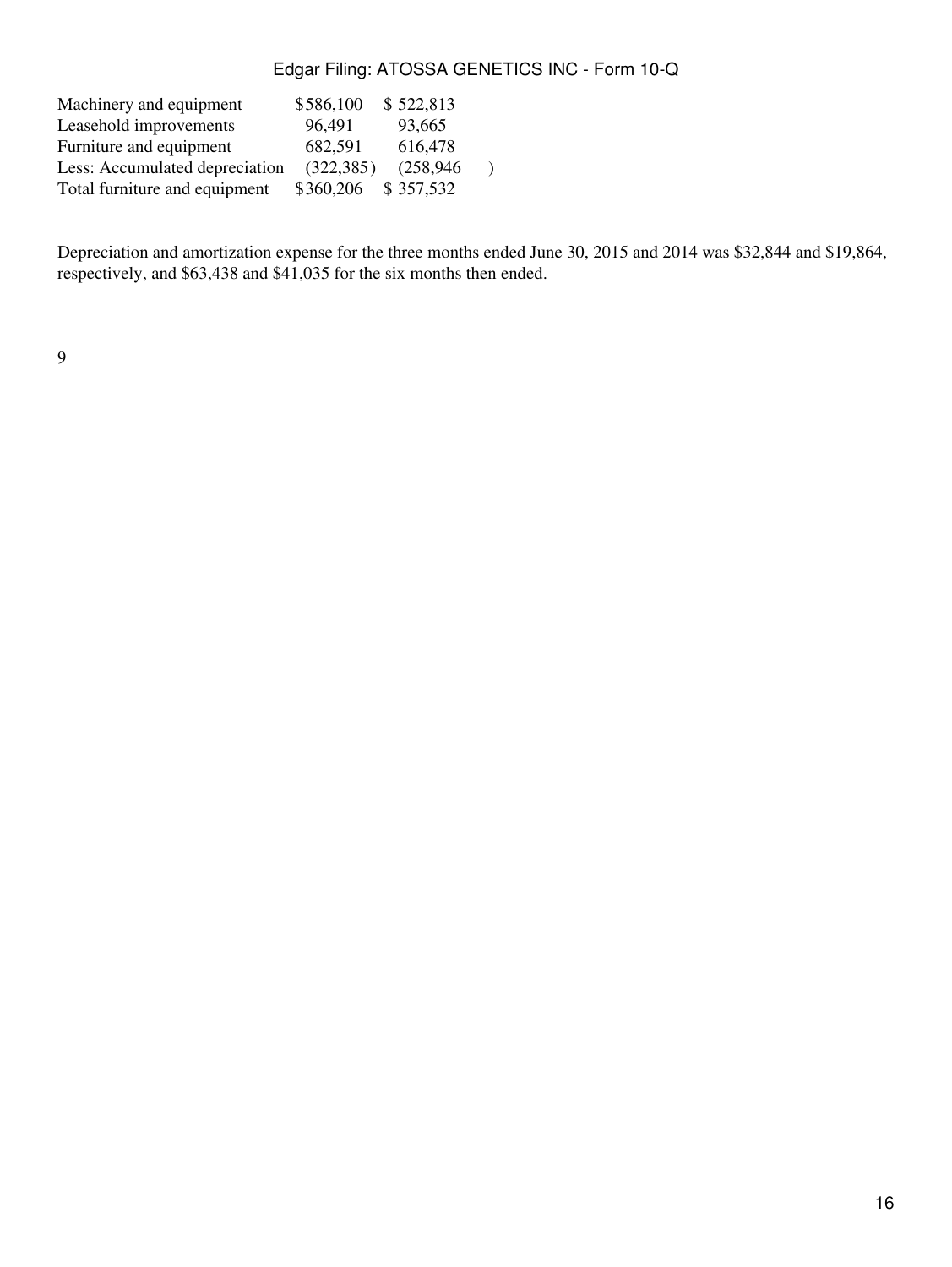### **NOTE 6: INTANGIBLE ASSET**S

Intangible assets consisted of the following:

|                                | June 30,    | December 31, |  |
|--------------------------------|-------------|--------------|--|
|                                | 2015        | 2014         |  |
| Patents                        | \$1,630,000 | \$1,630,000  |  |
| Capitalized license costs      | 200,000     | 200,000      |  |
| Software                       | 203,890     | 203,038      |  |
| Intangible assets              | 2,033,890   | 2,033,038    |  |
| Less: Accumulated amortization | (211,562)   | (112, 393)   |  |
| Total intangible assets, net   | \$1,822,328 | \$1,920,645  |  |

Intangible assets amounted to \$1,822,328 and \$1,920,645 as of June 30, 2015 and December 31, 2014, respectively, and consisted of patents, capitalized license costs and software acquired. The amortization period for the purchased software is 3 years. Amortization expense related to software for the three months ended June 30, 2015 and 2014 was \$11,018 and \$9,466, respectively, and \$22,829 and \$18,227 for the six months ended June 30, 2015 and June 30, 2014, respectively.

Patents amounted to \$1,630,000 as of June 30, 2015 and December 31, 2014, and mainly consisted of patents acquired from Acueity on September 30, 2012 in an asset purchase transaction. Patent assets are amortized based on their determined useful life, and tested annually for impairment. The amortization period was from 7 to 12 years. Amortization expense related to patents was \$37,254 and \$93,498 for the three months ended June 30, 2015 and 2014, respectively, and \$74,508 and \$186,995 for the six months ended June 30, 2015 and 2014, respectively.

Capitalized license costs consist of fees paid to A5 Genetics KFT, Corporation, pursuant to which the Company received the world-wide (other than the European Union) exclusive license to use the software in the NextCYTE test. Amortization expense related to license costs was \$5,000 and \$4,999 for the three months ended June 30, 2015 and 2014, respectively, and \$10,000 and \$6,667 for the six months ended June 30, 2015 and 2014, respectively.

Future estimated amortization expenses as of June 30, 2015 for the five succeeding years are as follows:

For the Year Ending December 31, Amounts 2015 (includes the remainder of the year) \$107,030 2016 227,130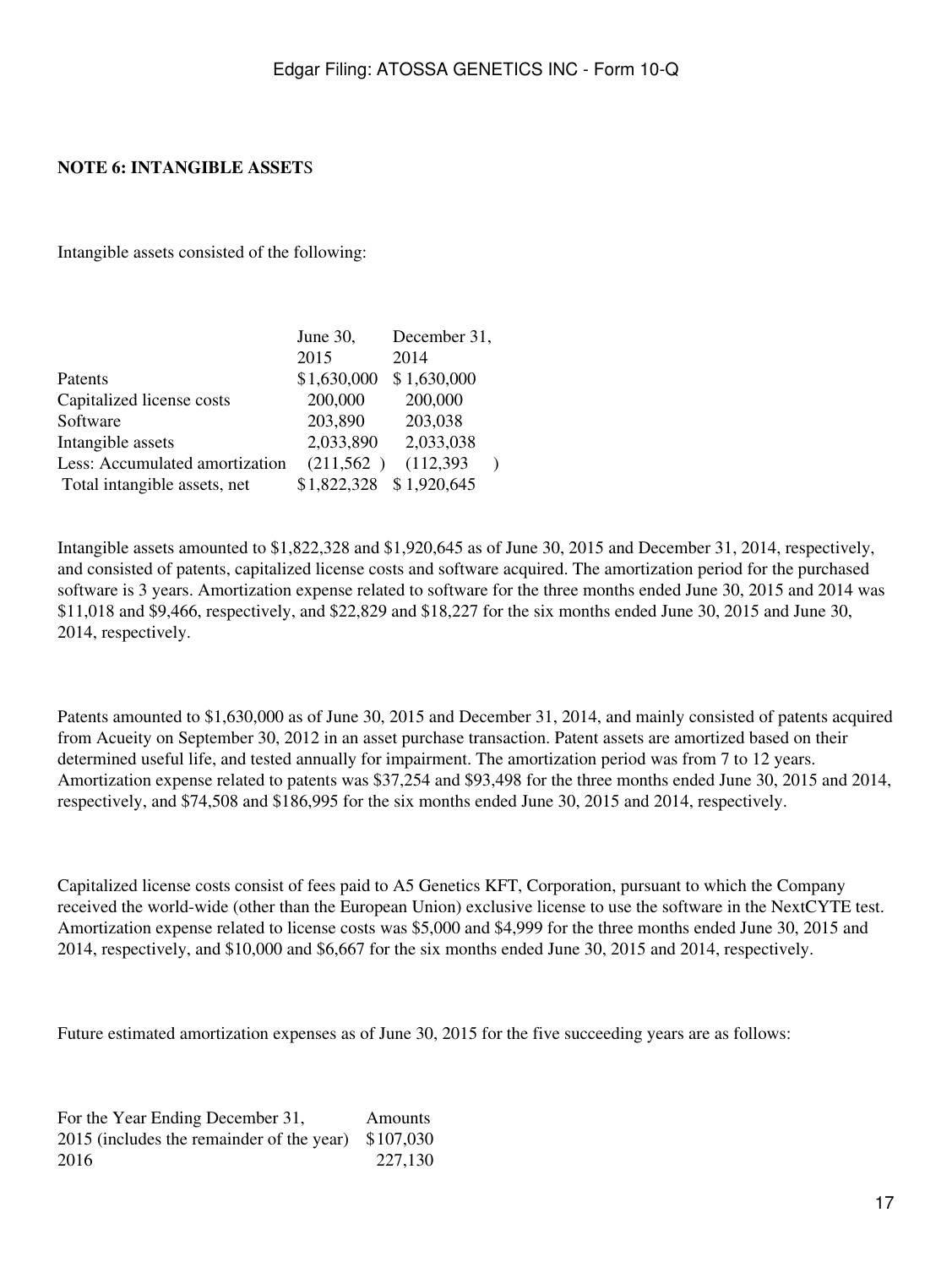| 2017       | 198,628     |
|------------|-------------|
| 2018       | 169,934     |
| 2019       | 169,015     |
| Thereafter | 950.591     |
|            | \$1,822,328 |

# **NOTE 7: PAYROLL LIABILITIES:**

Payroll liabilities consisted of the following:

|                                 | June $30$ , | December 31,          |
|---------------------------------|-------------|-----------------------|
|                                 | 2015        | 2014                  |
| Accrued bonus payable           |             | \$459,592 \$752,828   |
| Accrued payroll liabilities     | 169,854     | 109,653               |
| Accrued payroll tax liabilities | 210,782     | 194.224               |
| Total payroll liabilities       |             | \$840,228 \$1,056,705 |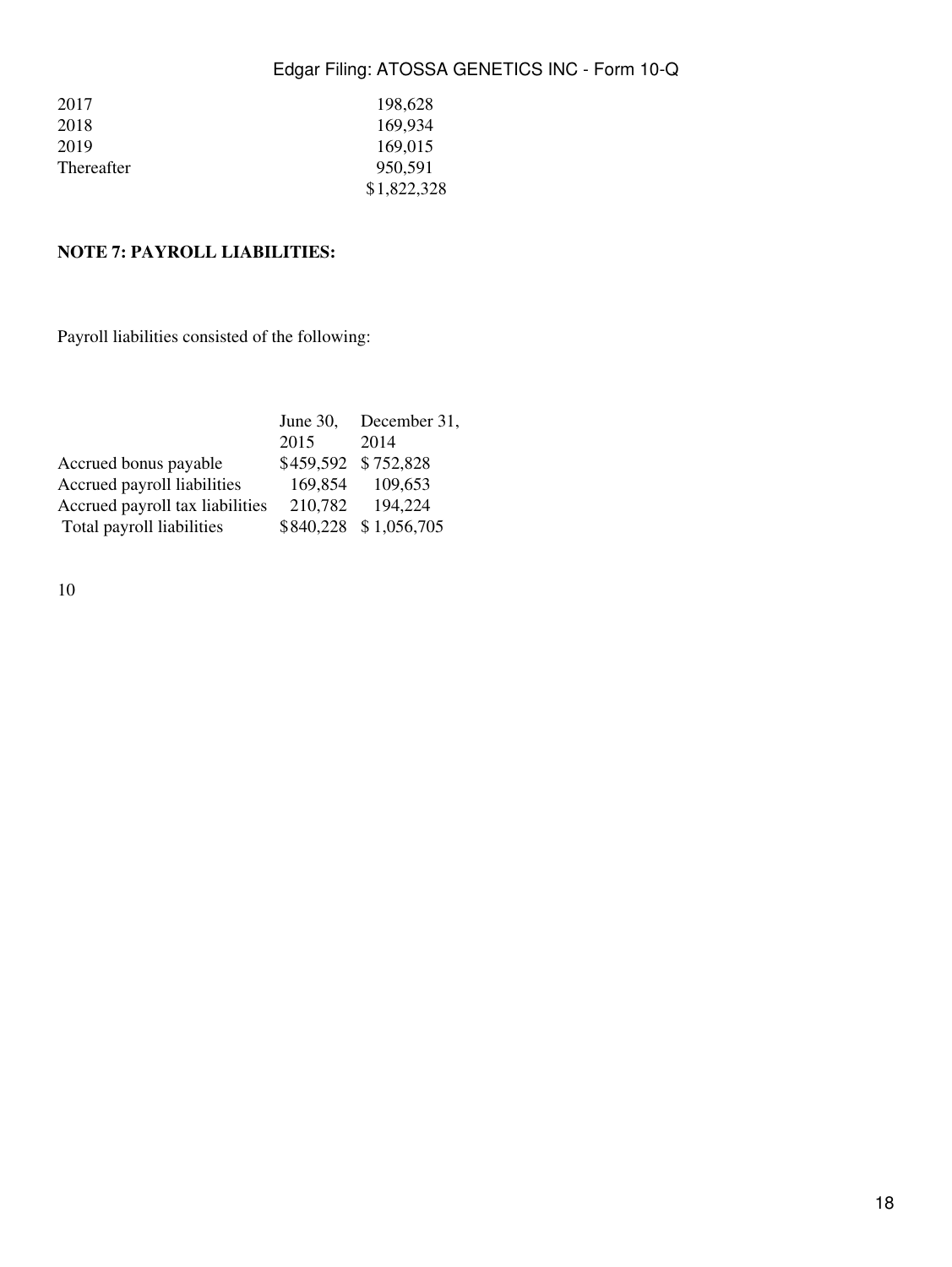### **NOTE 8: ACCRUED EXPENSES:**

Accrued expenses consisted of the following:

|                                    | June 30,    | December 31, |
|------------------------------------|-------------|--------------|
|                                    | 2015        | 2014         |
| Accrued commissions                | \$1,502,759 | \$174,398    |
| Accrued expenses                   | 279,030     | 254,126      |
| Accrued royalties                  | 118,495     | 16,337       |
| Total accrued expenses \$1,900,284 |             | \$444,861    |

### **NOTE 9: STOCKHOLDERS' EQUITY**

The Company is authorized to issue a total of 85,000,000 shares of stock consisting of 75,000,000 shares of common stock, par value \$0.001 per share, and 10,000,000 shares of preferred stock, par value \$0.001 per share. The Company has designated 750,000 shares of Series A Junior Participating Preferred Stock, par value \$0.001 per share through the filing of a certificate of designation with the Delaware Secretary of State.

On May 19, 2014, the Company adopted a stockholder rights agreement which provided that all stockholders of record on May 26, 2014 received a non-taxable distribution of one preferred stock purchase right for each share of the Company's common stock held by such stockholder. Each right is attached to and trades with the associated share of common stock. The rights will become exercisable only if one of the following occurs: (1) a person becomes an "Acquiring Person" by acquiring beneficial ownership of 15% or more of the Company's common stock (or, in the case of a person who beneficially owned 15% or more of the Company's common stock on the date the stockholder rights agreement was executed, by acquiring beneficial ownership of additional shares representing 2.0% of the Company's common stock then outstanding (excluding compensatory arrangements) or (2) a person commences a tender offer that, if consummated, would result in such person becoming an Acquiring Person. If a person becomes an Acquiring Person, each right will entitle the holder, other than the Acquiring Person and certain related parties, to purchase a number of shares of the Company's common stock with a market value that equals twice the exercise price of the right. The initial exercise price of each right is \$15.00, so each holder (other than the Acquiring Person and certain related parties) exercising a right would be entitled to receive \$30.00 worth of the Company's common stock. If the Company is acquired in a merger or similar business combination transaction at any time after a person has become an Acquiring Person, each holder of a right (other than the Acquiring Person and certain related parties) will be entitled to purchase a similar amount of stock of the acquiring entity.

#### 2014 Public Offering of Common Stock and Warrants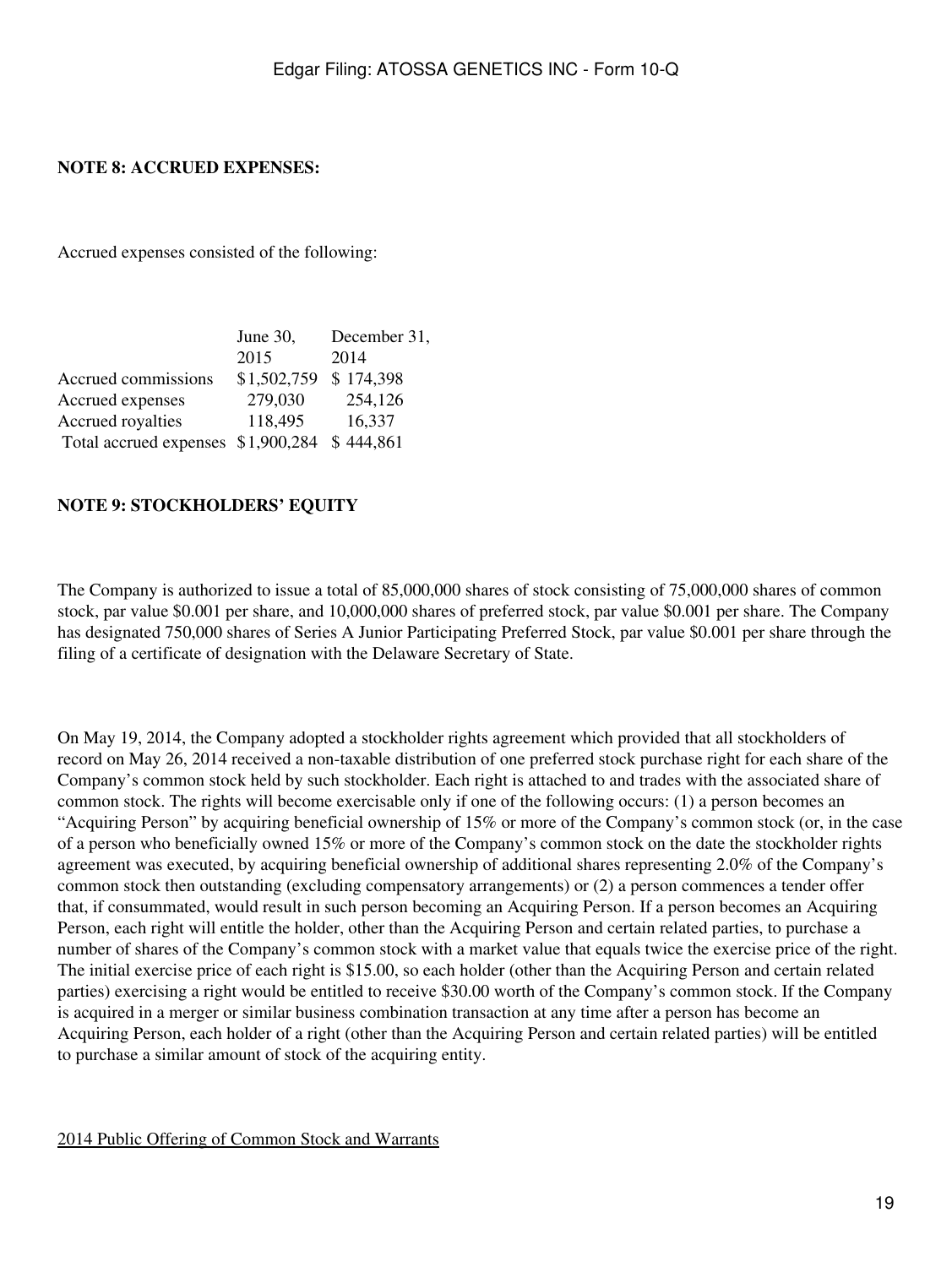On January 29, 2014, the Company closed a public offering of 5,834,234 units at the price of \$2.40 per unit for total gross proceeds of approximately \$14.0 million. Each unit consists of one share of common stock and a warrant to purchase 0.20 of a share of common stock (the "2014 Investor Warrants"). The 2014 Investor Warrants are exercisable at \$3.00 per share and callable by the Company at \$6.00 per share if certain conditions are met.

### *Placement Agent Fees*

In connection with the 2014 Public Offering, the Company paid Dawson James Securities, Inc. (the "Placement Agent"), a cash fee equal to 7% of the gross proceeds from sale of the units, which resulted in a payment to the Placement Agent of an aggregate of \$980,151 (the "Placement Agent Fee"). In addition, the Company entered into Warrant Agreements with the Placement Agent pursuant to which the Placement Agent received 175,027 warrants, or 3% of the aggregate number of shares sold in the offering (the "2014 Placement Agent Warrants" and together with the 2014 Investor Warrants, the "2014 Warrants"). Each 2014 Placement Agent Warrant entitles the Placement Agent to purchase one share of the Company's common stock at \$3.00 per share. The cash payment of the \$980,151 2014 Placement Agent Fee and the \$121,707 aggregated initial fair value of the 2014 Placement Agent Warrants were directly attributable to an actual offering and were charged through additional paid-in capital in accordance with the SEC Staff Accounting Bulletin (SAB) Topic 5A.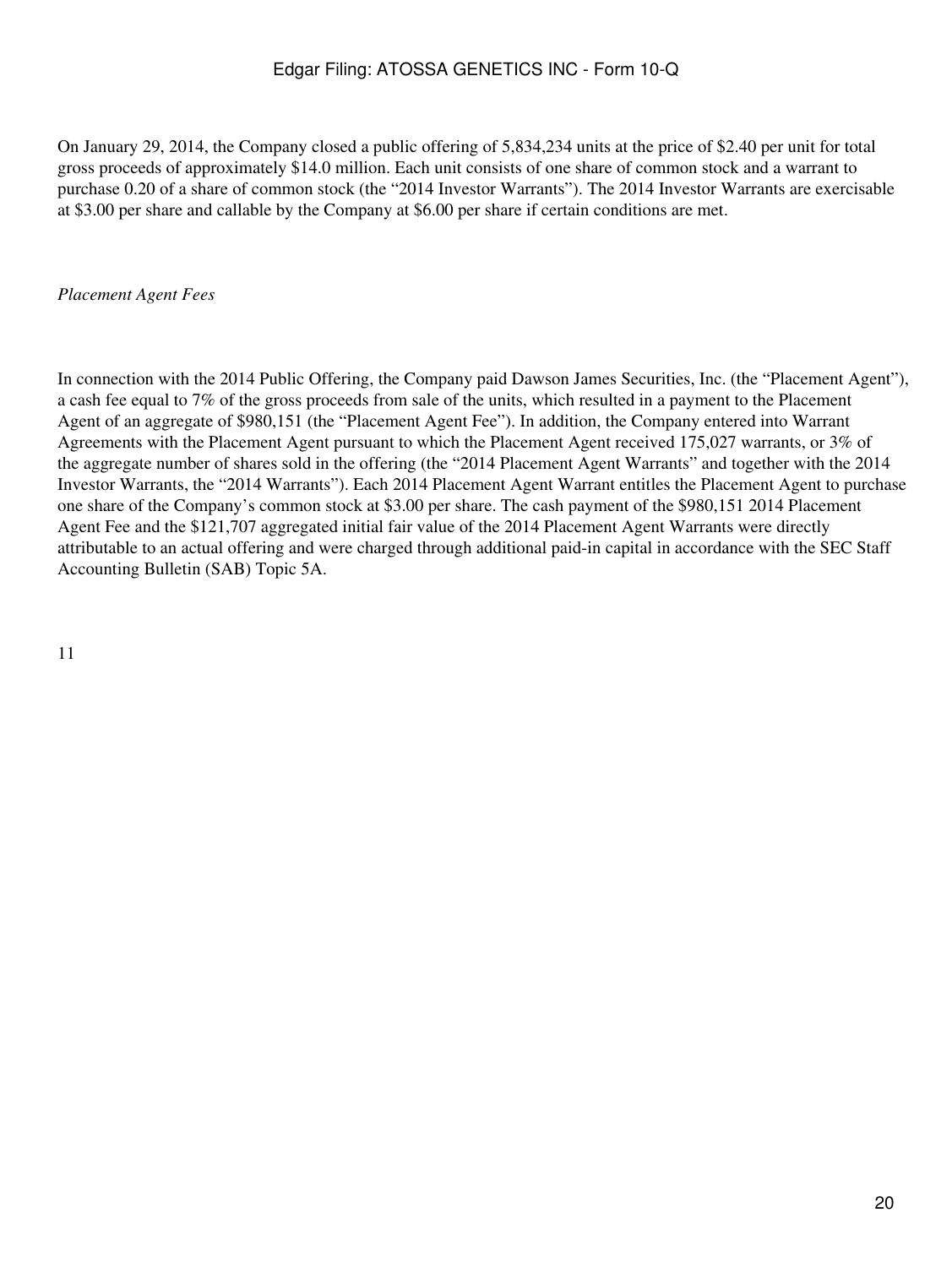### *Warrants*

The 2014 Warrants are exercisable at any time commencing after January 29, 2014. Subject to the call right described above, the 2014 Warrants shall expire and no longer be exercisable on November 29, 2018. The 2014 Warrants cannot be exercised on a cashless basis. There are no redemption features embodied in the 2014 Warrants and they have met the conditions provided in current GAAP accounting standards for equity classification.

### 2015 Issuance of Additional Shares to Aspire

During the first quarter of 2015, we sold a total of 2,653,199 shares of common stock to Aspire Capital Fund LLC under the stock purchase agreement dated November 8, 2013 with aggregate gross proceeds to us of \$4,292,349. No shares remain available for sale to Aspire under the terms of the November 8, 2013 agreement with them.

### 2015 Offering of Common Stock and Pre-Funded Warrants

In June 2015, the Company entered into a Placement Agent Agreement with Roth Capital Partners, LLC. and Dawson James Securities, Inc. (the "2015 Placement Agents"), pursuant to which the Company issued and sold an aggregate of 1,454,003 shares of common stock at the purchase price of \$1.15 per share and pre-funded warrants to purchase 3,610,997 shares of common stock (the "Pre-Funded Warrants") at a purchase price of \$1.14 per share for net proceeds of \$5.2 million after deducting \$577,790 of offering expenses (the "2015 Offering"). Each Pre-Funded Warrant is exercisable for \$0.01 per share, subject to adjustments from time to time and certain limits on each holder's beneficial ownership of common stock of the Company. Each Pre-Funded Warrant is perpetual in duration.

### *Placement Agent and Other Fees*

In connection with the 2015 Offering, the Company paid the 2015 Placement Agents a cash fee of \$463,091, including reimbursement of the legal fees incurred by the 2015 Placement Agents of \$57,886, and incurred legal fees of \$114,699.

*Outstanding Warrants*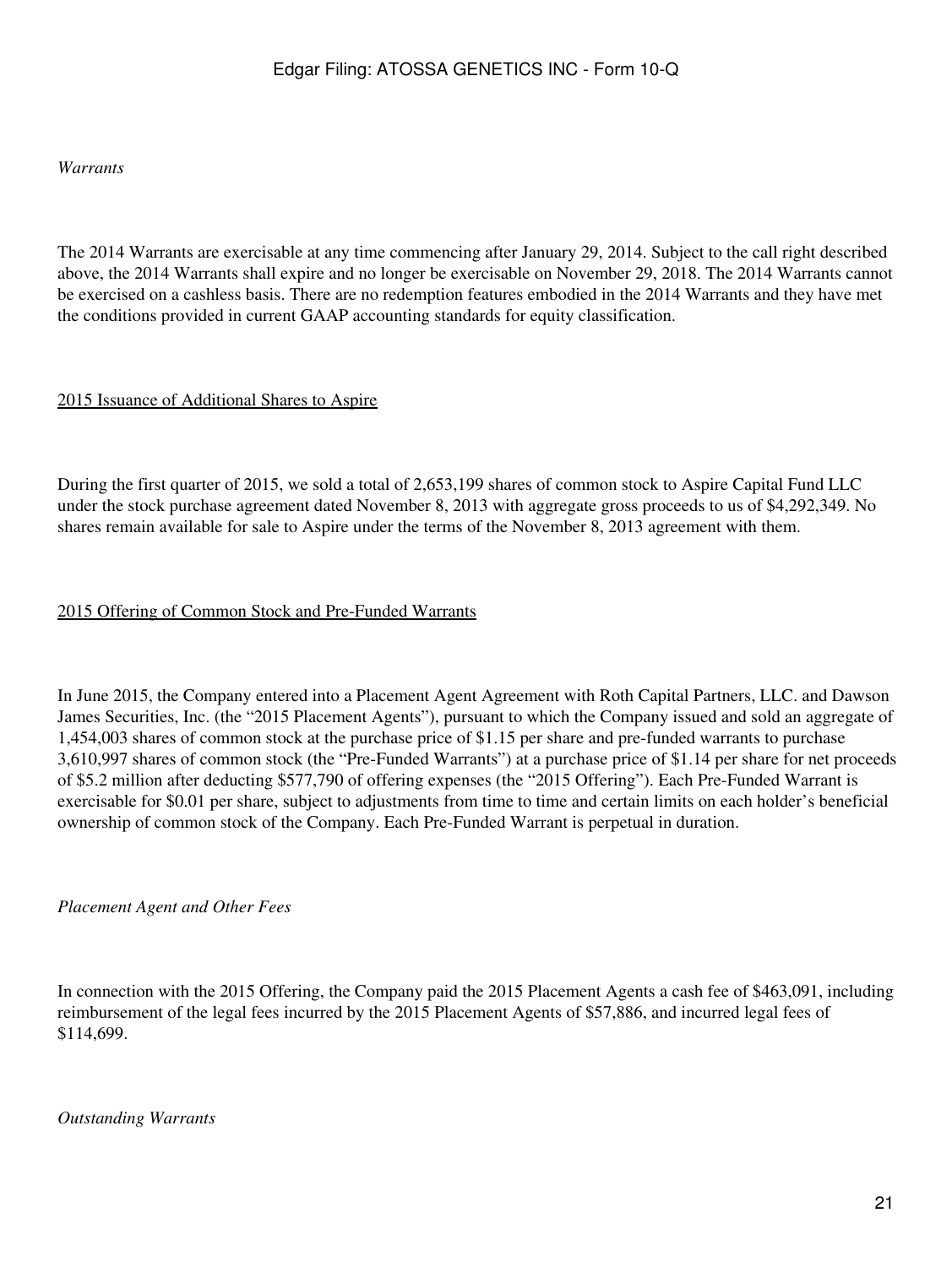As of June 30, 2015, warrants to purchase 9,644,423 shares of common stock are outstanding including:

|                                              | <b>Outstanding</b><br><b>Warrants to</b><br><b>Purchase Shares</b> | <b>Exercise</b><br><b>Price</b> | <b>Expiration Date</b>                |
|----------------------------------------------|--------------------------------------------------------------------|---------------------------------|---------------------------------------|
| 2011 private placement                       | 4,252,050                                                          | $$1.25 - 1.60$                  | June 23, 2016                         |
| Acueity warrants                             | 325,000                                                            | 5.00                            | September 30, 2017                    |
| 2014 public offering                         | 1,166,849                                                          | 3.00                            | January 29, 2019                      |
| 2015 offering prefunded warrants             | 3,610,997                                                          | 0.01                            | Perpetual                             |
| Placement agent fees for Company's offerings | 242,027                                                            |                                 | $2.12 - 12.43$ March - November, 2018 |
| Outside consulting                           | 47,500<br>9,644,423                                                | \$4.24                          | January 14, 2018                      |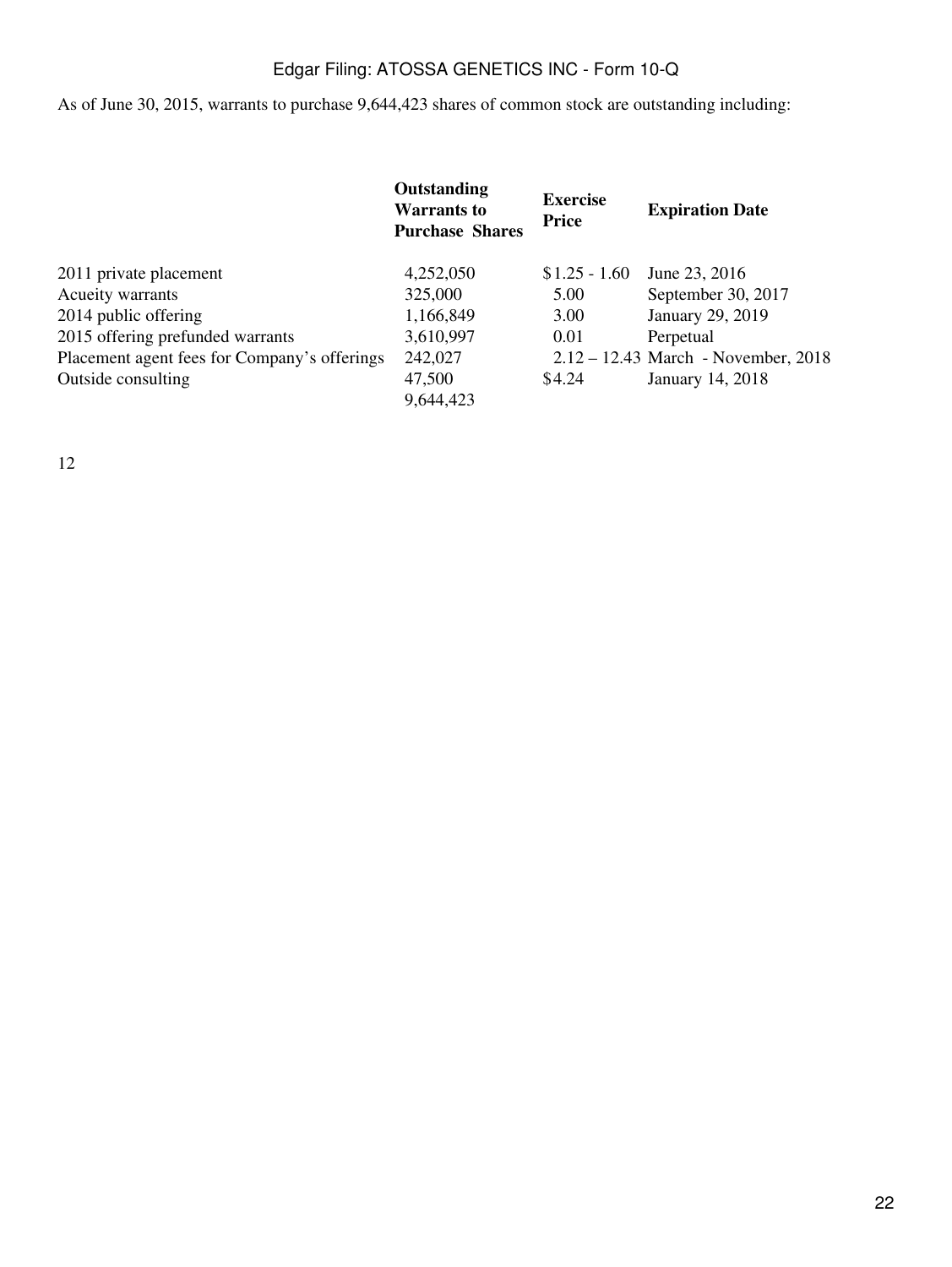### **NOTE 10: NET LOSS PER SHARE**

The Company accounts for and discloses net loss per common share in accordance with FASB Accounting Standards Codification ("ASC") Topic 260, *Earnings per Share*. Basic net loss per common share is computed by dividing net loss attributable to common stockholders by the weighted average number of common shares outstanding. Diluted net loss per common share is computed by dividing net loss attributable to common stockholders by the weighted average number of common shares that would have been outstanding during the period assuming the issuance of common shares for all potential dilutive common shares outstanding. Potential common shares consist of shares issuable upon the exercise of stock options and warrants. Because the inclusion of potential common shares would be anti-dilutive for all periods presented, diluted net loss per common share is the same as basic net loss per common share.

The following table sets forth the number of potential common shares excluded from the calculation of net loss per diluted share for the three and six months ended June 30, 2015 and 2014 because the effect of them would be anti-dilutive since the Company recorded net losses for both periods:

|                                               | Three Months Ended |      | Six Months Ended     |           |  |
|-----------------------------------------------|--------------------|------|----------------------|-----------|--|
|                                               | June $30$ ,        |      | June $30$ ,          |           |  |
|                                               | 2015               | 2014 | 2015                 | 2014      |  |
| Options to purchase common stock              | 4.312.409          |      | 3,610,152 4,312,409  | 3,610,152 |  |
| Warrants to purchase common stock $9,644,423$ |                    |      | 6,033,426 9,644,423  | 6,033,426 |  |
|                                               | 13,956,832         |      | 9,643,578 13,956,832 | 9.643.578 |  |

#### **NOTE 11: INCOME TAXES**

Deferred income tax assets and liabilities are recognized for the estimated future tax consequences attributable to differences between the financial reporting and tax bases of assets and liabilities and are measured using enacted tax rates in effect for the year in which those temporary differences are expected to be recovered or settled. A valuation allowance is provided for the amount of deferred tax assets that, based on available evidence, are not expected to be realized.

As a result of the Company's cumulative losses, management has concluded that a full valuation allowance against the Company's net deferred tax assets is appropriate. No income tax liabilities existed as of June 30, 2015 and December 31, 2014 due to the Company's continuing operating losses.

#### **NOTE 12: CONCENTRATION OF CREDIT RISK**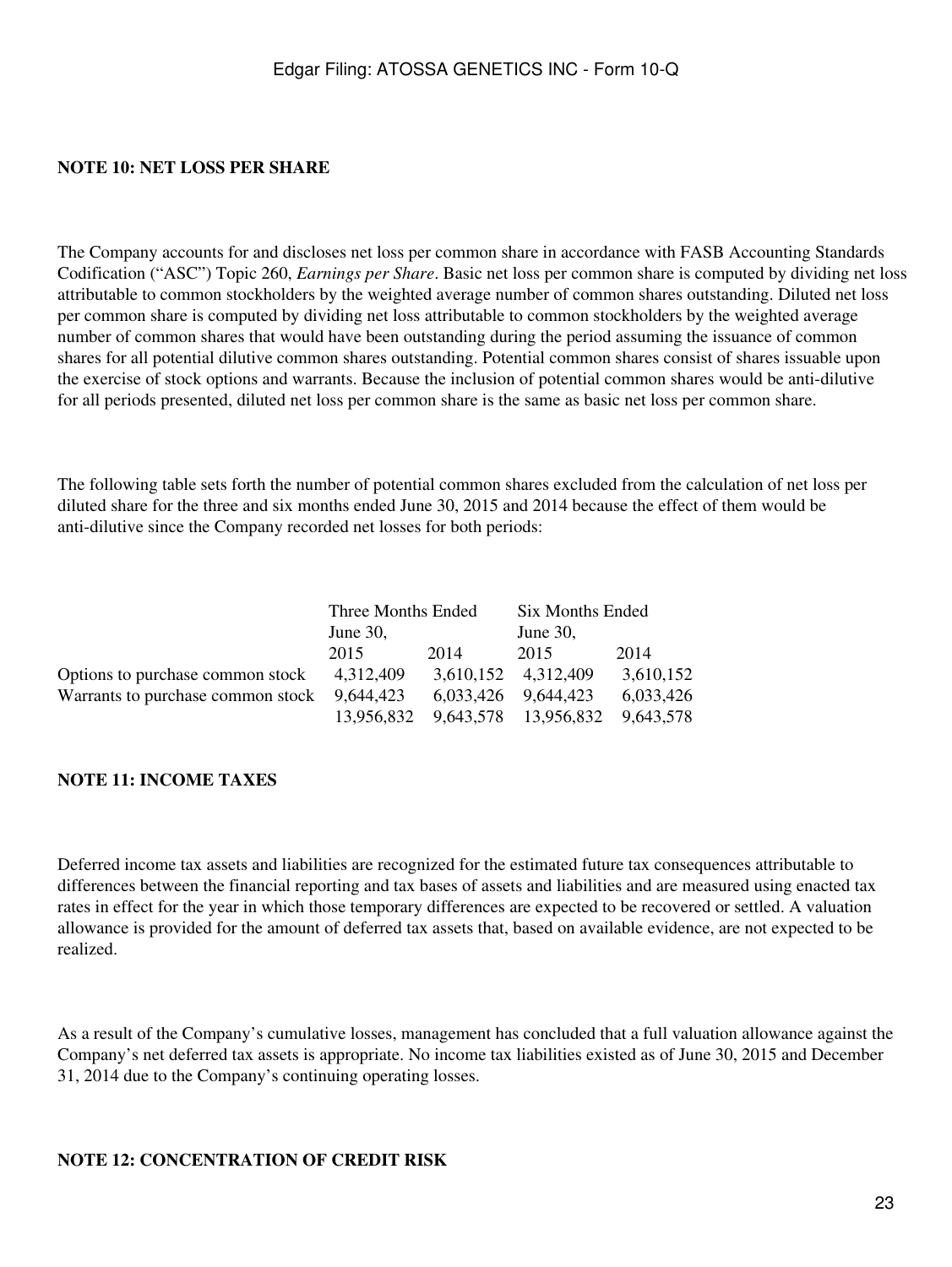Financial instruments that potentially subject the Company to concentration of credit risk consist principally of cash deposits. Accounts at each institution are insured by the Federal Deposit Insurance Corporation ("FDIC") up to \$250,000. At June 30, 2015 and December 31, 2014, the Company had \$11,152,935 and \$8,250,718 in excess of the FDIC insured limit, respectively.

### **NOTE 13: COMMITMENTS AND CONTINGENCIES**

#### *Affymetrix Purchase Commitment*

On September 1, 2013, in connection with the development of the NextCYTE test by the NRLBH, the NRLBH entered into an "OwnerChip Program Agreement" with Affymetrix, Inc. ("Affymetrix"), a manufacturer of GeneChip Systems, where Affymetrix has agreed to loan a GeneChip System 3000Dx v.2 ("instrument") to the Company if it purchases and takes delivery of a minimum thirty GeneChip Human Genome U133 Plus 2.0 (30-pack) arrays at \$21,590 per 30-pack for the next three years for a total purchase obligation of \$647,700 with a minimum purchase of ten 30-pack arrays per contract year. At the end of the three-year contract, upon fulfillment of the purchase commitment, the instrument title and ownership transfer to the NRLBH at no additional cost. Because the Company takes ownership of the equipment at the completion of the three-year contract, the Company determined that the arrangement represents a capital lease for the equipment. The Company recorded \$206,702 as a capital lease for the equipment and began amortizing the equipment on a straight line basis over five years. In addition to the GeneChip Human Genome, the NRLBH must purchase a two-year service contract for \$51,600 to cover maintenance of the instrument during the contract period. The NRLBH placed an initial order for four 30-pack arrays during 2013 for \$94,723. In September 2014, the NRLBH purchased six additional 30-pack arrays for \$142,005.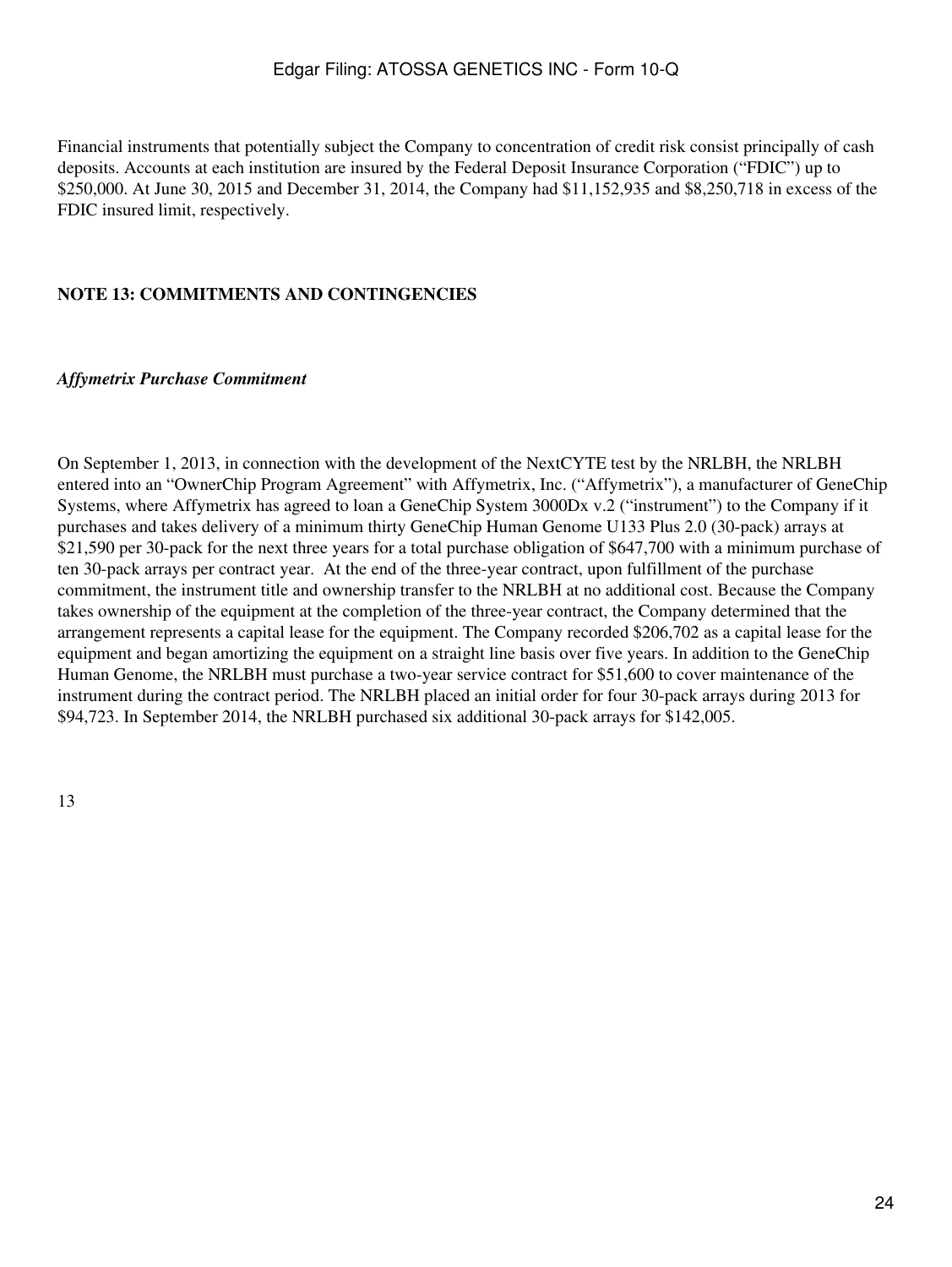The future minimum payments for the Affymetrix capital lease are as follows:

| Year Ending December 31,              | Amount   |
|---------------------------------------|----------|
| 2015                                  | \$35,645 |
| 2016                                  | 49,224   |
| Total minimum lease payments \$84,869 |          |

#### *A5 Software Development Commitment*

On June 10, 2013, the Company entered into an irrevocable license and service agreement with A5 Genetics KFT, Corporation ("A5 Genetics"), pursuant to which the Company received the worldwide (other than the European Union) exclusive license to the software used in the NextCYTE test. The Company has the right to prosecute patents related to this software, two of which the Company has filed in the United States. The patent applications have been assigned to the Company. The Company paid a one-time fee of \$100,000 to A5 Genetics in 2013 and in March 2014 the Company completed software validation and paid an additional \$100,000 to A5 Genetics. The Company is obligated to pay up to an additional \$1.2 million to A5 Genetics upon receiving the regulatory clearance for the NextCYTE test. The Company must also pay a royalty of \$50 for each NextCYTE test performed and a service fee of \$65 for each NextCYTE test performed. The NextCYTE test is still in validation stage and no royalty or service fees have been paid as of June 30, 2015. The agreement terminates on the later of June 10, 2023 or the expiration of the latest patents covering the software.

#### *Luminex Reagent Rental Agreement and Assay License Agreement*

On September 2, 2014, in connection with the development of a pharmacogenomics test by the NRLBH, the NRLBH entered into a three-year rental agreement with Luminex Corporation (Luminex), which provides that the NRLBH acquires the right to use Luminex instruments, including accessories, peripherals and options (the "System") at no cost if the NRLBH purchases goods (the "Products") at agreed upon quantities and prices for the next three years. The minimum purchases of Products under the agreement are \$452,408 per year. The title to the System remains with Luminex and the NRLBH is required to return the System to Luminex at the end of the three-year rental agreement.

#### *Targeted Medical Education (TME) Master Service Agreement*

On September 1, 2014, the NRLBH entered into a three year agreement with TME Research LLC (TME) which requires TME to provide to the NRLBH 100 tissue specimens in connection with the development of the NextCYTE test. Fees payable to TME under the agreement includes \$99,600 up front, \$31,500 upon supplying the first 25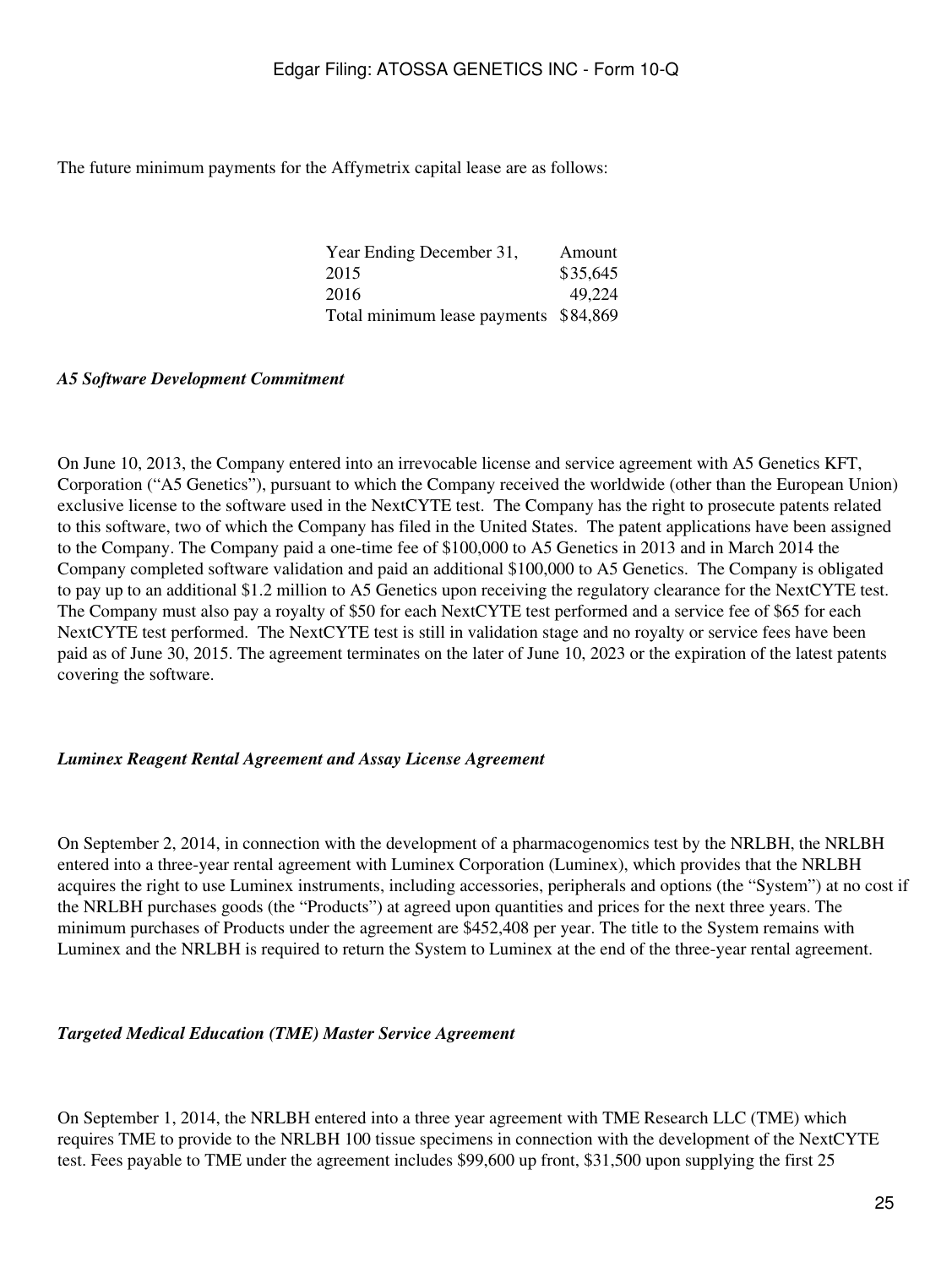specimens and \$31,500 at the time of final delivery of all specimens. The agreement is terminable with 60 days prior written notice or immediately upon a material breach. As of June 30, 2015, the Company has paid \$162,600 in fees, which were recorded as R&D expenses.

### *Besins Healthcare Luxembourg SARL Agreement*

 On May 14, 2015, the Company entered into an Intellectual Property License Agreement with Besins Healthcare Luxembourg SARL ("Besins"). The agreement provides the Company with an exclusive worldwide license to develop and commercialize Besins' patented gel formulation of 4-Hydroxytamoxifen, or Afimoxifene Gel, for the potential treatment and prevention of hyperplasia of the breast.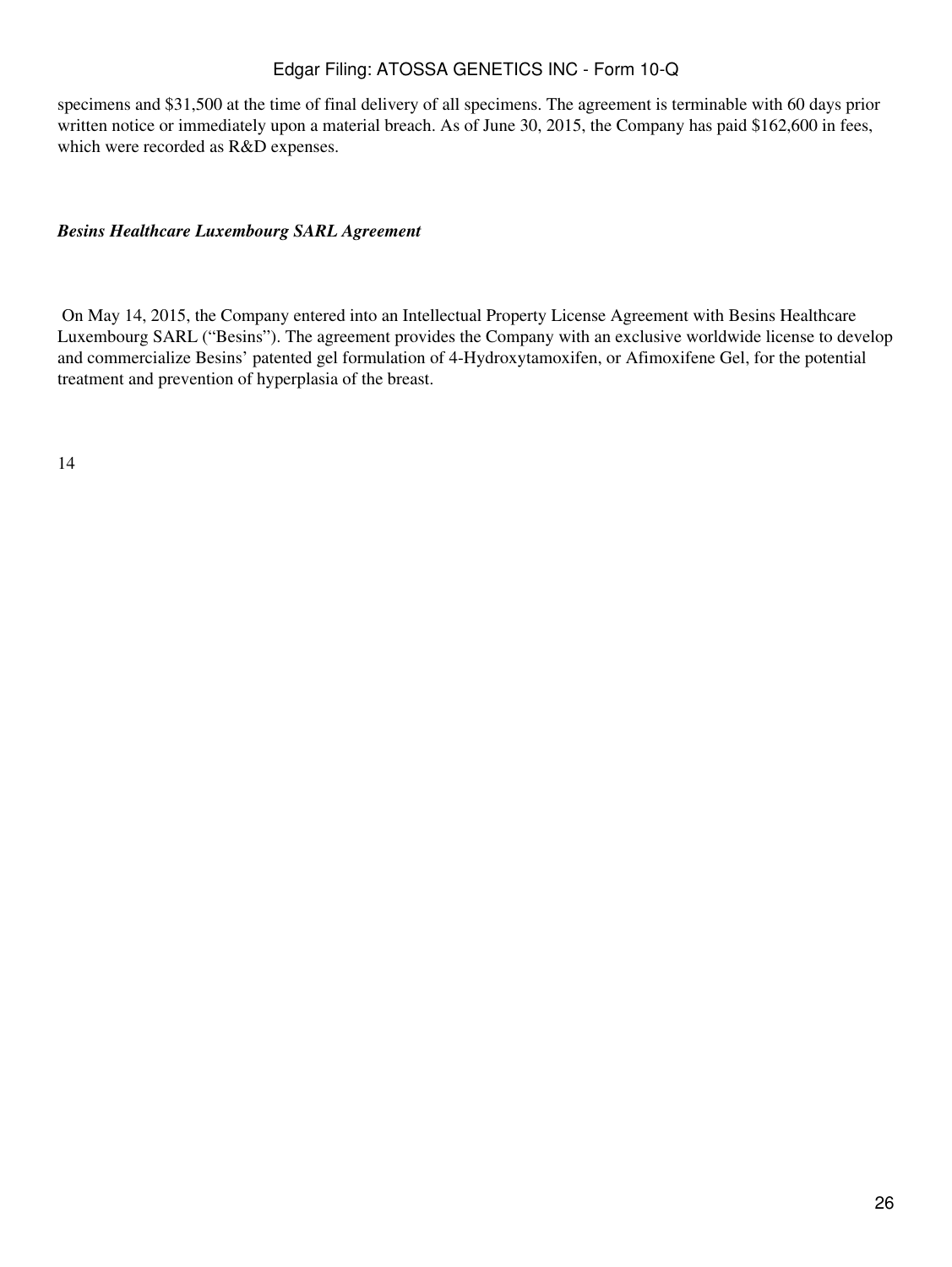The agreement requires that the Company pay a royalty of 8% to 9% of net sales for the first 15 years of commercialization. The Company has the non-exclusive right to also develop Afimoxifene Gel for breast cancer and other breast diseases, subject to the payment of the following milestone payments for these additional indications: (i) \$5,000,000 for the exclusive right to review, access, and reference a Besins investigational new drug application (IND) for each additional indication; and (ii) \$20,000,000 when the Company commences a Phase 3 clinical trial for each additional indication. If and when Atossa decides to sublicense its rights to commercialize the Afimoxifene Gel in a country in the territory, Besins has the right of first refusal to commercialize the Afimoxifene Gel on a country-by-country basis in countries where Besins has a marketing presence.

The agreement automatically expires on a country-by-country basis fifteen years after the first commercial sale of Afimoxifene Gel in the particular country. The Agreement may be terminated (i) by either party upon a material breach of the agreement that is not cured by the breaching party, (ii) by mutual agreement of the parties, (iii) by the Company at its discretion if it elects to stop developing or commercializing Afimoxifene Gel, (iv) by Besins on a country-by-country basis or indication-by-indication basis if the Company fails to commercialize or commence commercial sales within a specified time, or (v) by Besins if Atossa fails to accomplish any aspect of the development plan within six months of target date set forth in the development plan. The development plan covers an 18-month period and is required to be updated by the Company every six months during the term of the agreement.

### *Litigation and Contingencies*

On October 10, 2013, a putative securities class action complaint, captioned Cook v. Atossa Genetics, Inc., et al., No. 2:13-cv-01836-RSM, was filed in the United States District Court for the Western District of Washington against us, certain of the Company's directors and officers and the underwriters of the Company's November 2012 initial public offering. The complaint alleges that all defendants violated Sections 11 and  $12(a)(2)$ , and that the Company and certain of its directors and officers violated Section 15, of the Securities Act by making material false and misleading statements and omissions in the offering's registration statement, and that we and certain of our directors and officers violated Sections 10(b) and 20A of the Exchange Act and SEC Rule 10b-5 promulgated thereunder by making false and misleading statements and omissions in the registration statement and in certain of the Company's subsequent press releases and SEC filings with respect to its NAF specimen collection process, its ForeCYTE Breast Health Test and its MASCT device. This action seeks, on behalf of persons who purchased the Company's common stock between November 8, 2012 and October 4, 2013, inclusive, damages of an unspecific amount.

On February 14, 2014, the Court appointed plaintiffs Miko Levi, Bandar Almosa and Gregory Harrison (collectively, the "Levi Group") as lead plaintiffs, and approved their selection of co-lead counsel and liaison counsel. The Court also amended the caption of the case to read *In re Atossa Genetics, Inc. Securities Litigation.* No. 2:13-cv-01836-RSM. An amended complaint was filed on April 15, 2014. The Company and other defendants filed motions to dismiss the amended complaint on May 30, 2014. On October 6, 2014 the Court granted defendants' motion dismissing all claims against the Company and all other defendants. On October 30, 2014, the Court entered a final order of dismissal. On November 3, 2014, plaintiffs filed a notice of appeal with the Court and have appealed the Court's dismissal order to the U.S. Court of Appeals for the Ninth Circuit. On February 11, 2015, plaintiffs filed their opening appellate brief.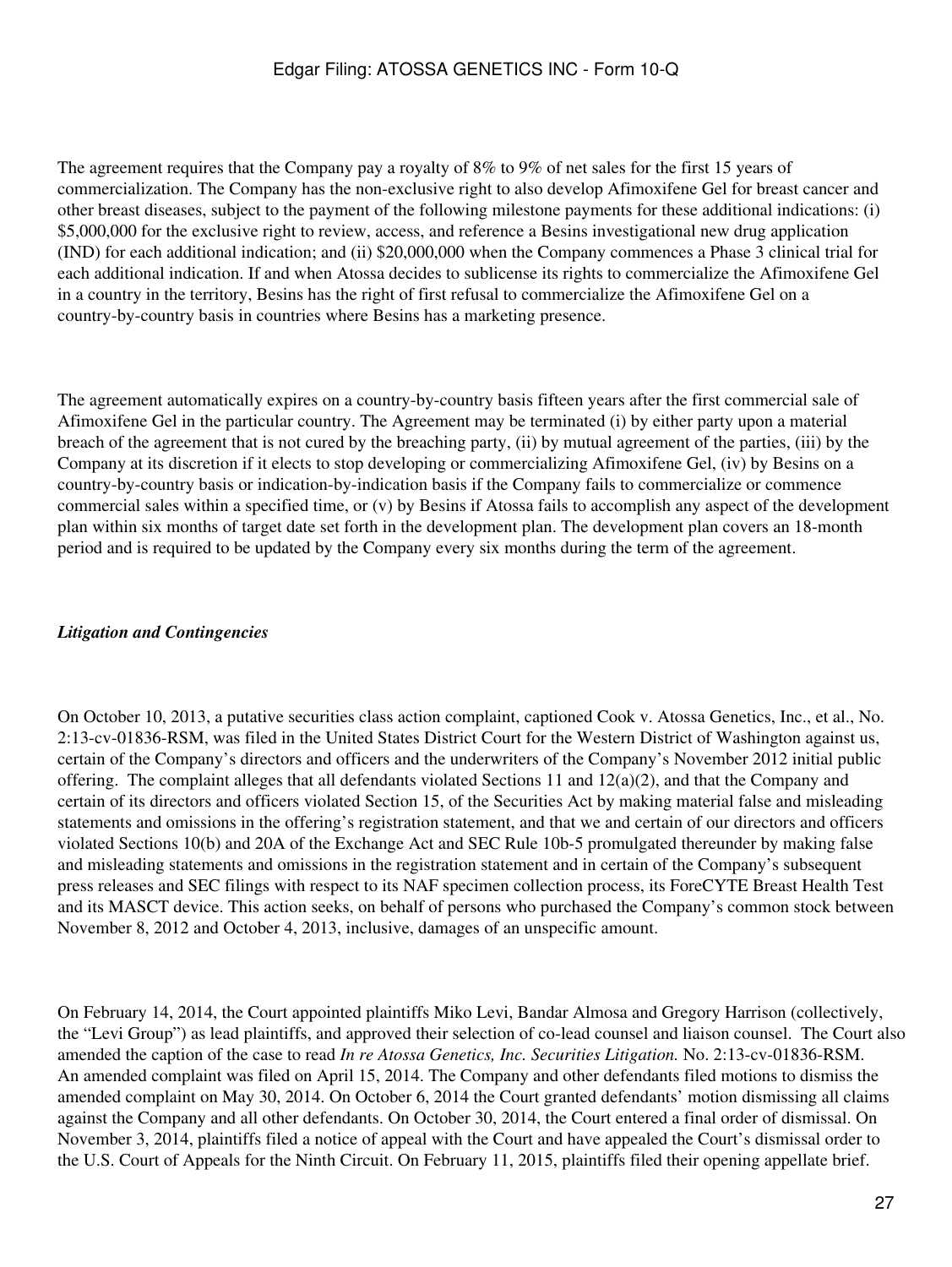Defendants filed an answer on April 13, 2015. On May 18, 2015, Plaintiffs filed a reply brief in support of their appeal. A hearing for the appeal has not been set.

The Company believes this lawsuit is without merit and plans to defend itself vigorously; however, failure by the Company to obtain a favorable resolution of the claims set forth in the complaint could have a material adverse effect on the Company's business, results of operations and financial condition. Currently, the amount of such material adverse effect cannot be reasonably estimated, and no provision or liability has been recorded for these claims as of June 30, 2015. The costs associated with defending and resolving the lawsuit and ultimate outcome cannot be predicted. These matters are subject to inherent uncertainties and the actual cost, as well as the distraction from the conduct of the Company's business, will depend upon many unknown factors and management's view of these may change in the future.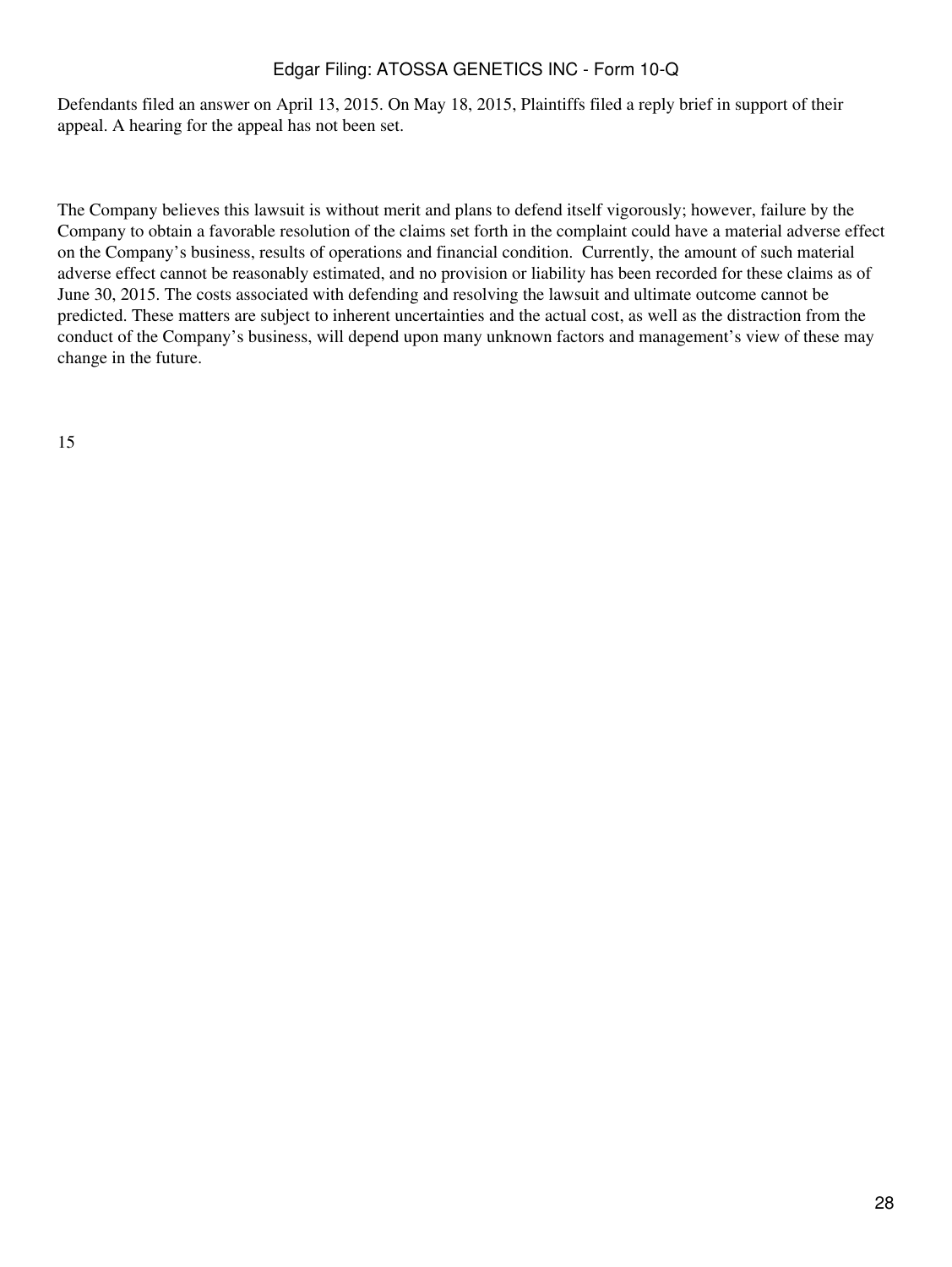### **NOTE 14: STOCK BASED COMPENSATION**

#### *Stock Options and Incentive Plan*:

On September 28, 2010, the Board of Directors approved the adoption of the 2010 Stock Option and Incentive Plan, or the 2010 Plan, to provide for the grant of equity-based awards to employees, officers, non-employee directors and other key persons providing services to the Company. Awards of incentive options may be granted under the 2010 Plan until September 2020. No other awards may be granted under the 2010 Plan after the date that is 10 years from the date of stockholder approval. An aggregate of 1,000,000 shares were initially reserved for issuance in connection with awards granted under the 2010 Plan, such number of shares to be subject to adjustment as provided in the plan and in any award agreements entered into by the Company under the plan, and upon the exercise or conversion of any awards granted under the plan.

The following table presents the additions to the 2010 Plan since inception:

|                         | Number of |
|-------------------------|-----------|
| January 1,              | shares    |
| 2012                    | 450,275   |
| 2013                    | 516,774   |
| 2014                    | 742,973   |
| 2015                    | 983,362   |
| Total additional shares | 2,693,384 |

The Company granted options to purchase 845,822 shares of common stock from the 2010 Plan to employees and directors during the six months ended June 30, 2015. There are 666,466 options available for grant under the 2010 Plan as of June 30, 2015.

Compensation costs associated with the Company's stock options are recognized, based on the grant-date fair values of these options, over the requisite service period, or vesting period. Accordingly, the Company recognized stock based compensation expense of \$205,112 and \$385,740 for the three months and six months ended June 30, 2015. The stock based compensation expense for the three months and six months ended 2014 was \$167,534 and \$397,715, respectively.

Stock-based compensation expense was included in the following captions in the condensed consolidated statements of operations for the periods shown: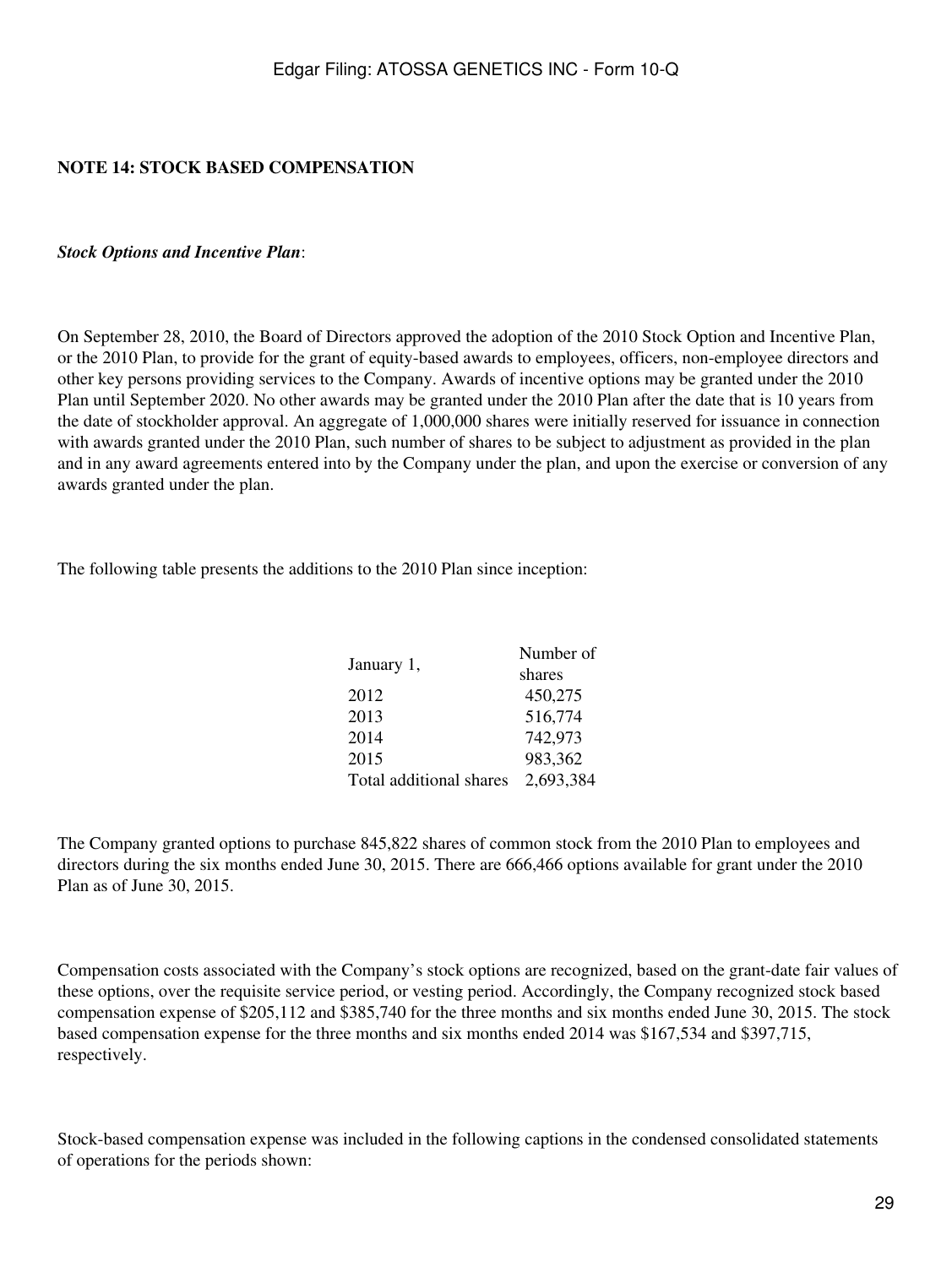|                                     | Three Months |                     | Six Months Ended |           |  |
|-------------------------------------|--------------|---------------------|------------------|-----------|--|
|                                     | Ended        |                     |                  |           |  |
|                                     | June 30,     |                     | June $30$ ,      |           |  |
|                                     | 2015         | 2014                | 2015             | 2014      |  |
| Selling expenses                    | \$13,100     | \$25,911            | \$45,399         | \$41,837  |  |
| Research and development expenses   | 24,820       | 10,139              | 43,790           | 14,766    |  |
| General and administrative expenses | 167,192      | 131,484             | 296,551          | 341,112   |  |
|                                     |              | \$205,112 \$167,534 | \$385,740        | \$397,715 |  |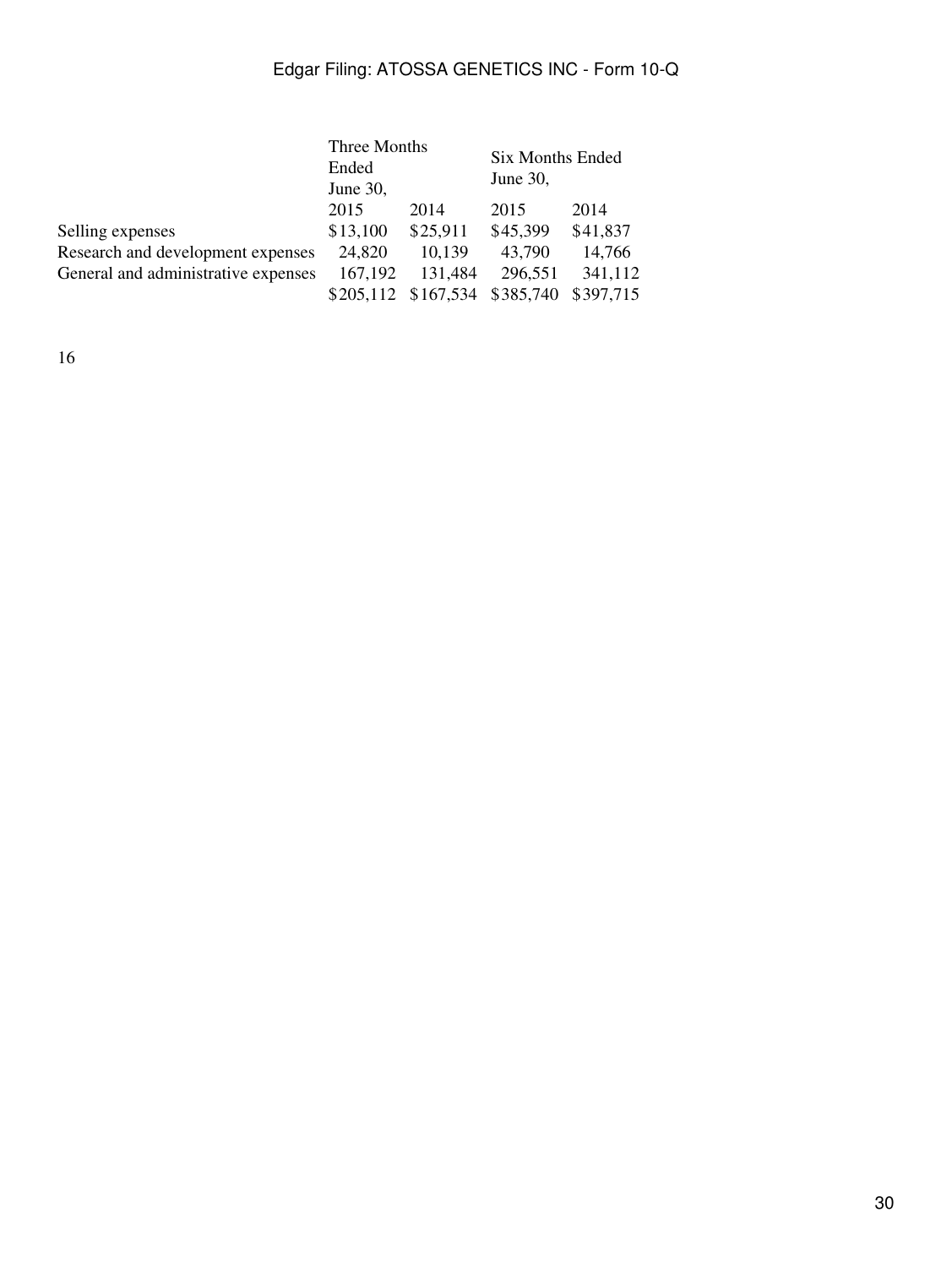The following table presents information concerning stock option grants for the six months ended June 30, 2015:

|                                                     | <b>Employees</b>    | <b>Executives &amp;</b><br><b>Officers</b> |
|-----------------------------------------------------|---------------------|--------------------------------------------|
| Date of Grant                                       | January - June 2015 | January $-$<br>June 2015                   |
| Fair value of common stock on date of grant         | $$1.19 - 1.59$      | $$1.21 - 1.59$                             |
| Exercise price of the options                       | $$1.40 - 1.88$      | $$1.44 - 1.88$                             |
| Expected life of the options (years)                | $6.03 - 6.13$       | $6.06 - 6.11$                              |
| Dividend yield                                      | 0.00                | $\%$<br>0.00<br>$\%$                       |
| Expected volatility                                 | $110.8 - 115.0$     | $111.3 - 113.5%$<br>$\%$                   |
| Risk-free interest rate                             | $1.64 - 1.79$       | $1.72 - 1.74$<br>$\%$<br>$\%$              |
| Expected forfeiture per year $(\%)$                 | 10.00               | 10.00<br>$\%$<br>$\%$                      |
| Weighted average fair value of the options per unit | \$1.50              | \$1.46                                     |

Options issued and outstanding as of June 30, 2015 and their activities during the six months then ended are as follows:

|                                   | Number of<br>Underlying<br><b>Shares</b> | Weighted-<br>Average<br>Exercise<br>Price Per<br>Share | Weighted-<br>Average<br>Contractual<br>Life<br>Remaining<br>1n<br>Years | Aggregate<br><b>Intrinsic Value</b> |
|-----------------------------------|------------------------------------------|--------------------------------------------------------|-------------------------------------------------------------------------|-------------------------------------|
| Outstanding as of January 1, 2015 | 3,675,634                                | \$2.86                                                 |                                                                         | \$344,000                           |
| Granted                           | 1,145,822                                | 1.71                                                   |                                                                         |                                     |
| Forfeited                         | (509,047                                 | 2.06                                                   |                                                                         | 63,223                              |
| Exercised                         |                                          |                                                        |                                                                         |                                     |
| Outstanding as of June 30, 2015   | 4,312,409                                | 2.65                                                   | 8.03                                                                    | \$39,400                            |
| Exercisable as of June 30, 2015   | 1,734,948                                | 3.89                                                   | 6.37                                                                    | $\mathbb{S}$ -                      |
| Vested and expected to vest $(1)$ | 3,929,771                                | 2.74<br>S.                                             | 7.90                                                                    | \$33,255                            |

(1) vested shares and unvested shares after a forfeiture rate is applied

As of June 30, 2015, there were 2,577,461 unvested options outstanding and the related unrecognized total compensation cost associated with these options was \$2,057,210. This expense is expected to be recognized over a weighted average period of 3.16 years.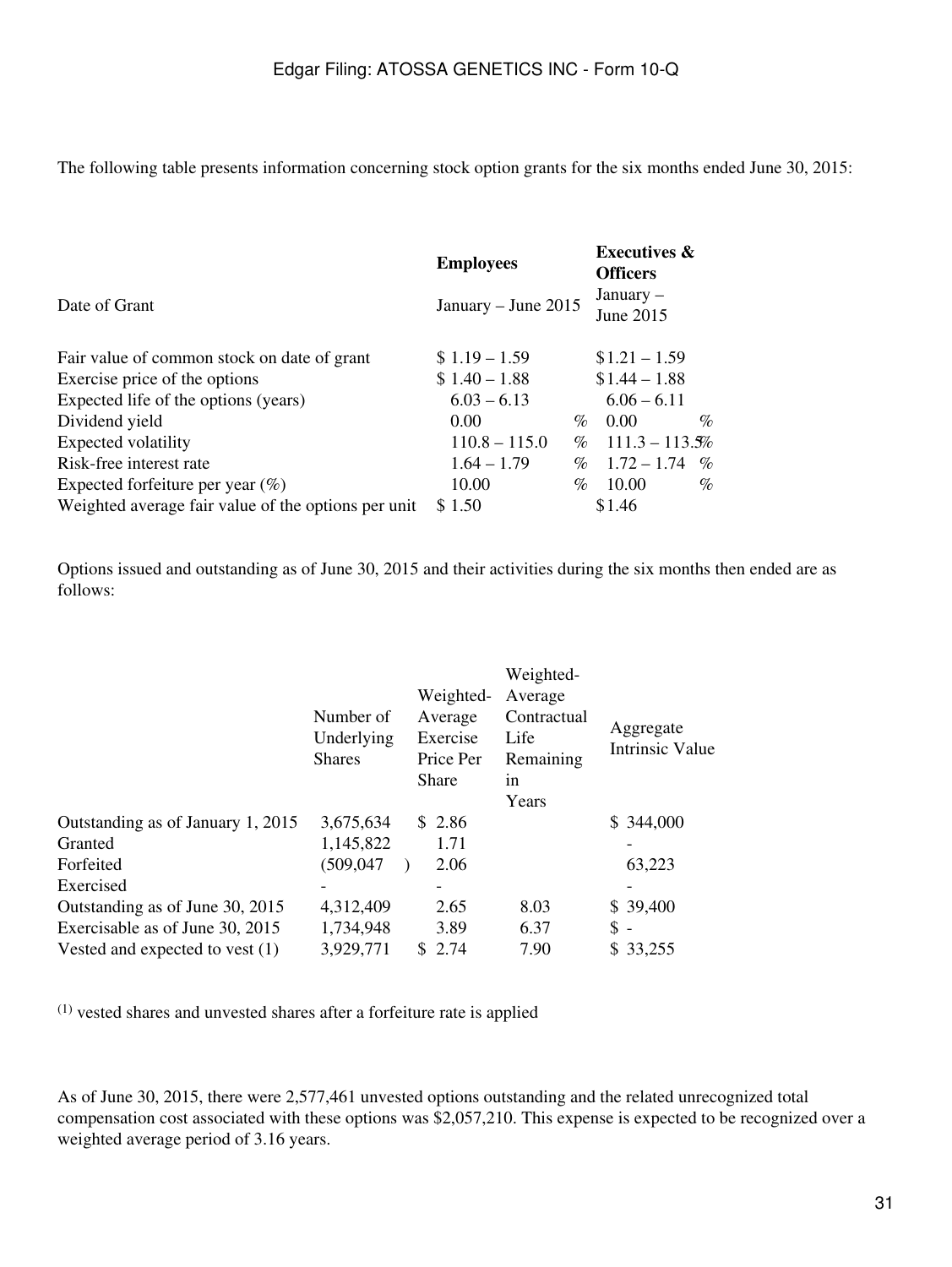### **NOTE 15: SUBSEQUENT EVENTS**

All subsequent events requiring recognition as of June 30, 2015 have been incorporated into these consolidated financial statements and there are no subsequent events that require disclosure in accordance with FASB ASC Topic 855, "Subsequent Events."

### <span id="page-31-0"></span>**ITEM 2. MANAGEMENT'S DISCUSSION AND ANALYSIS OF FINANCIAL CONDITION AND RESULTS OF OPERATIONS**

*The following discussion of the financial condition and results of operations should be read in conjunction with the financial statements and the related notes included elsewhere in this report. This discussion contains forward-looking statements, which are based on assumptions about the future of the Company's business. The actual results could differ materially from those contained in the forward-looking statements. Please read "Forward-Looking Statements" included below for additional information regarding forward-looking statements.*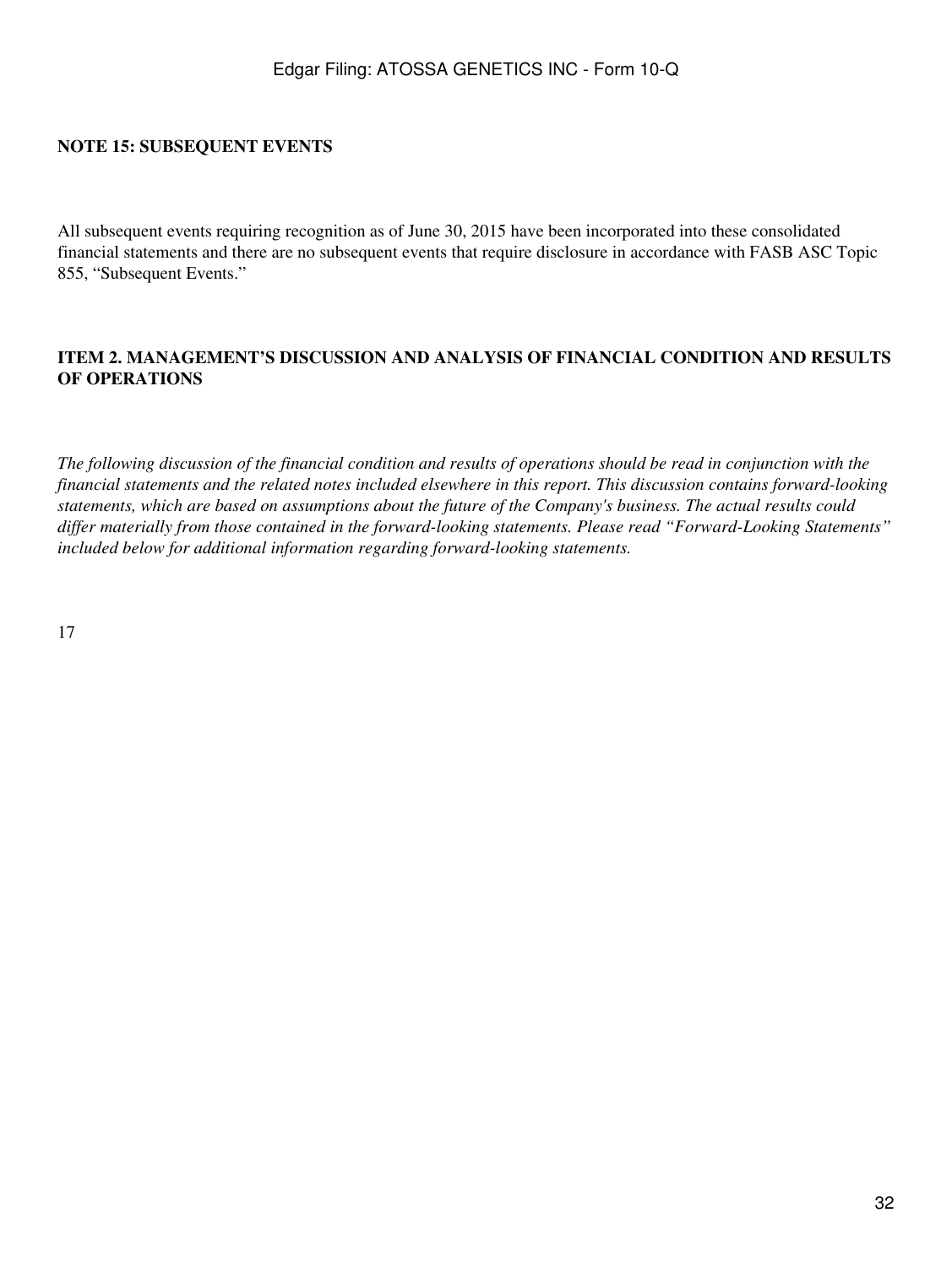### **Forward-Looking Statements**

•

This report contains, in addition to historical information, certain information, assumptions and discussions that may constitute forward-looking statements within the meaning of Section 27A of the Securities Act of 1933, as amended (the "Securities Act") and Section 21E of the Securities Exchange Act of 1934, as amended (the "Exchange Act"). We have made these statements in reliance on the safe harbor provisions of the Private Securities Litigation Reform Act of 1995. These statements are subject to certain risks and uncertainties, which could cause actual results to differ materially from those projected or anticipated. Although we believe our assumptions underlying our forward-looking statements are reasonable as of the date of this report, we cannot assure you that the forward-looking statements set out in this report will prove to be accurate. We typically identify these forward-looking statements by the use of forward-looking words such as "expect," "potential," "continue," "may," "will," "should," "could," "would," "seek," "intend," "estimate," "anticipate," or the negative version of those words or other comparable words. Forward-looking statements contained in this report include, but are not limited to, statements about:

• bodies, and the CE Certificates of Conformity granted by our notified body, to sell, market and distribute our medical whether we maintain our clearances from the U.S. Food and Drug Administration, or FDA, and foreign regulatory devices;

whether we can achieve our revenue forecast and other financial projections for 2015;

ForeCYTE Breast Aspirator outside the United States; our ability to successfully launch and commercialize the FullCYTE Breast Aspirator in the United States and our

• laboratory; our ability to successfully continue selling and servicing pharmacogenomics and NAF cytology testing in our

• to us; our ability to successfully sell our products and services at currently expected prices or otherwise at prices acceptable

• our ability to manufacture sufficient quantities of the active ingredients, enroll and successfully complete clinical our ability to successfully develop and commercialize our pharmaceutical candidates, including Afimoxifene Gel and studies and obtain necessary approvals from the FDA and other regulatory authorities;

the time frames currently expected; our ability to successfully develop and commercialize new tests, tools and treatments currently in development and in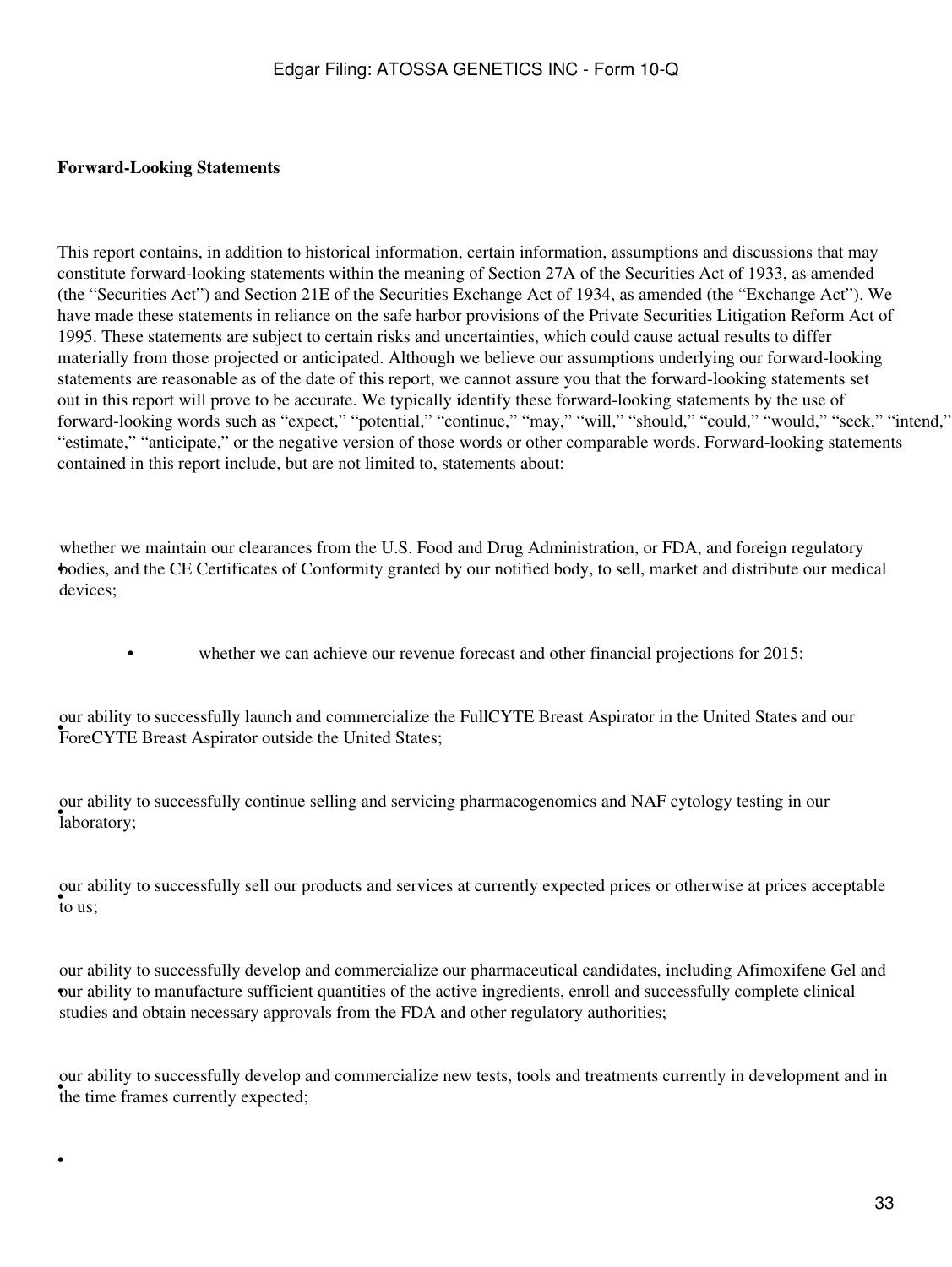our ability to maintain our business relationships, including with our distributors, suppliers and customers, while we launch and commercialize the FullCYTE Breast Aspirator in the United States and ForeCYTE Breast Aspirator and laboratory tests outside the United States;

• Aspirator, FullCYTE Microcatheter, other devices under development and their components at quantities and costs our ability to engage third party suppliers to manufacture the ForeCYTE Breast Aspirator, FullCYTE Breast acceptable to us;

Microcatheter and to obtain regulatory approvals, clearances and CE Certificate of Conformity for our other products our ability to satisfy ongoing FDA, European Union (EU) and foreign requirements for manufacturing, distributing, and promoting the FullCYTE Breast Aspirator, ForeCYTE Breast Aspirator, NAF cytology test and FullCYTE and services in development;

• October 10, 2013, and other similar complaints that may be brought in the future, in a timely manner and within the our ability to successfully defend ongoing litigation, including the securities class action law suit filed against us on coverage, scope and limits of our insurance policies;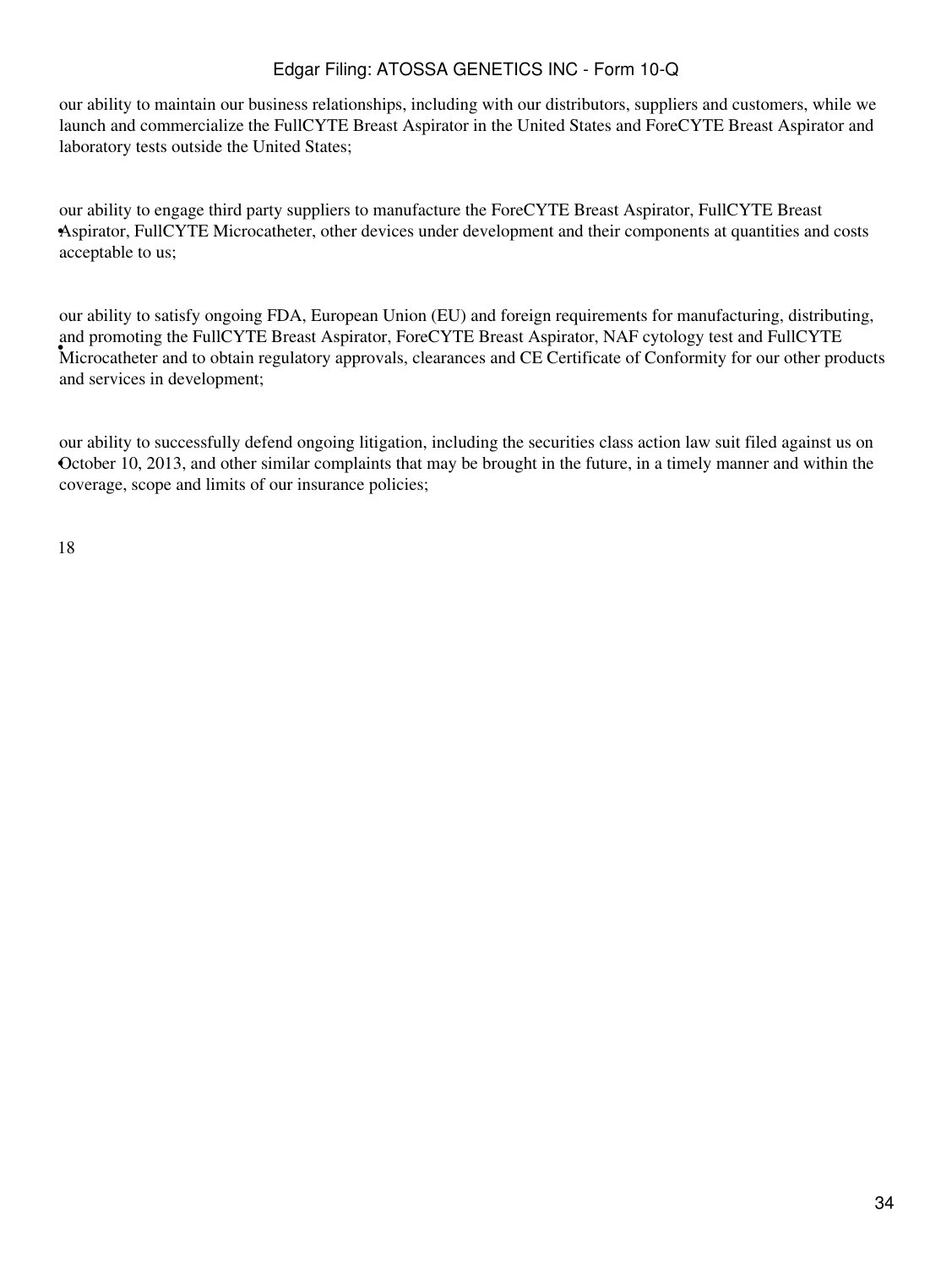•the benefits and clinical accuracy of our laboratory tests, including the NAF cytology and pharmacogenomics tests;

• our ability to establish and maintain intellectual property rights covering our products and services;

HealthSmart networks, and other third party payors to approve our products and services for coverage and the willingness of health insurance companies, including those who are members of the MultiPlan, FedMed and reimbursement;

For about their sub-distributors, to market our current products and services and those that we may develop; our ability to establish and maintain an independent sales representative force, including with our current and future

• our expectations regarding, and our ability to satisfy, federal, state and foreign regulatory requirements;

•the accuracy of our estimates of the size and characteristics of the markets that our products and services may address;

• our expectations as to future financial performance, expense levels and liquidity sources;

• **our ability to attract and retain key personnel;** 

with them; and our ability to sell additional shares of our common stock to Aspire Capital under the terms of our purchase agreement

• kits, diagnostic tests and compositions. our ability to obtain, maintain and defend our intellectual property rights covering our devices, specimens, collection

These and other forward-looking statements made in this report are presented as of the date on which the statements are made. We have included important factors in the cautionary statements included in this report, particularly in the section titled "ITEM 1A. RISK FACTORS," that we believe could cause actual results or events to differ materially from the anticipated results as set forth in the forward-looking statements that we make. Our forward-looking statements do not reflect the potential impact of any new information, future events or circumstances that may affect our business after the date of this report. Except as required by law, we do not intend to update any forward-looking statements after the date on which the statement is made, whether as a result of new information, future events or circumstances or otherwise.

#### **Company Overview**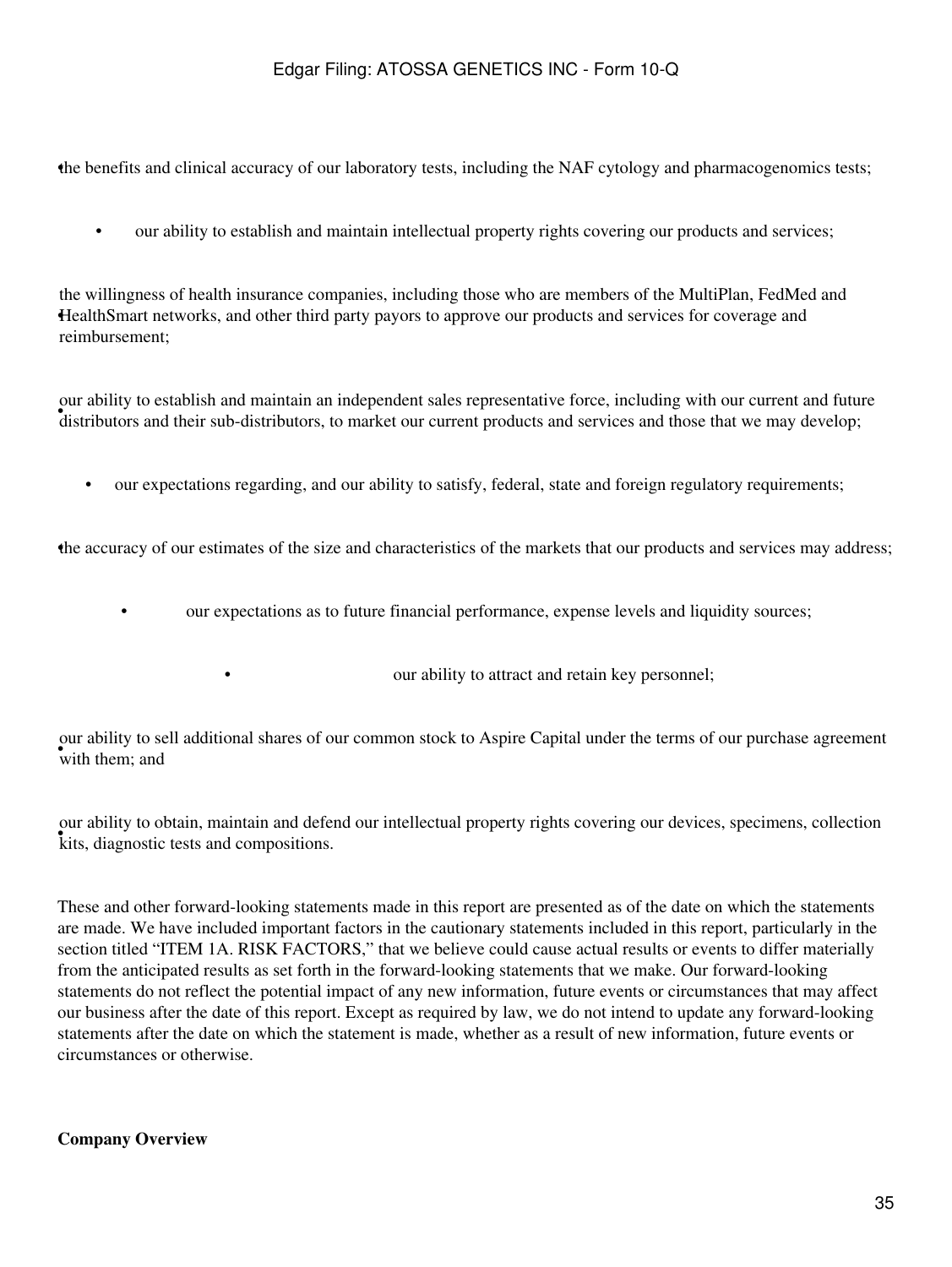We are a healthcare company focused on the development of locally-administered pharmaceuticals for the treatment of proliferative breast diseases (PBD) or hyperplasia. Our leading pharmaceutical under development is Afimoxifene Gel, which is in Phase II clinical trials. We have also developed and are commercializing proprietary laboratory tests and medical devices which, subject to receiving regulatory approvals, we also intend to develop for use in diagnosing PBD and to act as companions to our pharmaceuticals. Our laboratory tests are being developed and performed by our wholly owned subsidiary, The National Reference Laboratory for Breast Health, Inc., or the "NRLBH." The NRLBH has developed and is currently marketing nipple aspirate fluid, or NAF, cytology tests and pharmacogenomics tests.

In May 2015, we acquired the world-wide exclusive rights to develop and commercialize Afimoxifene Gel for the potential treatment of hyperplasia of the breast and, subject to the payment of milestones, the non-exclusive rights for other indications including breast cancer. We intend to commence a Phase II clinical trial using our breast aspirator devices and laboratory tests as companions to Afimoxifene Gel in the detection and treatment of breast hyperplasia. Afimoxifene Gel has been used in 16 Phase I and Phase II studies conducted in a variety of indications with over 450 patients.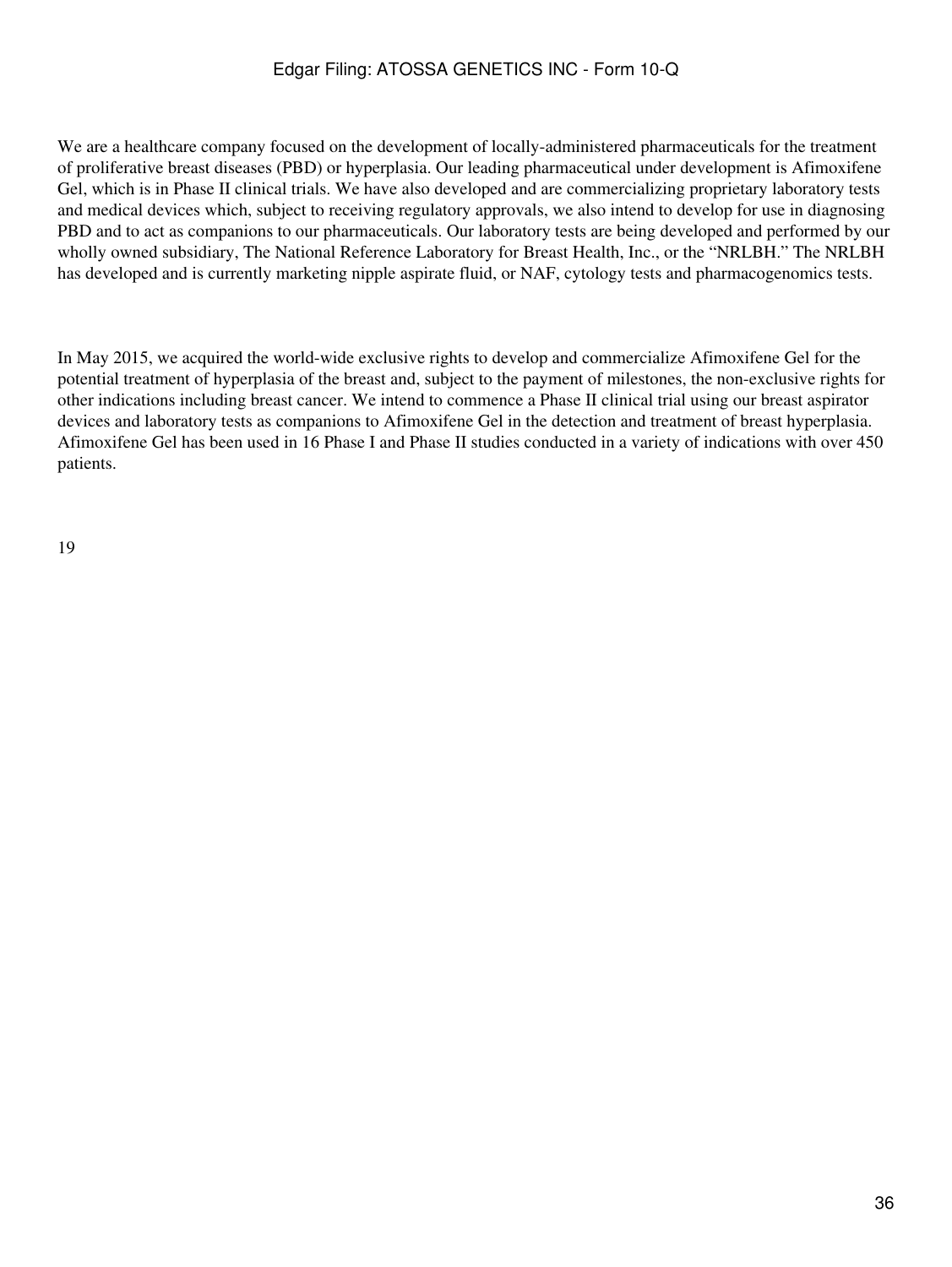We also intend to develop a pharmaceutical for targeted delivery directly to the site of a breast lesion using our patented intraductal microcatheters. We plan to identify a pharmaceutical candidate and begin a clinical study using our intraductal microcatheters for the potential treatment of ductal carcinoma in-situ (DCIS) or other serious breast health condition. This program is in the early pre-clinical stage and will require pre-clinical and clinical studies and regulatory approvals prior to commercialization.

Our medical devices currently being marketed include the ForeCYTE Breast Aspirator for distribution outside the United States and the FullCYTE Breast Aspirator for the U.S. market. These devices are intended for the collection of NAF for cytological testing at a laboratory. The current version of the ForeCYTE Breast Aspirator is not cleared by the FDA for marketing in the United States; however, this device is CE-marked and is therefore being commercialized in the European Union and the countries of the European Free Trade Association (EFTA). The FullCYTE Breast Aspirator has been cleared by the FDA for the collection of NAF for cytological purposes and is being commercialized for the U.S. market. Other devices under development include intraductal microcatheters for the collection of ductal lavage fluid and for the potential administration of a targeted pharmaceutical, and various tools for potential use by breast surgeons.

Our 2015 key objectives are:

(1) Launch and commercialize the FullCYTE Breast Aspirator in the United States: We began the launch of our FullCYTE Breast Aspirator in the United States in March 2015. We have engaged Thermo Fisher Scientific and Henry Schein Medical as our initial U.S. distributors and we plan to build our own specialty sales force.

(2) Launch and commercialize the ForeCYTE Breast Aspirator in the EU: We received CE Certificate of Conformity from our notified body for the ForeCYTE Breast Aspirator and Collection Kits in October 2014 and in March 2015 began the launch of this device in the EU and the countries of the European Free Trade Association (EFTA), focusing initially on the Netherlands, Germany, Switzerland, and the United Kingdom.

(3) Maximize total gross revenue from our products and services: We plan to grow our revenue by selling our products and promoting the tests currently being offered by the NRLBH, including NAF cytology tests and pharmacogenomics tests, and by developing and commercializing additional laboratory tests. We project 2015 total gross revenues of \$8 million and in the first six months of 2015 reported total gross revenue of \$4.6 million, substantially all of which was from pharmacogenomics testing. The NRLBH has in-network arrangements with Meridian Health Plan of Michigan and Washington Medicaid.

(4) Begin one or more clinical studies using our devices and potential pharmaceutical therapy: We plan to begin a Phase II clinical study using our tests and devices as companions to Afimoxifene Gel for the potential treatment of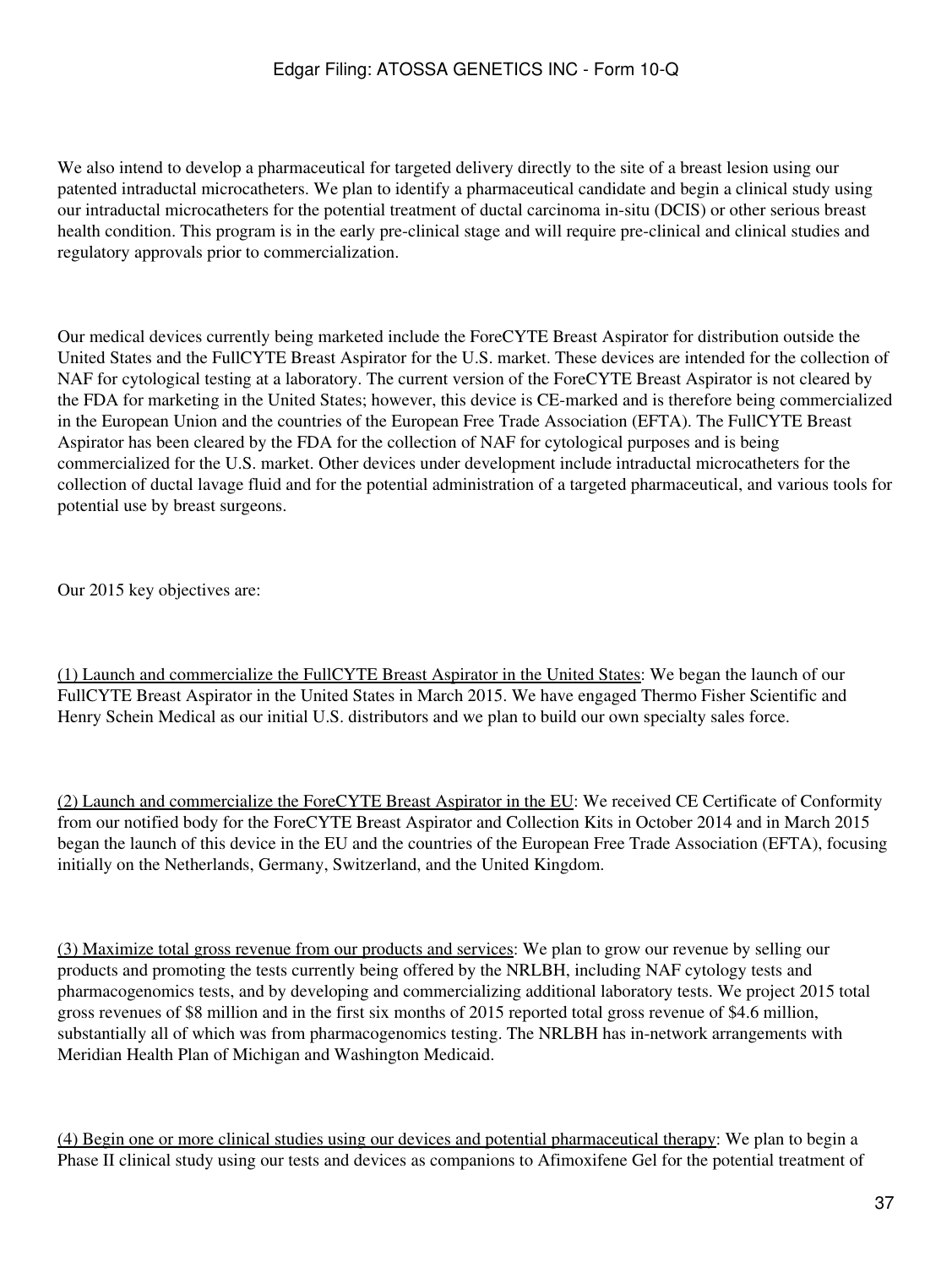hyperplasia. We have contracted with a manufacturing source for the active pharmaceutical ingredient in Afimoxifene Gel which we plan to use in a clinical trial starting in 2016. We are also planning to commence a clinical study in the next six to nine months using our intraductal microcatheter for targeted delivery of a pharmaceutical to potentially treat a serious breast health condition, such as DCIS.

The ForeCYTE Breast Aspirator will not be launched in the United States unless and until we receive additional regulatory clearance from the FDA. Our planned pharmaceuticals and our devices and laboratory tests under development, either separately or in combination, will require clearance and/or approval from the FDA prior to commercialization. No assurance can be given that such approvals and/or clearances will be obtained in a timely manner.

Our common stock is currently quoted on The NASDAQ Capital Market under the symbol "ATOS."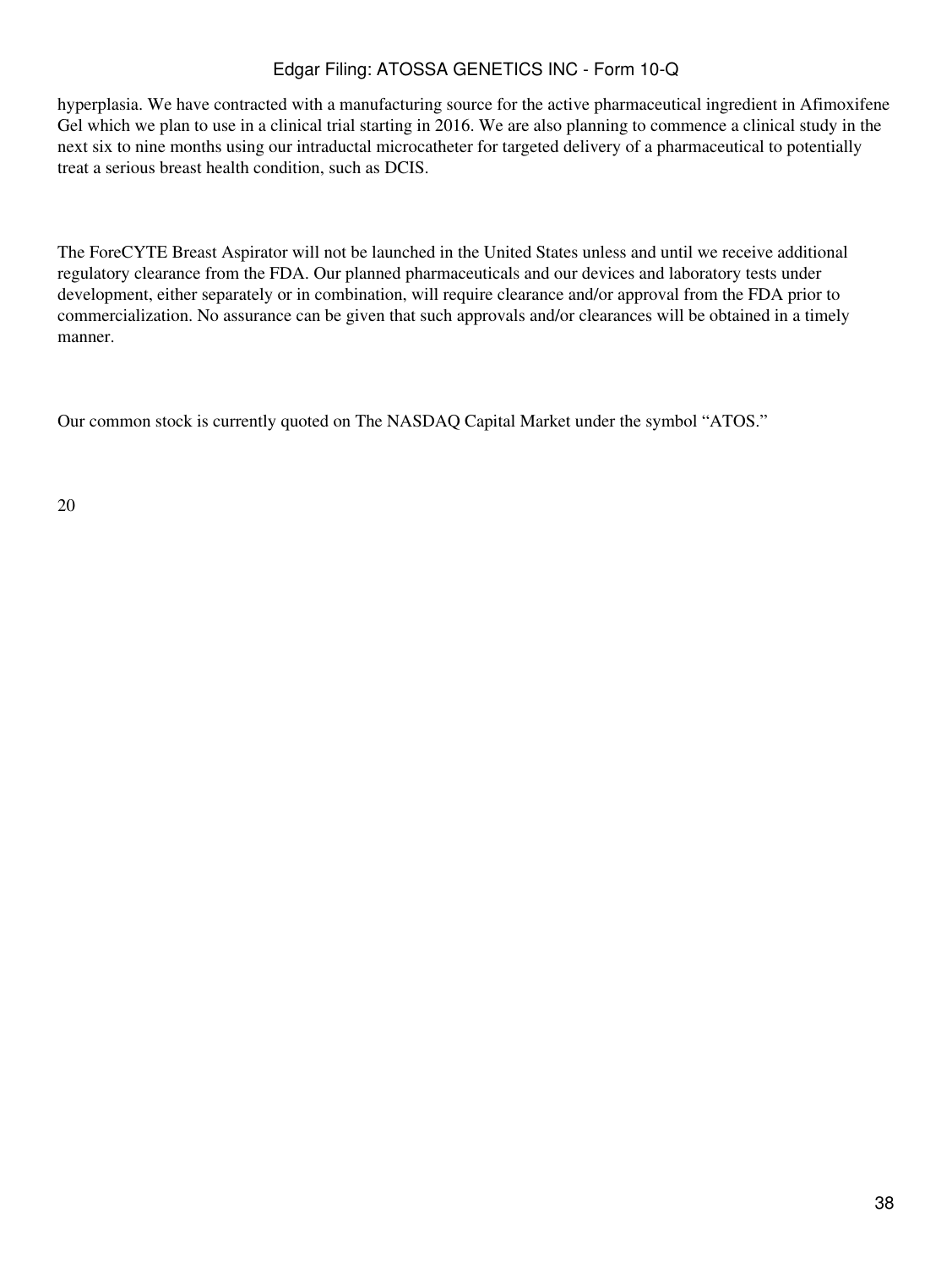### **Intellectual Property**

As of June 22, 2015, and based on a recent periodic review of our patent estate, we own 147 issued patents (45 in the United States and at least 102 in foreign countries), and 21 pending patent applications (9 in the United States, and 12 pending international applications) directed to our products, services, and technologies. Our patent estate consists primarily of the following:

|                                               | <b>United States</b>   |                                   |   | <b>Foreign/PCT</b>     |                           |   |
|-----------------------------------------------|------------------------|-----------------------------------|---|------------------------|---------------------------|---|
| <b>Description</b>                            | Is sued <sup>(1)</sup> | Expiration Pending <sup>(1)</sup> |   | Is sued <sup>(1)</sup> | <b>Expiration Pending</b> |   |
| <b>ForeCYTE Breast Aspirator Program</b>      |                        | $2016 - 2031$ 4                   |   | 12                     | $2016 - 20318$            |   |
| <b>FullCYTE Microcatheters &amp; FullCYTE</b> | 20                     | $2019 - 2031$ 5                   |   | 53                     | $2019 - 2031$ 4           |   |
| <b>Breast Aspirators Program</b>              |                        |                                   |   |                        |                           |   |
| <b>NextCYTE Test Program</b>                  |                        | 2031                              |   | $\Omega$               | 2031                      |   |
| <b>Intraductal Treatment Program</b>          | 12                     | 2030                              | 3 | 47                     | 2030                      |   |
| <b>Carbohydrate Biomarkers Program</b>        | 2                      | 2022                              |   | 3                      | 2022                      | 0 |
| <b>Acueity Tools</b>                          | 12                     | $2015 - 2024$ 0                   |   | 2                      | $2015 - 2024$ 0           |   |

(1) The total number of patents issued or pending, as applicable, in the respective descriptive columns exceed the totals because some patents and applications contain more than one type of claim directed to methods, kits, compositions, devices and/or technology and the patent counts disclosed herein are subject to change.

Atossa, Atossa Genetics (stylized), MASCT, ArgusCYTE, and National Reference Laboratory for Breast Health (stylized) are our registered trademarks. We have pending allowed applications with the United States Patent and Trademark Office for registration of the use of the marks FullCYTE, and NextCYTE.

#### **Summary of Our Products and Services**

Our products and services currently being offered and currently under development consist primarily of the following:

|                         | <b>Product or Service</b>                                | <b>Regulatory Status</b> | <b>Primary Market Commercialization Status</b> |
|-------------------------|----------------------------------------------------------|--------------------------|------------------------------------------------|
| Laboratory              | Pharmacogenomics Test Laboratory Developed United States |                          | Launched October 2014                          |
| <b>Tests</b>            |                                                          | Test (LDT); not FDA      |                                                |
| <b>Offered or Being</b> |                                                          | approved or cleared      |                                                |
| Developed by            |                                                          |                          |                                                |
| the                     |                                                          |                          |                                                |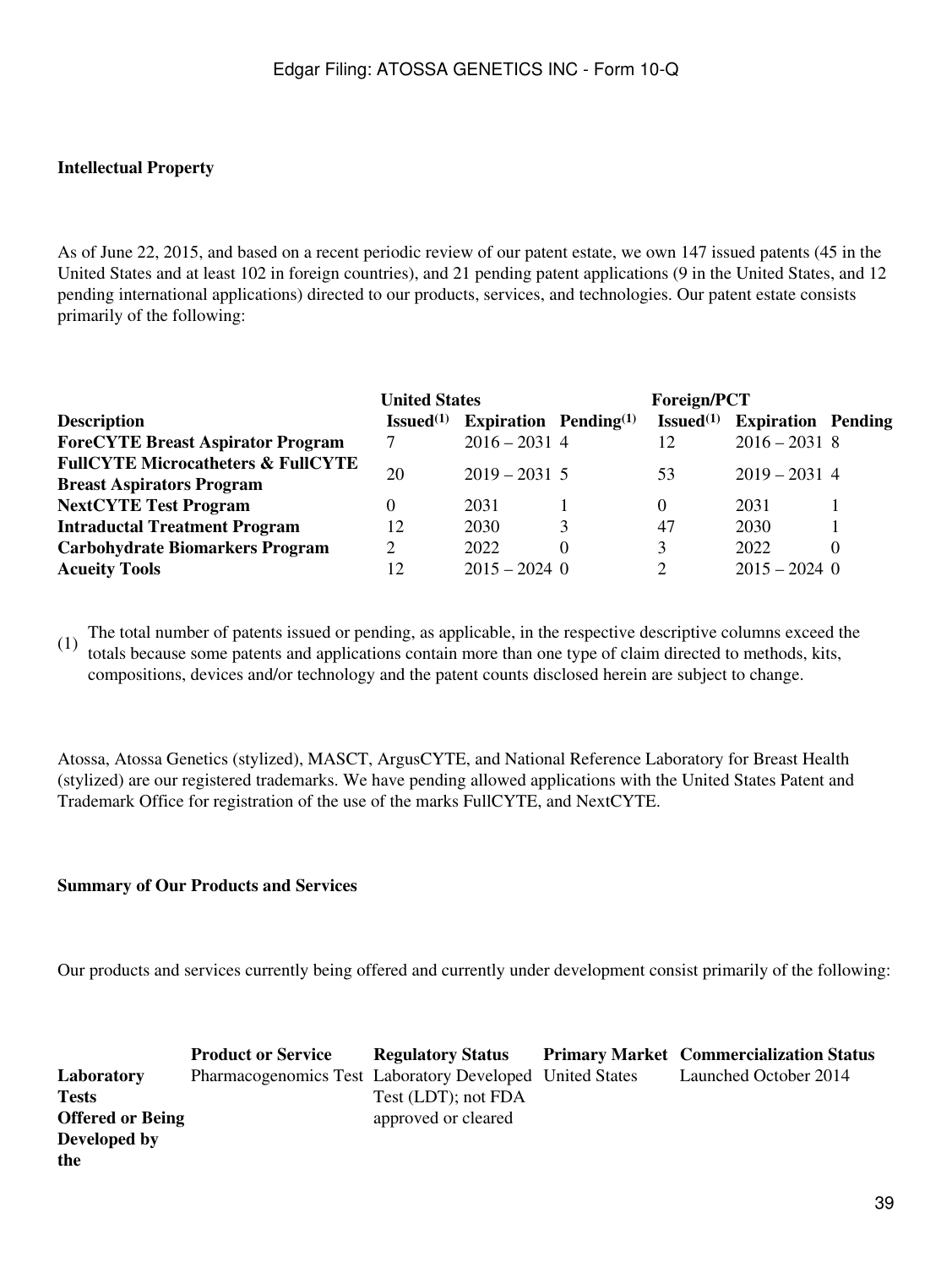|                                     | <b>NAF Cytology Test</b>                                                       | <b>LDT</b>                                                                                | <b>United States</b>            | Launched December 2012                                                  |
|-------------------------------------|--------------------------------------------------------------------------------|-------------------------------------------------------------------------------------------|---------------------------------|-------------------------------------------------------------------------|
|                                     | <b>NextCYTE</b> Breast<br><b>Cancer Test</b>                                   | <b>LDT</b>                                                                                | <b>United States</b>            | Validation stage                                                        |
|                                     | ArgusCYTE Breast<br><b>Health Test</b>                                         | <b>LDT</b>                                                                                | <b>United States</b>            | Validation stage                                                        |
|                                     | <b>Other Tests</b>                                                             | Under development                                                                         | Various                         | N/A                                                                     |
| <b>Medical Devices</b>              | <b>FullCYTE Breast</b><br>Aspirator                                            | FDA cleared                                                                               | <b>United States</b>            | Launched March 2015                                                     |
|                                     | <b>ForeCYTE Breast</b><br>Aspirator<br><b>FullCYTE</b>                         | CE marked                                                                                 | EU and countries<br>of EFTA     | Launched March 2015                                                     |
|                                     | Microcatheter to Collect<br>Ductal Lavage Fluid for<br>Cytology and/or Deliver | <b>Additional FDA</b><br>clearance to be sought                                           | <b>United States</b>            | <b>Validation Stage</b>                                                 |
|                                     | Therapeutics<br>Various Diagnostic<br>Tools Including<br>Microendoscopes       | FDA cleared;<br>additional clearances<br>may be required                                  | <b>United States</b>            | Pre-launch; evaluating<br>commercial opportunities                      |
| <b>Pharmaceuticals Treat Ductal</b> | Afimoxifene Gel to<br>Hyperplasia                                              | Phase II; not approved<br>by the FDA or any<br>other foreign<br>competent authorities     | <b>United States;</b><br>Europe | Licensed from Besins in May<br>2015; Phase II Trial planned<br>for 2016 |
|                                     | Therapeutic Delivered<br>via our Microcatheter to<br><b>Treat DCIS</b>         | Pre-clinical; not<br>approved by the FDA<br>or any other foreign<br>competent authorities | <b>United States;</b><br>Europe | Pre-clinical                                                            |

We have not yet established an ongoing source of revenue sufficient to cover our operating costs and allow us to continue as a going concern. Our ability to continue as a going concern is dependent on obtaining adequate capital to fund operating losses until we become profitable. We plan to obtain additional capital resources by: selling our equity securities; selling the FullCYTE Breast Aspirator in the United States and the ForeCYTE Breast Aspirator outside the United States; generating laboratory service revenue from our services performed by the NRLBH; and borrowing from stockholders or others when needed. However, we cannot assure you that we will be successful in accomplishing any of these plans and, if we are unable to obtain adequate capital, we could be forced to cease operations. In 2013, substantially all of our revenue was from sales of the MASCT System and patient collection kits and from NAF cytology testing services performed by the NRLBH and substantially all of our revenue in 2014 and 2015 has been from pharmacogenomics testing performed by the NRLBH. As a result of the recall of the MASCT System and patient collection kits in October 2013, we did not generate revenue from October 2013 through the third quarter of 2014 when we launched and began generating revenue from the pharmacogenomics test offered by the NRLBH.

**NRLBH**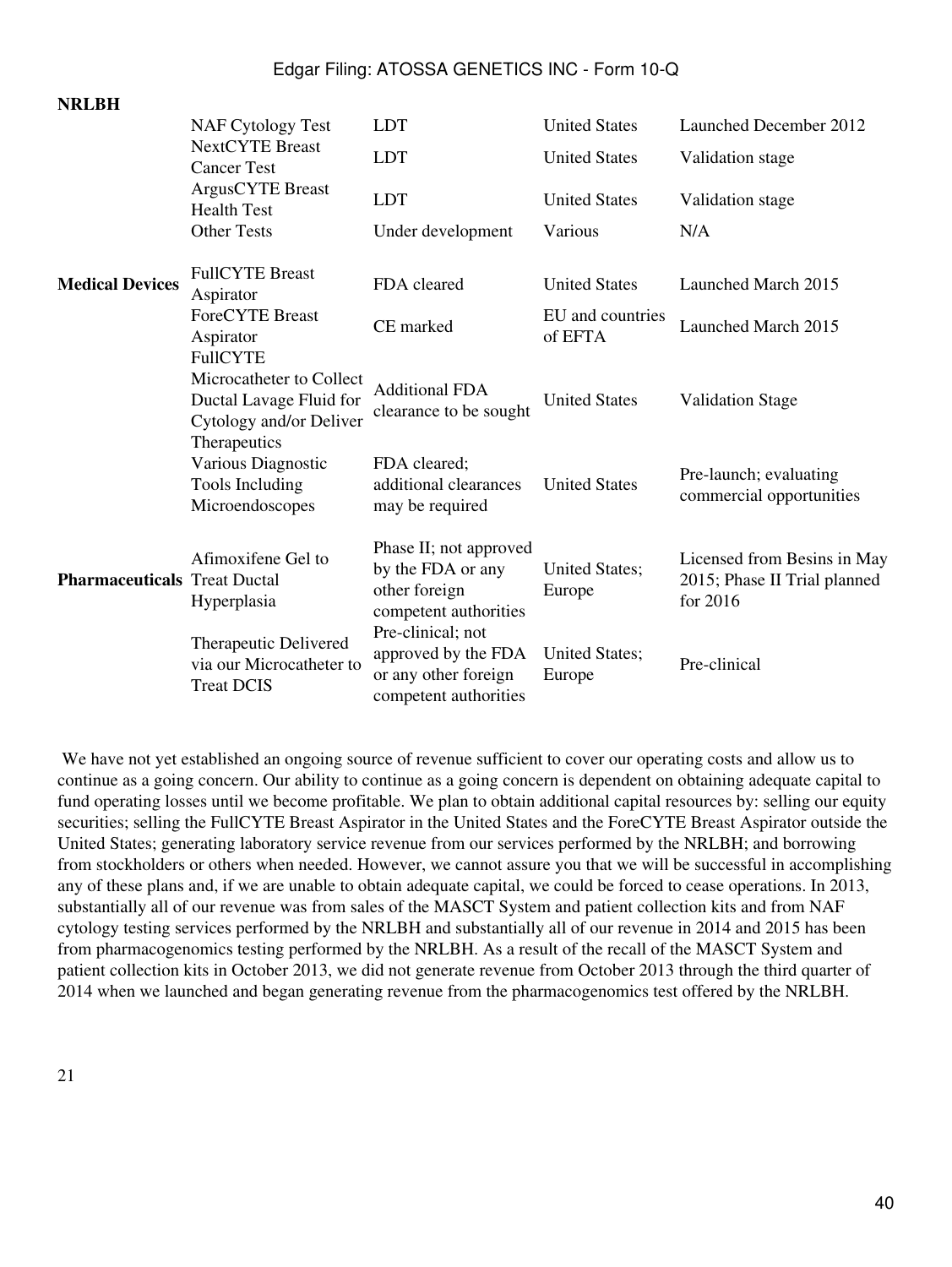We will incur additional sales and marketing expenses as we commercialize the FullCYTE Breast Aspirator in the United States and the ForeCYTE Breast Aspirator in the EU and EFTA and as we continue to promote our pharmacogenomics test. We will need to revise our sales and marketing materials, continue hiring direct sales employees and engage new distributors. We also expect to continue to hire clinical consultants to assist in the sales of our NAF cytology tests. The FullCYTE Breast Aspirator may not gain adoption as quickly as the ForeCYTE Breast Aspirator and it may sell at lower margins. If so, our potential sales and revenues will be negatively impacted.

### **Recent Capital Raising Transactions**

#### *Our New Common Stock Purchase Agreements with Aspire Capital Fund, LLC*

During the first quarter of 2015, we sold a total of 2,653,199 shares of common stock to Aspire Capital Fund LLC under the stock purchase agreement dated November 8, 2013 with aggregate gross proceeds to us of \$4,292,349. No shares remain available for sale to Aspire under the terms of the November 8, 2013 agreement with them.

On May 26, 2015, we entered into a new common stock purchase agreement with Aspire Capital Fund, LLC, which provides that, upon the terms and subject to the conditions and limitations set forth therein, Aspire Capital is committed to purchase up to an aggregate of \$25.0 million of shares of our common stock over the 30-month term of the purchase agreement. Concurrently with entering into the purchase agreement, we also entered into a registration rights agreement with Aspire Capital, in which we agreed to file one or more registration statements, as permissible and necessary to register under the Securities Act of 1933, registering the sale of the shares of our common stock that have been and may be issued to Aspire Capital under the purchase agreement.

Under the new purchase agreement, we have the right to present Aspire Capital with a purchase notice, directing Aspire Capital to purchase up to 150,000 shares of our common stock per business day, up to \$25.0 million of the Company's common stock in the aggregate at a per share price equal to the lesser of: (i) the lowest sale price of our common stock on the purchase date; or (ii) the arithmetic average of the three (3) lowest closing sale prices for our common stock during the twelve (12) consecutive trading days ending on the trading day immediately preceding the purchase date.

In addition, on any date on which we submit a purchase notice to Aspire Capital in an amount equal to 150,000 shares and our stock price is not less than \$0.50 per share, we also have the right, in our sole discretion, to present Aspire Capital with a volume-weighted average price purchase notice (each, a "VWAP Purchase Notice") directing Aspire Capital to purchase an amount of stock equal to up to 30% of the aggregate shares of our common stock traded on its principal market on the next trading day (the "VWAP Purchase Date"), subject to a maximum number of shares we may determine. The purchase price per share pursuant to such VWAP purchase notice is generally 95% of the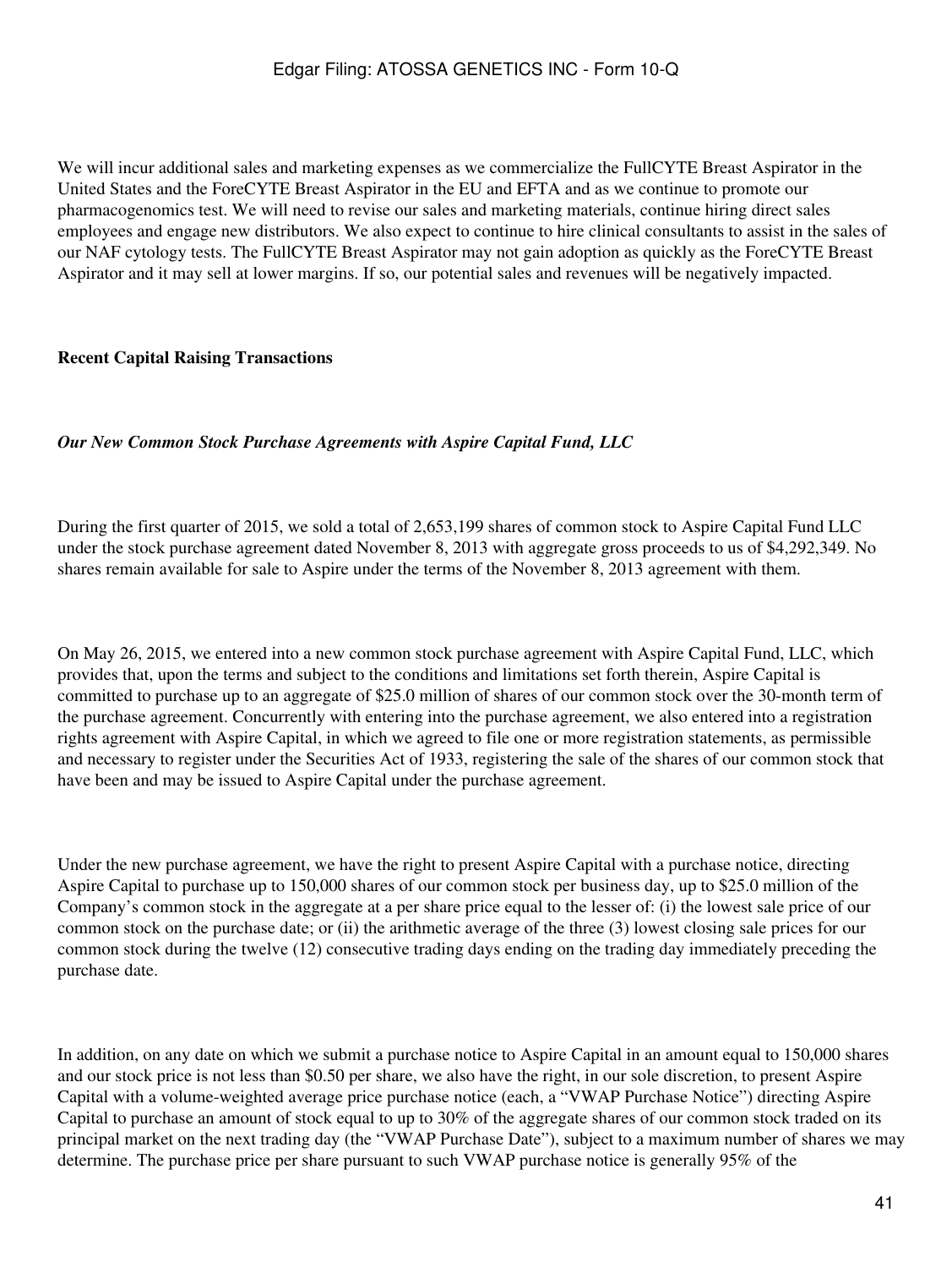volume-weighted average price for our common stock traded on its principal market on the VWAP purchase date.

The purchase price will be adjusted for any reorganization, recapitalization, non-cash dividend, stock split, or other similar transaction occurring during the period(s) used to compute the purchase price. We may deliver multiple purchase notices and VWAP purchase notices to Aspire Capital from time to time during the term of the purchase agreement, so long as the most recent purchase has been completed.

The purchase agreement provides that we and Aspire Capital shall not affect any sales under the purchase agreement on any purchase date where the closing sale price of our common stock is less than \$0.25. There are no trading volume requirements or restrictions under the purchase agreement, and we will control the timing and amount of sales of our common stock to Aspire Capital. Aspire Capital has no right to require any sales by us, but is obligated to make purchases from us as directed by us in accordance with the purchase agreement. There are no limitations on use of proceeds, financial or business covenants, restrictions on future funding, rights of first refusal, participation rights, penalties or liquidated damages in the purchase agreement.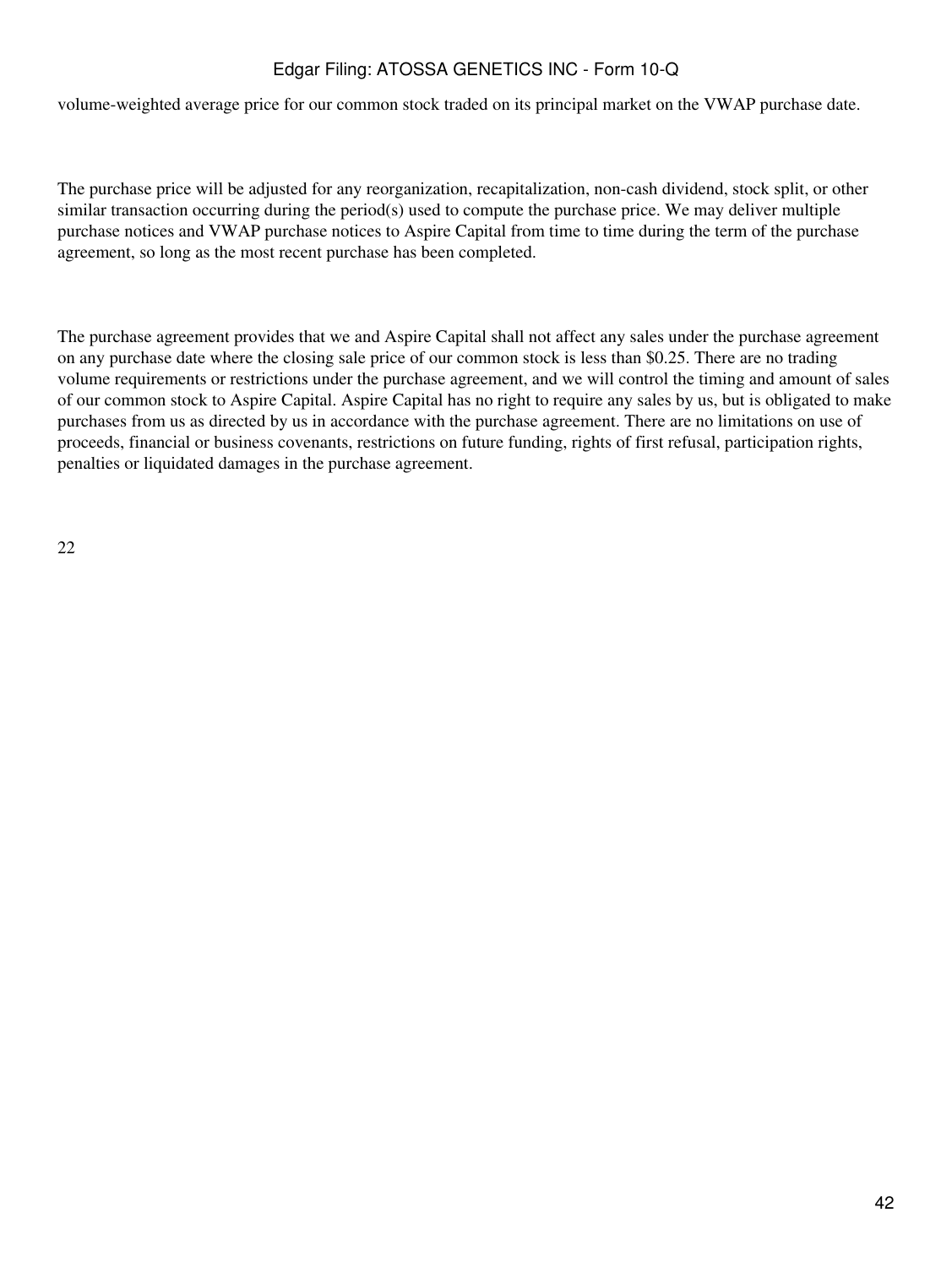In consideration for entering into the purchase agreement, concurrently with the execution of the purchase agreement, we issued to Aspire Capital 375,000 shares of our common stock (the "Commitment Shares"). The purchase agreement may be terminated by us at any time, at our discretion and without any cost to us. Aspire Capital has agreed that neither it nor any of its agents, representatives and affiliates shall engage in any direct or indirect short-selling or hedging of our common stock during any time prior to the termination of the purchase agreement. Any proceeds we receive under the purchase agreement are expected to be used for working capital and general corporate purposes.

The purchase agreement provides that on the date of its execution, that certain Purchase Agreement, dated as of November 8, 2013, as amended, by and between us and Aspire Capital, was terminated.

## *June 2015 Offering*

In June 2015, we sold 1,454,003 shares of common stock at the purchase price of \$1.15 per share and pre-funded warrants to purchase 3,610,997 shares of common stock (the "Pre-Funded Warrants") at a purchase price of \$1.14 per share for total gross proceeds of \$5.8 million (the "2015 Offering"). Each Pre-Funded Warrant is exercisable for \$0.01 per share, subject to adjustments from time to time and certain limits on each holder's beneficial ownership of common stock of the Company. Each Pre-Funded Warrant is perpetual in duration.

### **Revenue Sources**

Our business provides us with two potential revenue sources: (i) sales-based revenue from the sale of our medical devices, such as our ForeCYTE Breast Aspirator and FullCYTE Breast Aspirator and patient kits to distributors, physicians, breast health clinics, and mammography clinics; and (ii) service, or use-based, revenue from laboratory services performed by the NRLBH, such as preparation and interpretation of the NAF samples sent to our laboratory for analysis, pharmacogenomics tests and other tests that may be developed and commercialized by the NRLBH. Our main source of revenue beginning in October 2014 has been from pharmacogenomics testing and we anticipate generating additional revenue from other resources when we develop and launch new laboratory tests and/or when we further commercialize the FullCYTE Breast Aspirator in the United States and the ForeCYTE Breast Aspirator outside the United States. We plan to initially sell the breast aspirators and our laboratory services through regional and national specialty product distributors, with independent sales representatives specializing in women's health, and through our own direct sale force**.**

#### **Critical Accounting Policies and Estimates**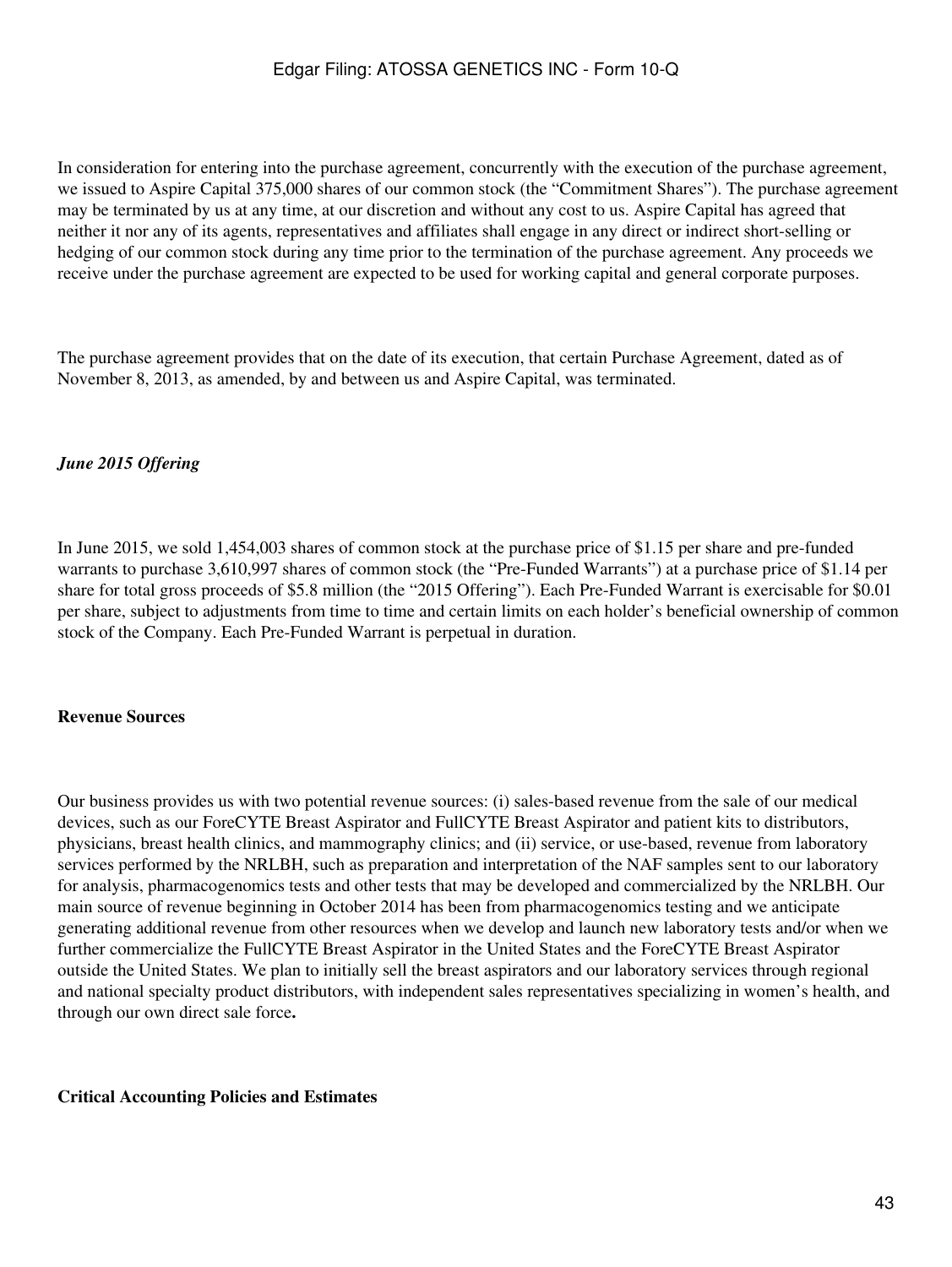In our Annual Report on Form 10-K for the year ended December 31, 2014, we disclosed our critical accounting policies and estimates upon which our financial statements are derived. There have been no changes to these policies since December 31, 2014. Readers are encouraged to review these disclosures in conjunction with the review of this report.

### *Revenue Recognition*

**Overview** 

The Company recognizes product and service revenue in accordance with GAAP when the following overall fundamental criteria are met: (i) persuasive evidence of an arrangement exists, (ii) delivery has occurred or the service has been performed, (iii) the Company's price to the customer is fixed or determinable and (iv) collection of the resulting accounts receivable is reasonably assured.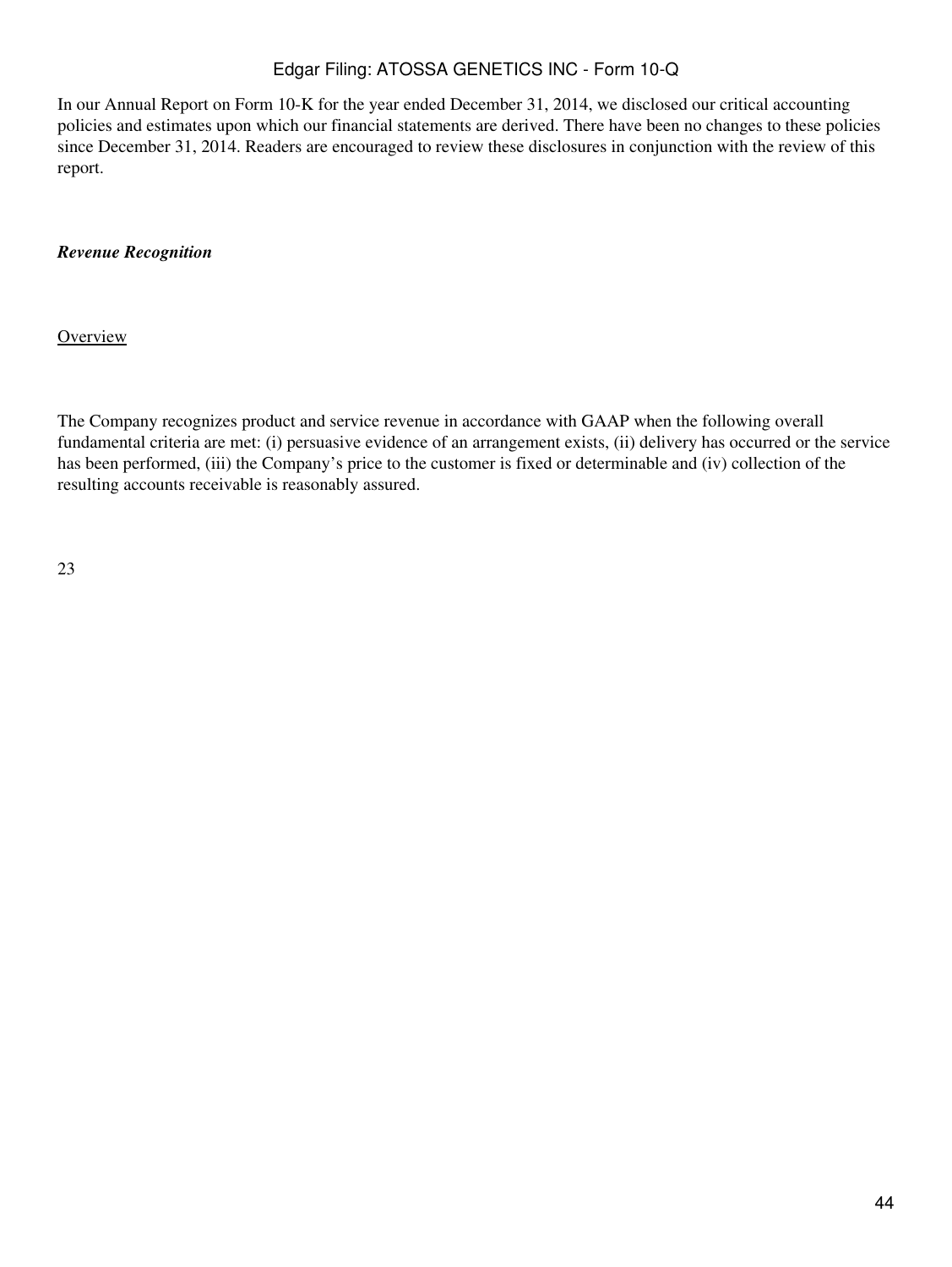#### Service Revenue

Diagnostic testing revenue is recognized upon completion of the test, communication of results to the patient's physician, and when collectability is reasonably assured. Patient requisition forms and/or contracts are generally used to determine the existence of an arrangement.

Services are provided to self-pay patients or patients covered by various commercial insurance plans and Medicare programs. Revenue for services under insurance plans are recognized net of allowances for contractual discounts and allowances for differences between the amounts we bill and expected payment amounts. The Company records revenue for diagnostic testing on an accrual basis based on the amount expected to be collected based on historical benefits allowed for Medicare and non-Medicare payors. The assumptions used to determine the expected benefits allowed are reasonable considering known facts and circumstances and may change as we develop more history. If the actual amount received from the payors or patients are different than the original accrual amount, revenue is subsequently adjusted.

#### *Cost of Revenue*

Cost of revenue consists of cost of diagnostic testing services and cost of product sales. Cost of diagnostic testing services primarily includes direct cost of material, direct labor, equipment, commissions, royalty and shipping costs to process the patient samples (including pathology, quality control analysis, and shipping charges to transport tissue sample) in our laboratory. Costs associated with performing the Company's tests are recorded as tests are processed. Costs recorded for tissue sample processing and shipping charges represent the cost of all the tests processed during the period regardless of whether revenue was recognized with respect to that test. Cost of product sales primarily includes manufacturing cost of our ForeCYTE and FullCYTE devices for sales to distributors, which is recorded upon transfer of ownership of the goods.

#### *Accounts Receivable*

Accounts receivable are recorded at net realizable value consisting of the carrying amount less allowance for doubtful accounts, as needed. The Company assesses the collectability of accounts receivable based primarily upon the creditworthiness of the customer or as determined by credit checks and analysis, as well as the customer's payment history. Management reviews the composition of accounts receivable and analyzes historical bad debts, customer concentrations, customer credit-worthiness, current economic trends, and changes in customer payment patterns to evaluate the adequacy of these reserves. The Company's allowance for doubtful accounts as of June 30, 2015 and December 31, 2014 was \$563,818 and \$564,456, respectively. Bad debt expense is included in general and administrative expense on the Company's consolidated statements of operations. Bad debt expense was \$562,694 and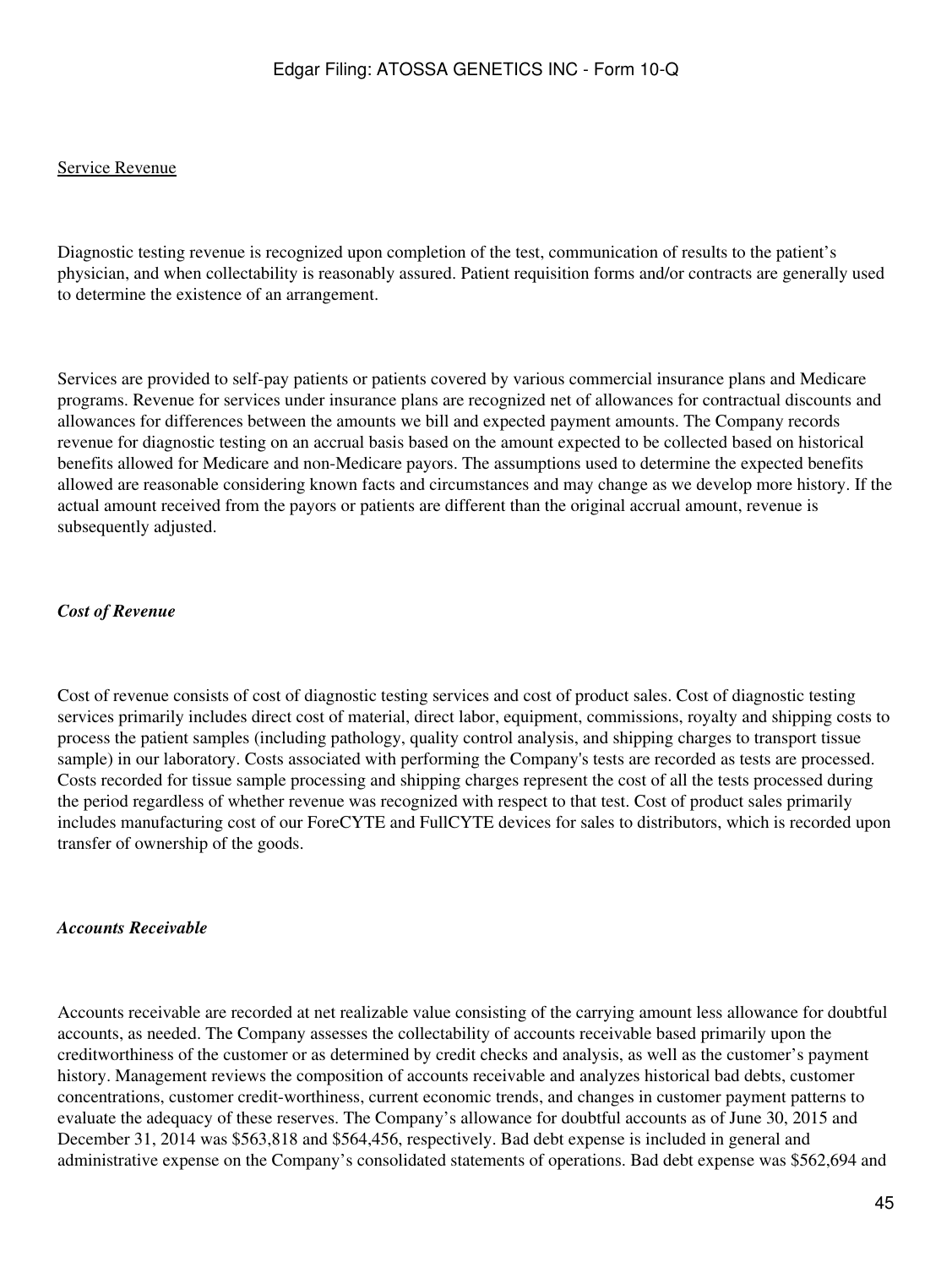\$64,759 for the six months ended June 30, 2015 and 2014, respectively.

**Results of Operations**

### *Three Months and Six Months Ended June 30, 2015 and 2014*

*Revenue and Cost of Revenue*: For the three months and six months ended June 30, 2015, we had total net revenue of \$2,694,157 and \$4,567,425, respectively, consisting of pharmacogenomics testing, compared to \$9,875 and \$33,999 of revenue in the same periods in 2014, which consisted of additional cash collections on NAF cytology tests performed in 2013. We ceased generating any revenue from October 2013 through October 2014 due to our voluntary product recall. In March 2015, we began the launch of the FullCYTE Breast Aspirator in the U.S. and the ForeCYTE Breast Aspirator in the EU, focusing initially on the Netherlands, Germany, Switzerland, and the United Kingdom; however, we have not generated any revenue in 2015 from product sales since the launch of these products.

Total cost of revenue for the three months and six months ended June 30, 2015 was \$1,854,711 and \$3,062,665, respectively, consisting of costs relating to pharmacogenomics testing services; there was no cost of revenue during the same periods in 2014 as the only revenue generated during those periods was from additional cash collections on NAF cytology tests performed in 2013. Gross profit for the three months and six months ended June 30, 2015 was \$839,446 and \$1,504,760, respectively, which was attributable to pharmacogenomics testing.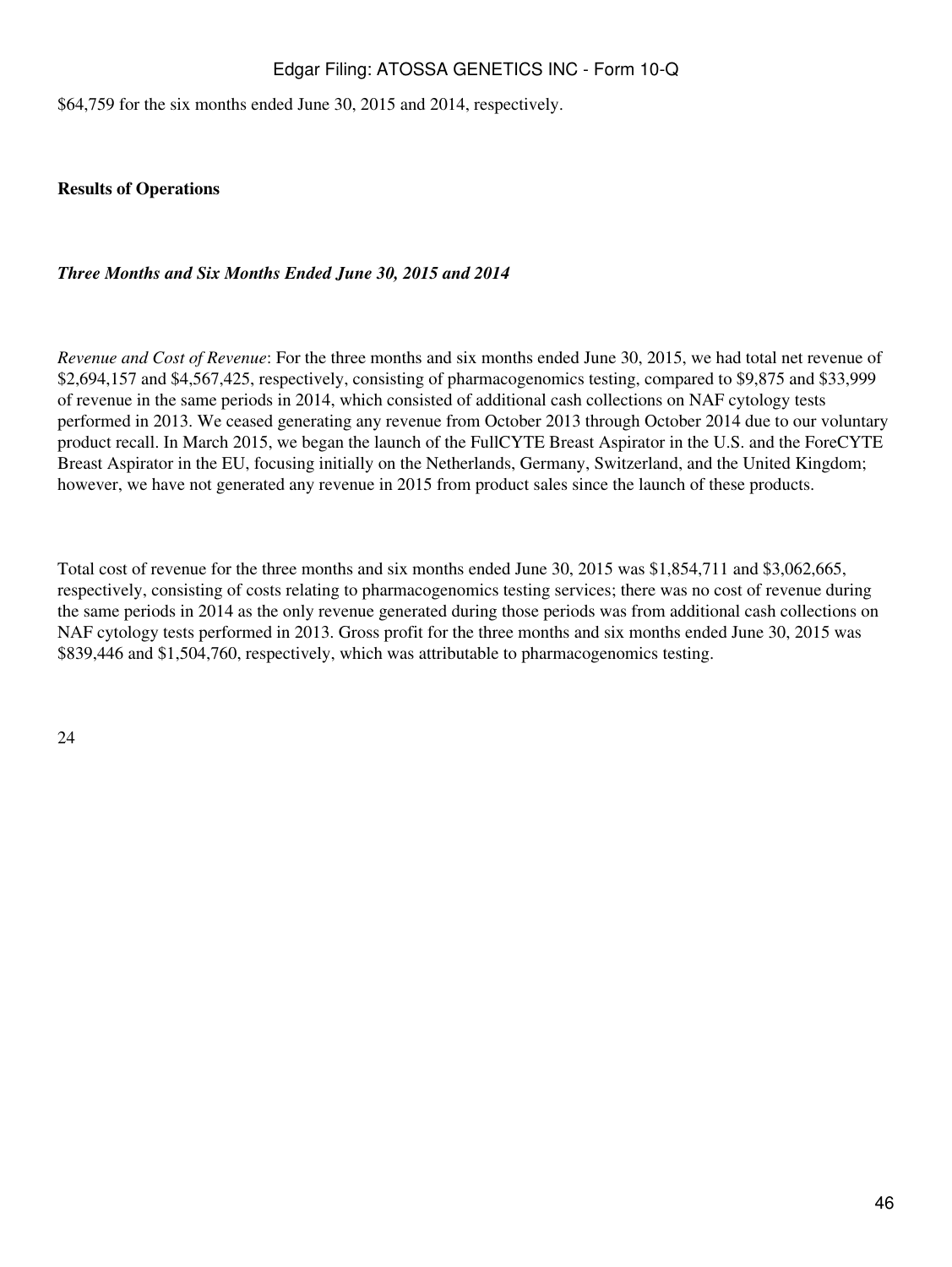## *Operating Expenses*:

|                                                    | Three Months Ended |           | Percentage |  | Six Months Ended          | Percentage |        |      |
|----------------------------------------------------|--------------------|-----------|------------|--|---------------------------|------------|--------|------|
|                                                    | June $30$ ,        |           | Change     |  | June 30,                  |            | Change |      |
|                                                    | 2015               | 2014      |            |  | 2015                      | 2014       |        |      |
| Selling                                            | \$732,061          | \$223,385 | 228        |  | $% $1,278,915$ \$461,223  |            | 177    | $\%$ |
| Research and development \$510,458                 |                    | \$510,767 | $\theta$   |  | % \$1,307,683 \$933,270   |            | 40     | $\%$ |
| General and administrative \$2,790,872 \$2,462,256 |                    |           | 13         |  | % \$5,395,983 \$4,236,964 |            | 27     | $\%$ |
| Total operating expenses \$4,033,391 \$3,196,408   |                    |           | 26         |  | % \$7,982,581 \$5,631,457 |            | 42     | $\%$ |

*Selling Expenses*: The increase in selling expenses is mainly due to increases in compensation expenses, travel, and advertisement as a result of the ForeCYTE and FullCYTE launch and commercialization in Europe and the United States. We expect that our selling expenses will continue to increase during 2015, as we build a sales force within and outside of the United States to support the launch and commercialization of these products and our related laboratory service offerings. Selling expenses may also increase as we market and sell the services offered by the NRLBH, including NAF cytology tests, pharmacogenomics tests and potentially other tests.

*General and Administrative Expenses*: G&A expenses consist primarily of personnel and related benefit costs, facilities, professional services, insurance, and public company related expenses. The increase in G&A expenses is mainly due to an increase in compensation expenses, professional fees, and recruiting fees as we increased our headcount to support the launch of our new products. The increase also reflects an increase in bad debt expenses as a result of significant increases in revenue.

We expect our G&A and selling expenses to continue to grow throughout 2015 as we hire additional administrative and manufacturing personnel to support the increased sales and operating activities as we commercialize the ForeCYTE Breast Aspirator and FullCYTE Breast Aspirator, pharmacogenomics testing and our other products and services under development. We also expect to incur additional costs associated with being a publicly traded company.

*Research and Development Expenses*: The increase in R&D expenses is attributed to additional R&D expenditures on the launch and development of ForeCYTE and FullCYTE in the first quarter of 2015. We expect that our R&D expenditures will continue to grow as we develop our new products and tests in the pipeline, including Afimoxifene Gel, our NextCYTE test and other laboratory tests we may develop. We will add additional full-time employees and incur additional costs to continue the development of our products and services under development, including the development of Afimoxifene Gel and other potential pharmaceuticals and conducting one or more clinical studies.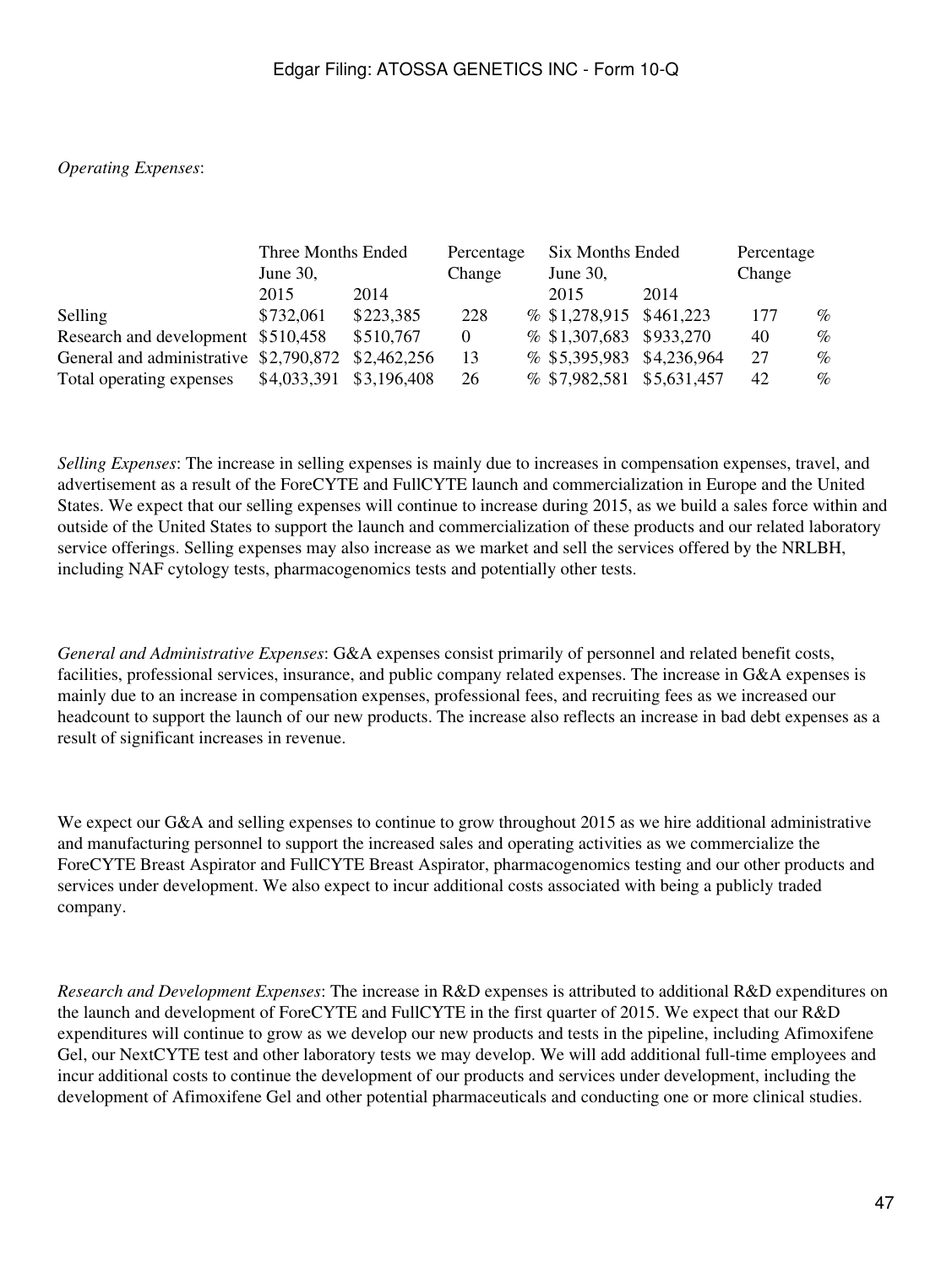### **Liquidity and Capital Resources**

We have a history of operating losses as we have focused our efforts on raising capital and building the MASCT System. The Company's consolidated financial statements are prepared using generally accepted accounting principles in the United States of America applicable to a going concern, which contemplates the realization of assets and the satisfaction of liabilities in the normal course of business. The Company has incurred net losses and negative operating cash flows since inception. For the six months ended June 30, 2015, the Company recorded a net loss of approximately \$6.5 million and used approximately \$6.5 million of cash in operating activities. As of June 30, 2015, the Company had approximately \$11.4 million in cash and cash equivalents and working capital of approximately \$10.3 million. The Company has not yet established an ongoing source of revenue sufficient to cover its operating costs and allow it to continue as a going concern. The ability of the Company to continue as a going concern is dependent on the Company obtaining adequate capital to fund operating losses until it becomes profitable. The Company can give no assurances that any additional capital that it is able to obtain, if any, will be sufficient to meet its needs, or that any such financing will be obtainable on acceptable terms. If the Company is unable to obtain adequate capital, it could be forced to cease operations or substantially curtail is commercial activities. These conditions raise substantial doubt as to the Company's ability to continue as a going concern. The accompanying consolidated financial statements do not include any adjustments relating to the recoverability and classification of recorded asset amounts and classification of liabilities should the Company be unable to continue as a going concern.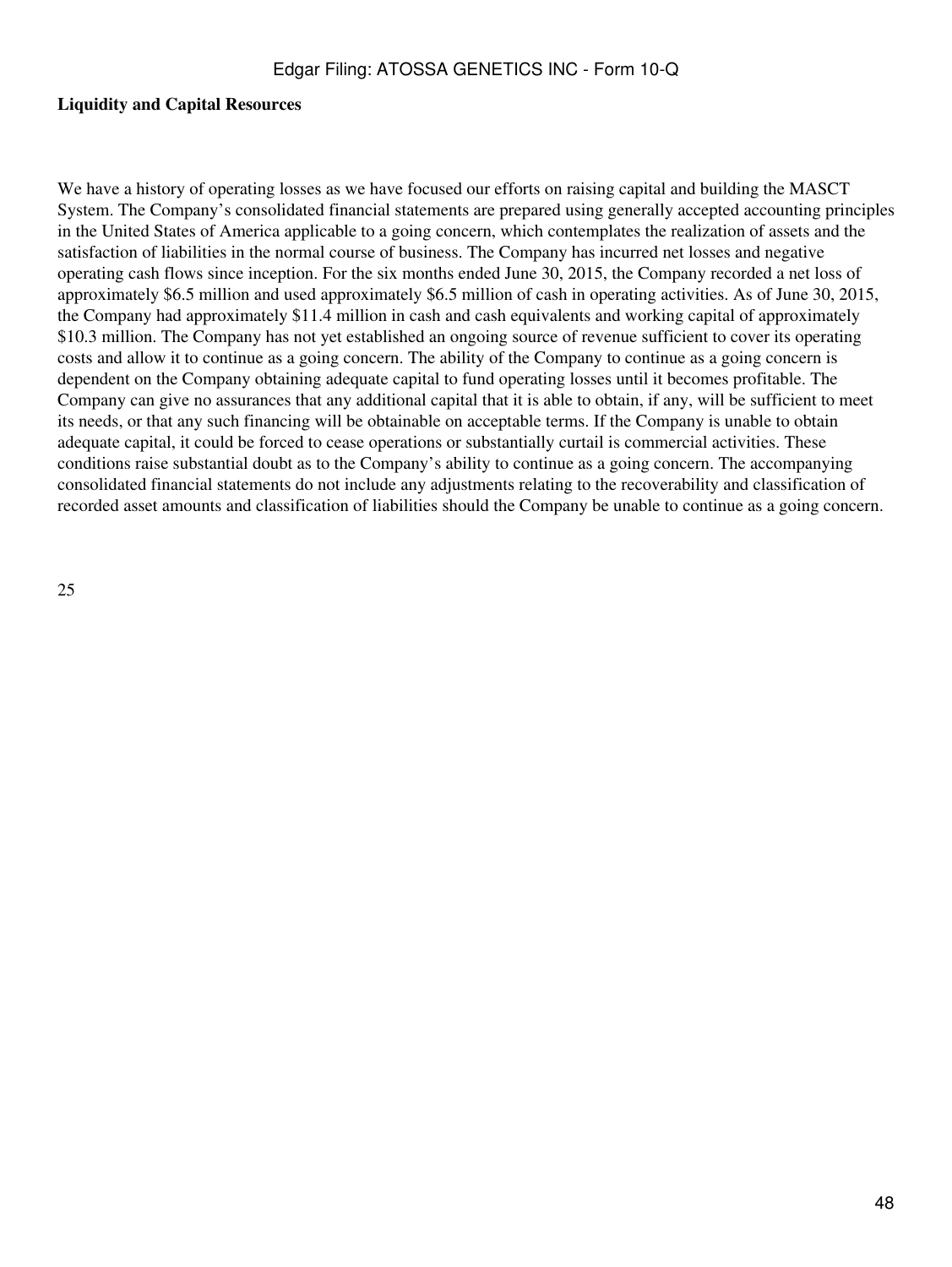On March 27, 2013, we entered into a stock purchase agreement with Aspire Capital Fund, LLC, pursuant to which we sold common stock to Aspire from March 2013 through October 2013 for a total aggregate purchase price of \$11,303,745. On November 8, 2013, we terminated this stock purchase agreement and entered into a new agreement with Aspire for the sale of our common stock to Aspire under the terms and subject to the conditions and limitations set forth therein. Under the November agreement, Aspire was committed to purchase up to an aggregate of \$25 million of shares of our common stock over the 30-month term of the agreement. On December 23, 2013, we sold \$1 million of common stock to Aspire under this agreement. During the first quarter of 2015, we sold a total of 2,653,199 shares of common stock to Aspire Capital with aggregate gross proceeds to us of \$4,292,349. No shares remain available for sale to Aspire under the terms of the November 8, 2013 agreement.

On January 29, 2014, we closed a public offering of 5,834,234 units at the price of \$2.40 per unit, with each unit consisting of one share of common stock and a warrant to purchase 0.20 of a share of common stock, for gross proceeds of approximately \$14.0 million. The warrants are exercisable at \$3.00 per share and are callable by us if and when the trading price of our common stock is \$6.00 per share over a defined period and subject to a daily volume minimum.

In May 2015, we entered into another agreement with Aspire Capital which provides that we may sell common stock to Aspire under the terms and subject to the conditions and limitations set forth therein. Under the new agreement, Aspire is committed to purchase up to \$25 million of the Company's common stock over the 30-month term of the new agreement. We have the right to present Aspire Capital with a purchase notice, directing Aspire Capital to purchase up to 150,000 shares of the Company's common stock per business day, up to \$25.0 million of the Company's common stock in the aggregate at a per share price equal to the lesser of: i) the lowest sale price of the Company's common stock on the purchase date; or ii) the arithmetic average of the three lowest closing sale prices for the Company's common stock during the twelve consecutive trading days ending on the trading day immediately preceding the purchase date. Because of limitations imposed by the NASDAQ rules, we may not be able to sell shares of stock to Aspire until November 2015.

 In June 2015, we sold 1,454,003 shares of common stock at the purchase price of \$1.15 per share and pre-funded warrants to purchase 3,610,997 shares of common stock (the "Pre-Funded Warrants") at a purchase price of \$1.14 per share for total gross proceeds of \$5.8 million (the "2015 Offering"). Each Pre-Funded Warrant is exercisable for \$0.01 per share, subject to adjustments from time to time and certain limits on each holder's beneficial ownership of common stock of the Company.

Our ability to continue as a going concern is dependent on our obtaining additional adequate capital to fund additional operating losses until we become profitable. If we are unable to obtain adequate capital, we could be forced to cease operations.

### **Medicare Reimbursement**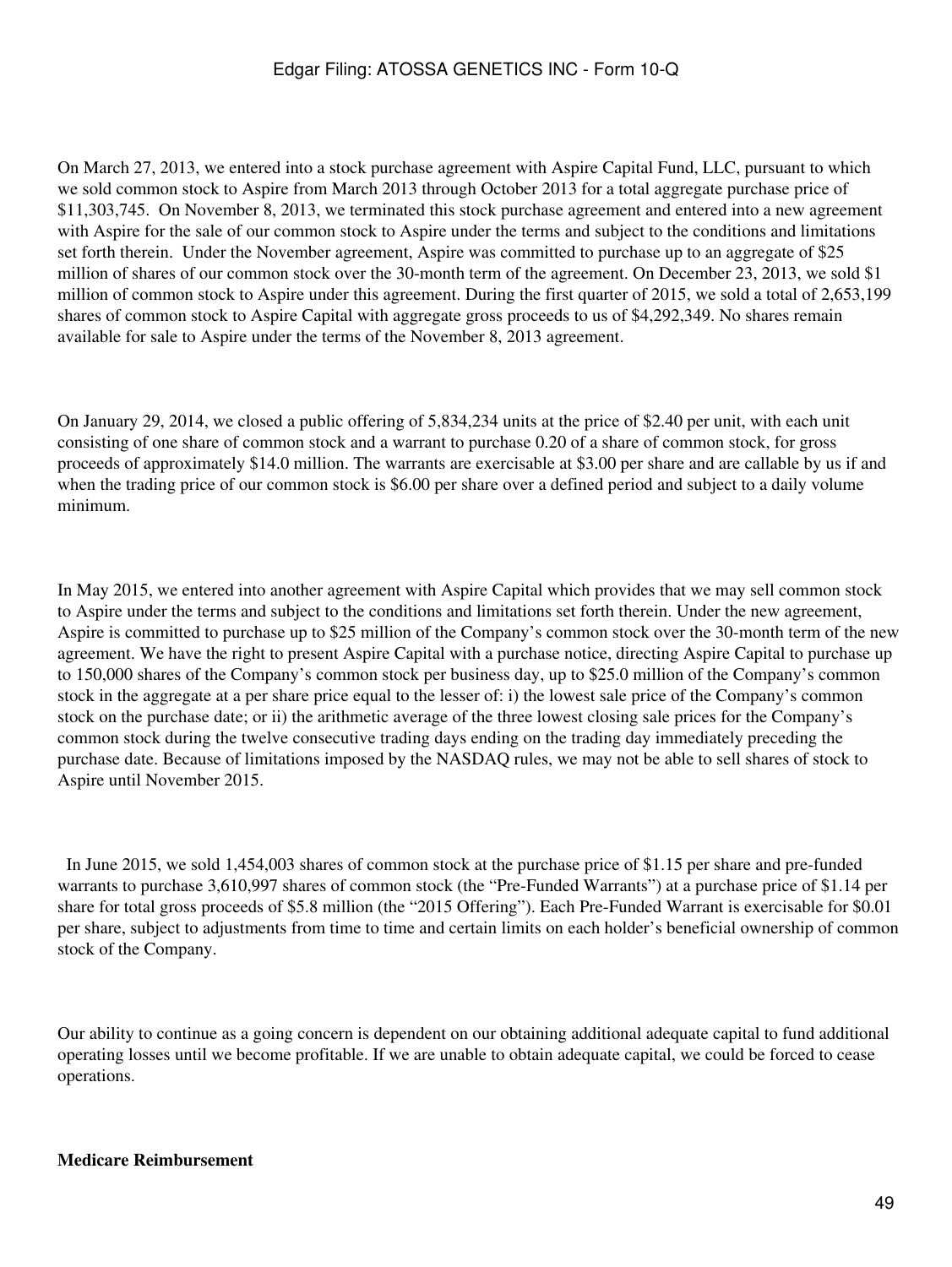The majority of the pharmacogenomics tests performed by the NRLBH to date have been for Medicare patients and at an average Medicare rate of approximately \$1,100 per test. On May 7, 2015, the Medicare Administrative Contractor covering the region in which the NRLBH operates issued a local coverage determination (or "LCD"), effective June 22, 2015, that affects the Medicare reimbursement we expect to receive for our pharmacogenomics tests performed on or after. The LCD provides that Medicare reimbursement will be provided for pharmacogenomics tests only for patients on a few specific drugs or for specific conditions at the reimbursement rate of \$243 to \$669 per test, depending on the drug and condition, which is lower than our historic average reimbursement. Most of the pharmacogenomics tests previously performed by the NRLBH have been for drugs and conditions that are not reimbursable under the new LCD. In response to this LCD, we have focused our pharmacogenomics sales and marketing efforts on commercial payors, rather than Medicare, though we also plan to focus on the drugs and conditions for which Medicare reimbursement is available.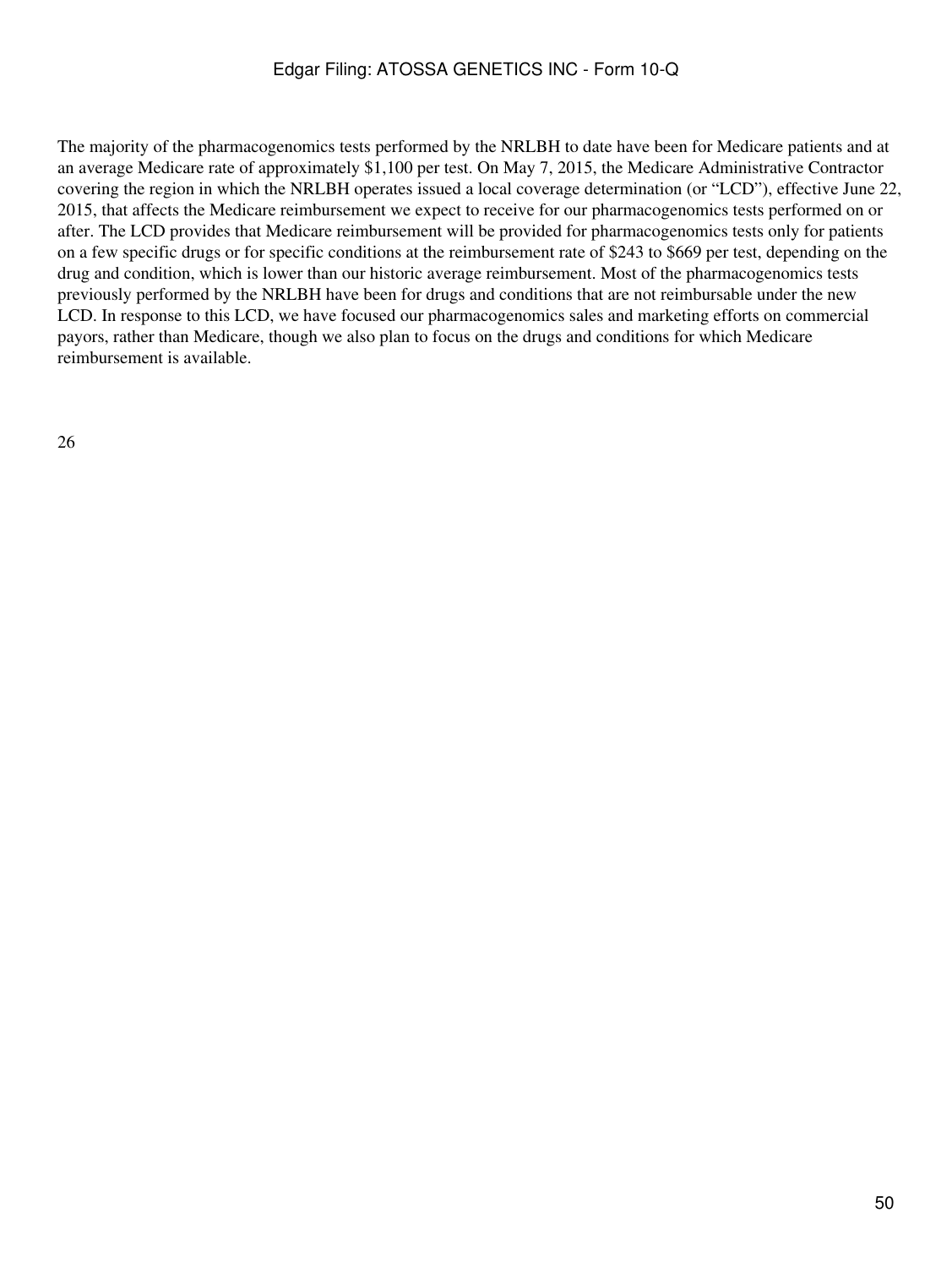Since April 2015, in response to the anticipated impact of the LCD, our payer mix has changed to 64% non-Medicare payers and 36% Medicare, which reflects a significant change from the first quarter of 2015, during which Medicare payers comprised approximately 82% of testing recipients. We expect this trend to continue.

#### **Cash Flows**

As of June 30, 2015, we had cash and cash equivalents of \$11,402,935.

*Net Cash Flows from Operating Activities*: Net cash used in operating activities was approximately \$6,519,316 for the six months ended June 30, 2015, compared with \$4,858,345 for the same period in 2014. The increase in cash used in operating activities of \$1,660,971 resulted primarily from an increase in R&D activities related to our new product developments and additional salaries to support the operations.

*Net Cash Flows from Investing Activities*: Net cash used in investing activities was \$81,665 for the six months ended June 30, 2015, compared with \$191,070 for the six months ended June 30, 2014. The decrease was primarily attributable to the reduction in purchases of fixed asset equipment in 2015 as compared to 2014.

*Net Cash Flows from Financing Activities*: Net cash provided by financing activities was \$9,503,198 for the six months ended June 30, 2015, compared with \$13,005,745 for the six months ended June 31, 2014. In both years, we recognized financing cash flows from the sale of our common stock to Aspire and the offering in 2015 or the 2014 public offering. The decrease in net cash flows from financing activities is due to the 2015 proceeds from the offering of common stock being lower than the proceeds from the 2014 public offering.

#### **Funding Requirements**

We expect to incur substantial expenses and generate ongoing operating losses for the foreseeable future as we continue to: commercialize the ForeCYTE Breast Aspirator outside the United States and the FullCYTE Breast Aspirator in the United States; continue to launch our laboratory tests including the pharmacogenomics and NAF cytology tests; complete the development of and potentially launch the ArgusCYTE test, NextCYTE test, and potentially other devices in the pipeline; continue the development of Afimoxifene Gel; and start the development of other therapeutics including related clinical studies. We expect that our existing resources as of June 30, 2015 will be sufficient to fund our planned operations through the first quarter of 2016. In addition to our cash and cash equivalents at June 30, 2015 of approximately \$11.4 million, additional potential sources of capital include selling securities that are registered on our Form S-3 registration statement and seeking to raise capital through sales of securities to third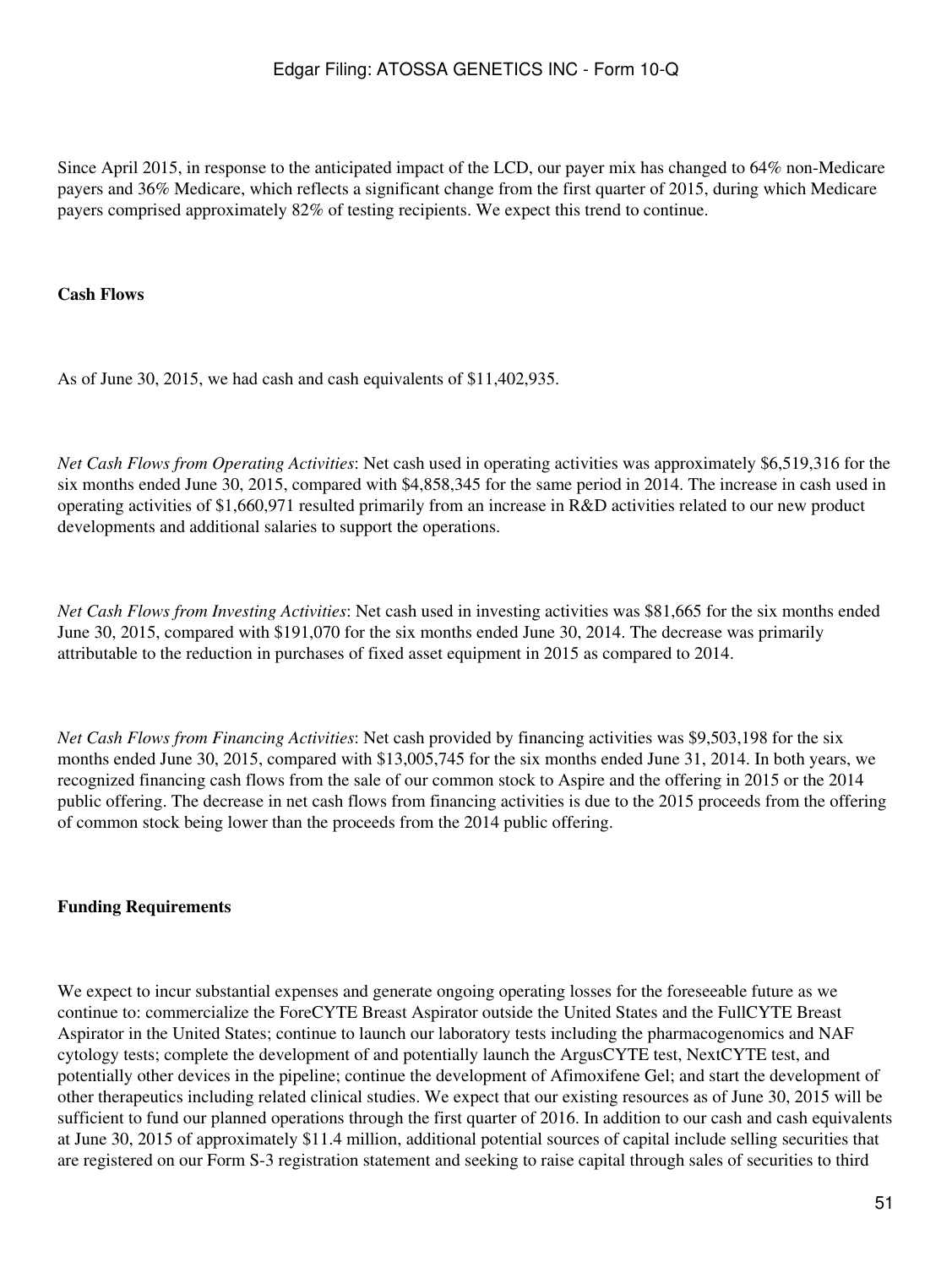parties and existing stockholders. If we are unable to raise additional capital when needed, however, we could be forced to curtail or cease operations. Our future capital uses and requirements depend on numerous factors, which include the following:

• Aspirators; the time and expense needed to continue the launch and commercialization of the ForeCYTE and FullCYTE Breast

FullCYTE Breast Aspirators, pharmacogenomics tests, and NAF cytology tests; the expense associated with building a network of independent sales representatives to market the ForeCYTE and

• programs; and time, expense and timing associated with the development of Afimoxifene Gel and our other planned therapeutic

approve the tests for reimbursement. the degree and speed of patient and physician acceptance of our products and the degree to which third party payors

Additional funding may not be available to us on acceptable terms or at all. In addition, the terms of any financing may adversely affect the holdings or the rights of our stockholders. For example, if we raise additional funds by issuing equity securities or by selling debt securities, if convertible, further dilution to our existing stockholders would result. To the extent our capital resources are insufficient to meet our future capital requirements, we will need to finance our future cash needs through public or private equity offerings, collaboration agreements, debt financings or licensing arrangements.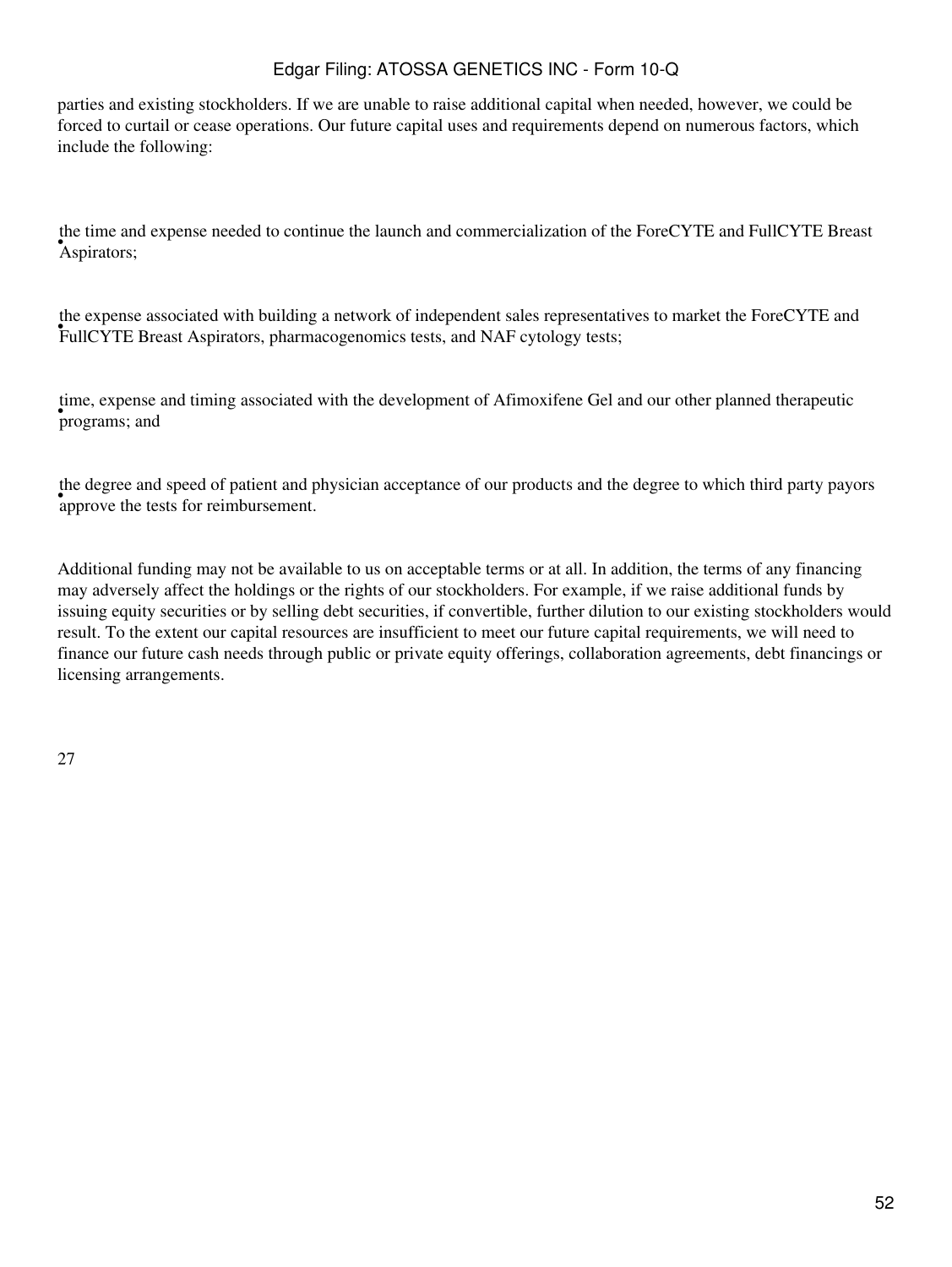If adequate funds are not available, we may be required to terminate, significantly modify or delay our development programs, reduce our planned commercialization efforts, or obtain funds through collaborators that may require us to relinquish rights to our technologies or product candidates that we might otherwise seek to develop or commercialize independently. Further, we may elect to raise additional funds even before we need them if we believe the conditions for raising capital are favorable.

#### **Off-Balance Sheet Arrangements**

We do not currently have, nor have we ever had, any relationships with unconsolidated entities or financial partnerships, such as structured finance or special purpose entities, established for the purpose of facilitating off-balance sheet arrangements or limited purposes. In addition, we do not engage in trading activities involving non-exchange traded contracts.

#### **Recent Accounting Pronouncements**

In May 2014, the Financial Accounting Standards Board (the "FASB") issued Accounting Standards Update ("ASU") No. 2014-09, *Revenue from Contracts with Customers: Topic 606* ("ASU 2014-09"), to supersede nearly all existing revenue recognition guidance under U.S. GAAP. The core principle of ASU 2014-09 is to recognize revenues when promised goods or services are transferred to customers in an amount that reflects the consideration that is expected to be received for those goods or services. ASU 2014-09 defines a five step process to achieve this core principle and, in doing so, it is possible more judgment and estimates may be required within the revenue recognition process than required under existing GAAP including identifying performance obligations in the contract, estimating the amount of variable consideration to include in the transaction price and allocating the transaction price to each separate performance obligation. ASU 2014-09 is effective in the first quarter of 2017 using either of two methods: (i) retrospective to each prior reporting period presented with the option to elect certain practical expedients as defined within ASU 2014-09; or (ii) retrospective with the cumulative effect of initially applying ASU 2014-09 recognized at the date of initial application and providing certain additional disclosures as defined per ASU 2014-09. We are currently evaluating the impact of our pending adoption of ASU 2014-09 on our consolidated financial statements.

In August 29, 2014, FASB issued ASU No. 2014-15, *Disclosure of Uncertainties about an Entity's Ability to Continue as a Going Concern*. This ASU requires management to determine whether substantial doubt exists regarding the entity's going concern presumption, which generally refers to an entity's ability to meet its obligations as they become due. If substantial doubt exists but is not alleviated by management's plan, the footnotes must specifically state that "there is substantial doubt about the entity's ability to continue as a going concern within one year after the financial statements are issued". In addition, if substantial doubt exists, regardless of whether such doubt was alleviated, entities must disclose: (a) principal conditions or events that raise substantial doubt about the entity's ability to continue as a going concern (before consideration of management's plans, if any); (b) management's evaluation of the significance of those conditions or events in relation to the entity's ability to meet its obligations; and (c)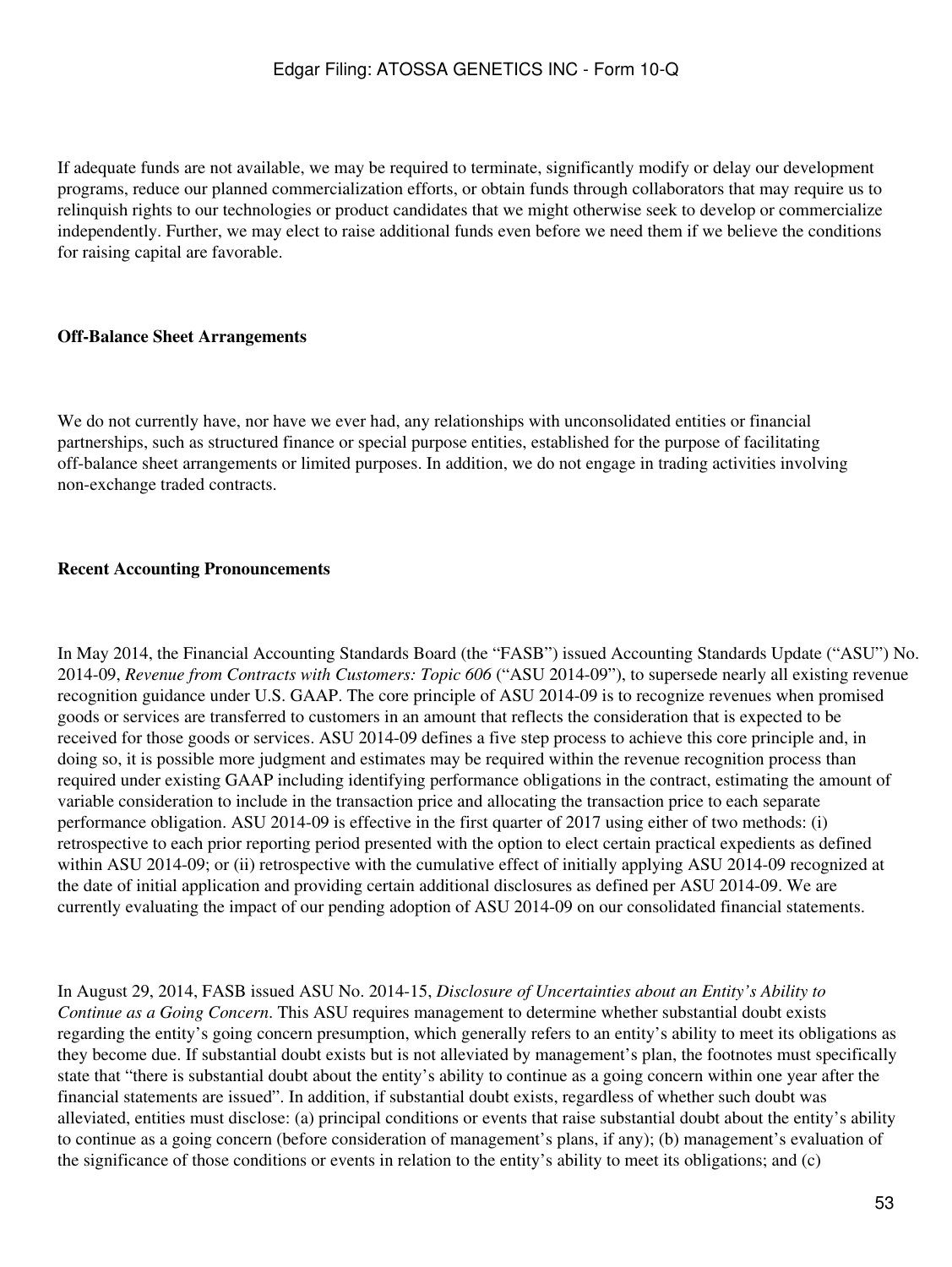management's plans that are intended to mitigate the conditions or events that raise substantial doubt, or that did alleviate substantial doubt, about the entity's ability to continue as a going concern. If substantial doubt has not been alleviated, these disclosures should become more extensive in subsequent reporting periods as additional information becomes available. In the period that substantial doubt no longer exists (before or after considering management's plans), management should disclose how the principal conditions and events that originally gave rise to substantial doubt have been resolved. The ASU applies prospectively to all entities for annual periods ending after December 15, 2016, and to annual and interim periods thereafter. Early adoption is permitted. We have not yet adopted the provisions of ASU No. 2014-15.

## <span id="page-53-0"></span>**ITEM 3. QUANTATIVE AND QUALITATIVE DISCLOSURES ABOUT MARKET RISK.**

Not applicable.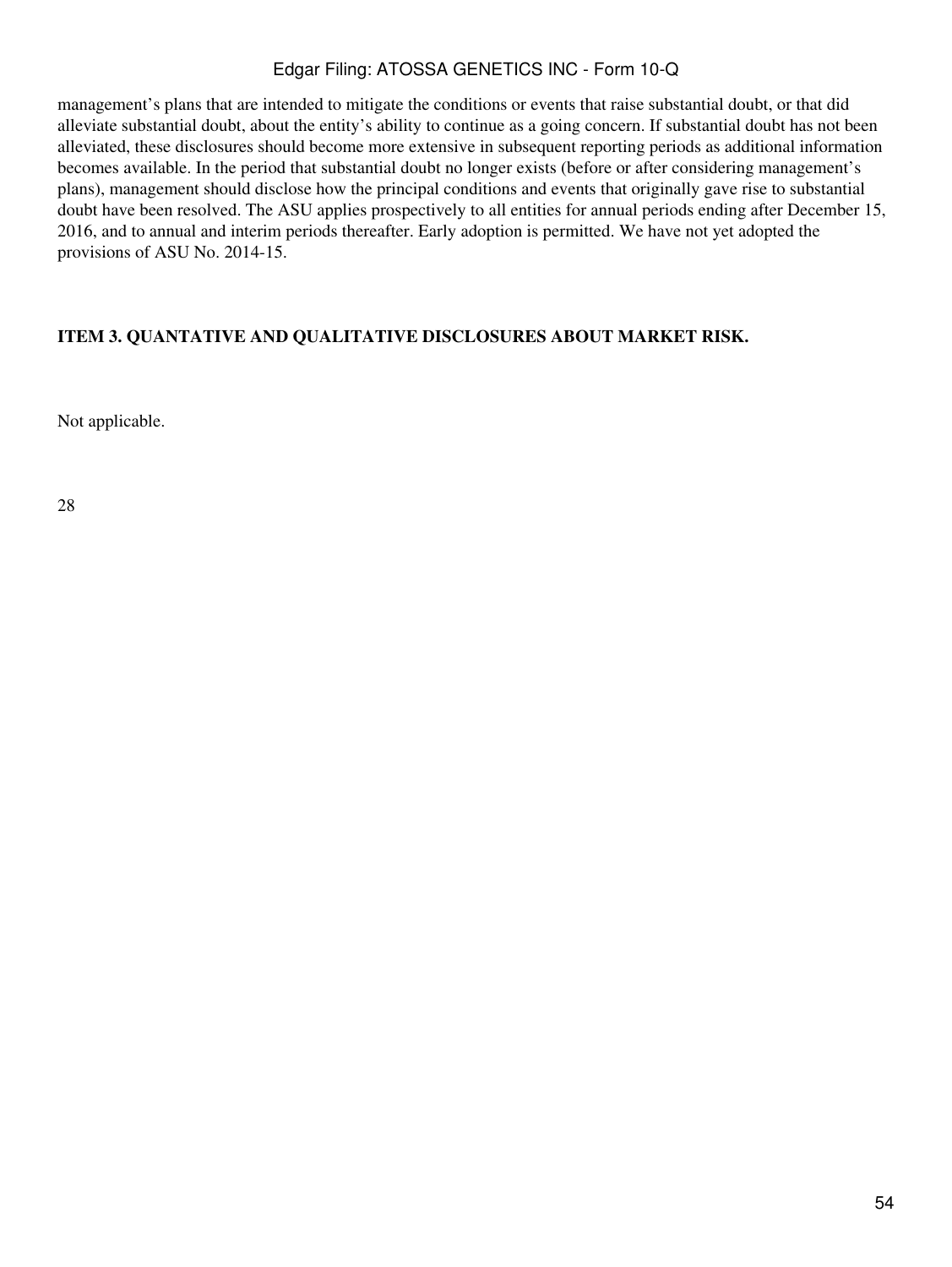### <span id="page-54-0"></span>**ITEM 4. CONTROLS AND PROCEDURES**

Our management, with the participation of our principal executive officer and principal financial officer, evaluated the effectiveness of our disclosure controls and procedures as of June 30, 2015. The term "disclosure controls and procedures," as defined in Rules 13a-15(e) and 15d-15(e) under the Securities Exchange Act, means controls and other procedures of a company that are designed to ensure that information required to be disclosed by a company in the reports that it files or submits under the Exchange Act is recorded, processed, summarized and reported, within the time periods specified in the Securities and Exchange Commission's rules and forms. Disclosure controls and procedures include, without limitation, controls and procedures designed to ensure that information required to be disclosed by a company in the reports that it files or submits under the Exchange Act is accumulated and communicated to the company's management, including its principal executive and principal financial officers, as appropriate to allow timely decisions regarding required disclosure. Management recognizes that any controls and procedures, no matter how well designed and operated, can provide only reasonable assurance of achieving their objectives and management necessarily applies its judgment in evaluating the cost-benefit relationship of possible controls and procedures. Based on the evaluation of our disclosure controls and procedures as of June 30, 2015, our principal executive officer and principal financial officer concluded that, as of such date, the Company's disclosure controls and procedures were effective at the reasonable assurance level.

No change in our internal control over financial reporting (as defined in Rules 13a-15(f) and 15d-15(f) under the Exchange Act) occurred during the quarter ended June 30, 2015 that has materially affected, or is reasonably likely to materially affect, our internal control over financial reporting.

#### <span id="page-54-1"></span>**PART II. OTHER INFORMATION**

#### <span id="page-54-2"></span>**ITEM 1. LEGAL PROCEEDINGS**

On October 10, 2013, a putative securities class action complaint, captioned Cook v. Atossa Genetics, Inc., et al., No. 2:13-cv-01836-RSM, was filed in the United States District Court for the Western District of Washington against us, certain of our directors and officers and the underwriters of our November 2012 initial public offering. The complaint alleges that all defendants violated Sections 11 and  $12(a)(2)$ , and that we and certain of our directors and officers violated Section 15, of the Securities Act by making material false and misleading statements and omissions in the offering's registration statement, and that we and certain of our directors and officers violated Sections 10(b) and 20A of the Exchange Act and SEC Rule 10b-5 promulgated thereunder by making false and misleading statements and omissions in the registration statement and in certain of our subsequent press releases and SEC filings with respect to our NAF specimen collection process, our ForeCYTE Aspirator Breast Health Test and our MASCT device. This action seeks, on behalf of persons who purchased our common stock between November 8, 2012 and October 4, 2013, inclusive, damages of an unspecific amount.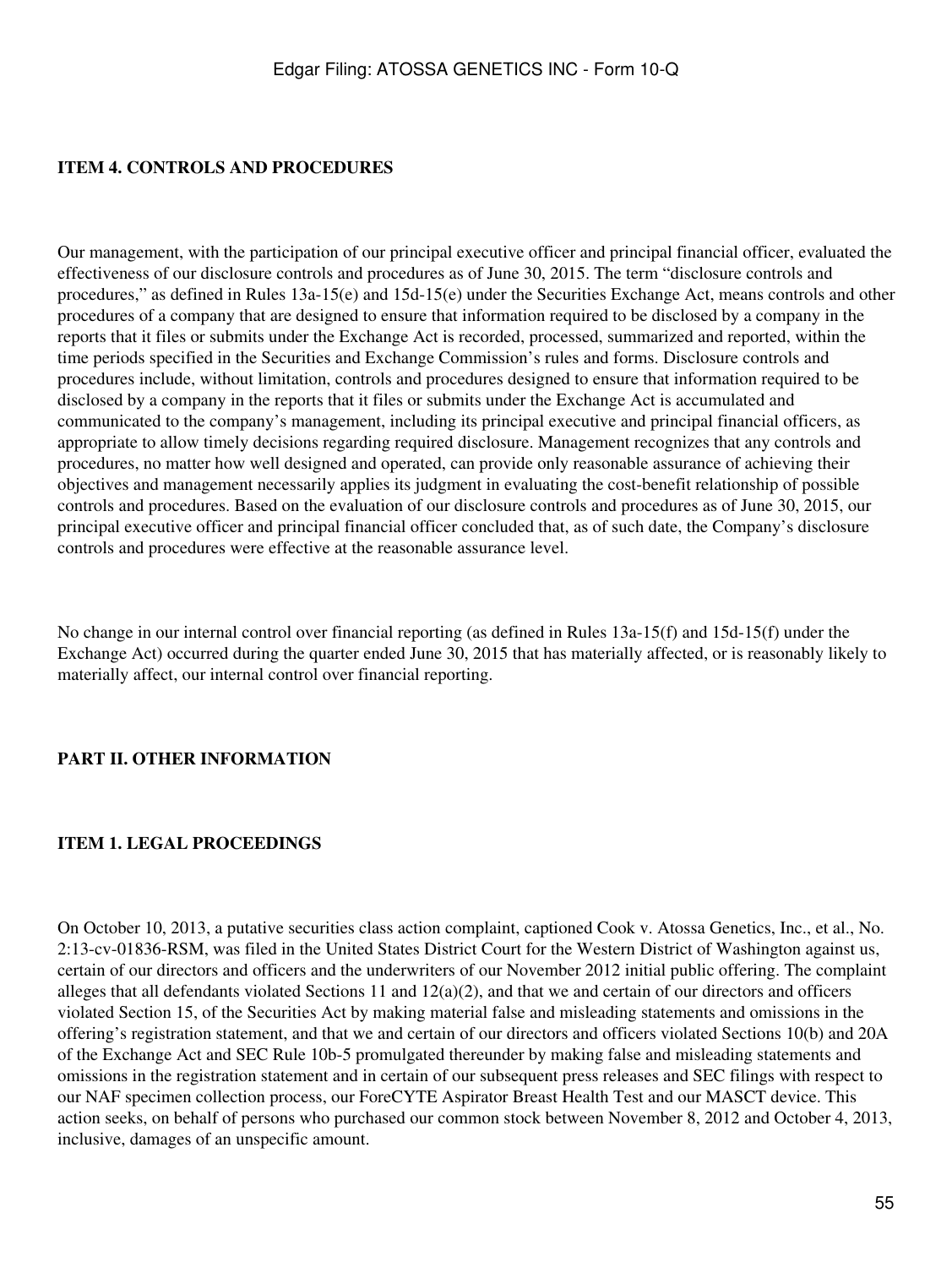On February 14, 2014, the Court appointed plaintiffs Miko Levi, Bandar Almosa and Gregory Harrison (collectively, the "Levi Group") as lead plaintiffs, and approved their selection of co-lead counsel and liaison counsel. The Court also amended the caption of the case to read *In re Atossa Genetics, Inc. Securities Litigation.* No. 2:13-cv-01836-RSM. An amended complaint was filed on April 15, 2014. The Company and other defendants filed motions to dismiss the amended complaint on May 30, 2014. On October 6, 2014 the Court granted defendants' motion dismissing all claims against Atossa and all other defendants. On October 30, 2014, the Court entered a final order of dismissal. On November 3, 2014, plaintiffs filed a notice of appeal with the Court and have appealed the Court's dismissal order to the U.S. Court of Appeals for the Ninth Circuit. On February 11, 2015, plaintiffs filed their opening appellate brief. Defendants filed an answering brief on April 13, 2015. On May 18, 2015, plaintiffs filed a reply brief in support of their appeal. A hearing for the appeal has not been set.

The Company believes this complaint is without merit and plans to defend ourselves vigorously; however failure to obtain a favorable resolution of the claims set forth in the complaint could have a material adverse effect on the Company's business, results of operations and financial condition. Currently, the amount of such material adverse effect cannot be reasonably estimated, and no provision or liability has been recorded for these claims as of June 30, 2015. The costs associated with defending and resolving the complaint and ultimate outcome cannot be predicted. These matters are subject to inherent uncertainties and the actual cost, as well as the distraction from the conduct of our business, will depend upon many unknown factors and management's view of these may change in the future.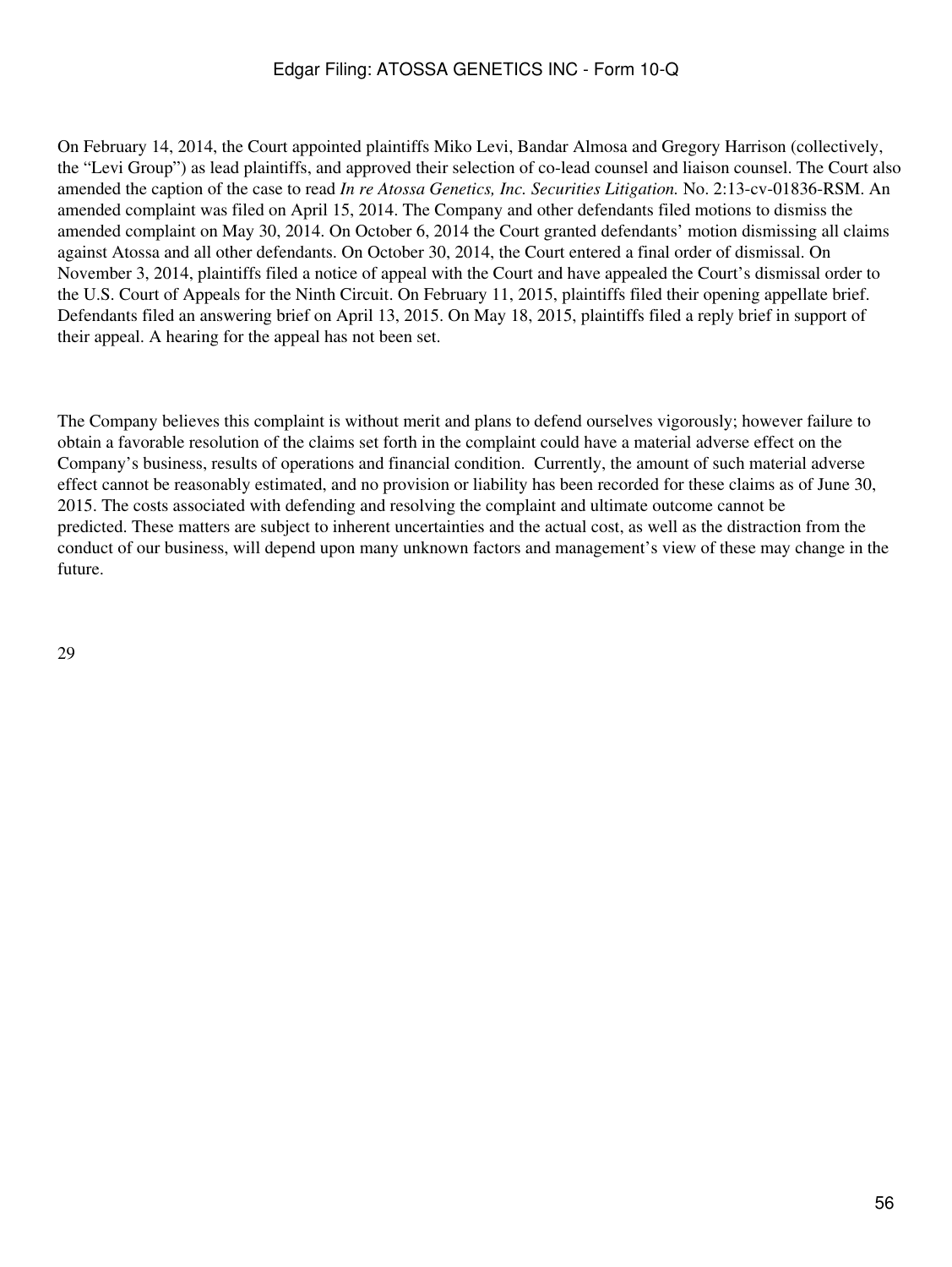### <span id="page-56-0"></span>**ITEM 1A. RISK FACTORS**

#### **RISK FACTORS**

*A purchase of our shares of Common Stock is an investment in our securities and involves a high degree of risk. You should carefully consider the following information about these risks, together with the other information contained in this report, before purchasing our securities. If any of the following risks actually occur, our business, financial condition and results of operations would likely suffer. In that case, the market price of the Common Stock could decline, and you may lose part or all of your investment in our Company. Additional risks of which we are not presently aware or that we currently believe are immaterial may also harm our business and results of operations.*

There have been no material changes to the risk factors described in the Company's Annual Report on Form 10-K, as filed with the SEC on March 30, 2015, except for the following items, which have been updated.

*Anticipated liquidity issues in the next six to twelve months.*

For the six months ended June 30, 2015, we generated \$4,567,425 in revenue and we incurred a net loss of \$6,480,617. Through June 30, 2015, we had an accumulated deficit of approximately \$41.7 million. We expect that our existing resources will be sufficient to fund our planned operations through the first quarter of 2016. We have not yet established an ongoing source of revenue sufficient to cover our operating costs and allow us to continue as a going concern. Our ability to continue as a going concern is dependent on obtaining adequate capital to fund operating losses until we become profitable. We may not be successful in launch of ForeCYTE and FullCYTE Breast Aspirators and other sources of capital may not be available when we need them or on acceptable terms. If we are unable to raise in a timely fashion the amount of capital we anticipate needing, from Aspire or otherwise, we would be forced to curtail or cease operations.

*Changes in regulations and policies, including adverse coverage decisions by Medicare Administrative Contractors, or changes in payor mix may adversely affect reimbursement for laboratory services and could have a material adverse impact on our revenue and profitability.*

Most of our services are billed to a party other than the physician who ordered the test, including for example, Medicare and commercial insurance companies. The majority of our pharmacogenomics tests have been billed to Medicare. Reimbursement levels for healthcare services are subject to continuous and often unexpected changes in policies. Changes in governmental and third party reimbursement rates and policies may result from statutory and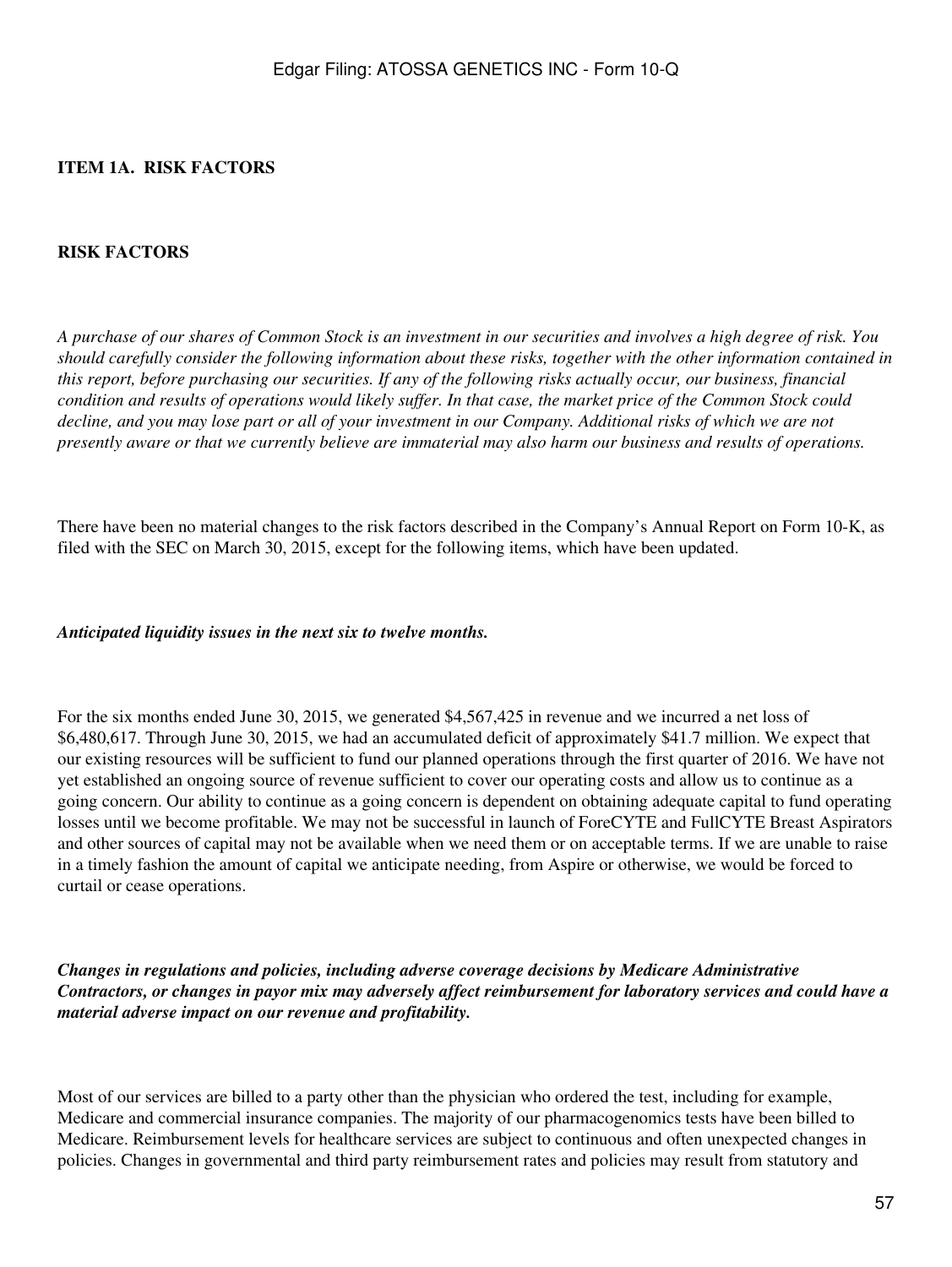regulatory changes, retroactive rate adjustments, administrative rulings, competitive bidding initiatives, and other policy changes. Uncertainty also exists as to the coverage and reimbursement status of new services, including our pharmacogenomics test and NAF test both of which are relatively new services.

Government payors and insurance companies have increased their efforts to control the cost, utilization, and delivery of healthcare services. For example, at least yearly, Congress has considered and enacted changes in the Medicare fee schedule in conjunction with budgetary legislation. Further reductions of reimbursement for Medicare services or changes in policy regarding coverage of tests may be implemented from time to time. The payment amounts under the Medicare fee schedules are often used as a reference for the payment amounts set by other third party payors. As a result, a reduction in Medicare reimbursement rates could result in a corresponding reduction in the reimbursements we may receive from such third party payors. Changes in test coverage policies of other third party payors may also occur. Such reimbursement and coverage changes in the past have resulted in reduced prices, added costs and reduced accession volume, and have imposed more complex regulatory and administrative burdens. Further changes in federal, state, and local third party payor laws, regulations, or policies may have a material adverse impact on our business.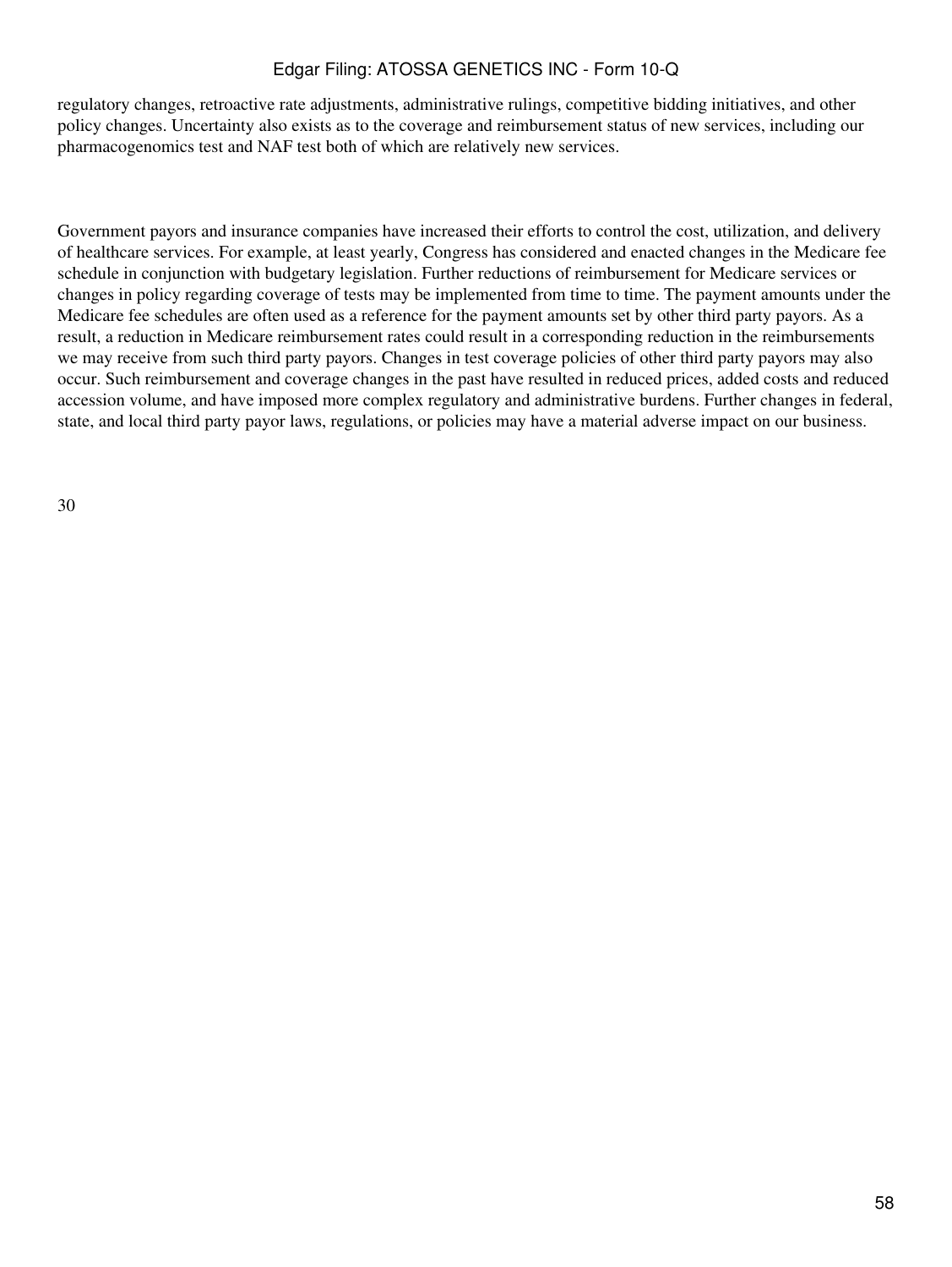#### *Adverse coverage decisions by Medicare Administrative Contractors could have a material adverse impact on our revenue and operations.*

The majority of the pharmacogenomics tests performed by the NRLBH have been for Medicare patients and at an average Medicare rate of approximately \$1,100 per test. On May 7, 2015, the Medicare Administrative Contractor covering the region in which the NRLBH operates issued a local coverage determination, or LCD, that affects the Medicare reimbursement we expect to receive for our pharmacogenomics tests for tests performed on or after the effective date of the LCD which is June 22, 2015. The LCD provides that Medicare reimbursement will be provided for pharmacogenomics tests only for patients on a few specific drugs or for specific conditions at the reimbursement rate of \$243 to \$669 per test, depending on the drug and condition, which is lower than our historic average reimbursement. Most of the pharmacogenomics tests previously performed by the NRLBH have been for drugs and conditions for which Medicare reimbursement will not be available under the new LCD after it becomes effective. This new LCD could significantly reduce the rate at which the NRLBH is reimbursed and could reduce the types of pharmaceuticals and conditions for which reimbursement is available, which could have a significant adverse impact on our revenues and operations.

### *If we are not able to protect our proprietary technology, others could compete against us more directly, which would harm our business.*

Our commercial success will depend, in part, on our ability to obtain additional patents and licenses and protect our existing patent position, both in the United States and in other countries, for devices, kits, diagnostics tests, therapeutics and related technologies, processes, methods, compositions and other inventions that we believe are patentable. Our ability to preserve our trade secrets and other intellectual property is also important to our long-term success. If we do not adequately protect our intellectual property, competitors may be able to use our technologies and erode or negate any competitive advantage we may have, which could harm our business and ability to maintain profitability. Patents may also issue to third parties which could interfere with our ability to bring our molecular diagnostic tests or therapeutics to market. The laws of some foreign countries do not protect our proprietary rights to the same extent as U.S. laws, and we may encounter significant problems in protecting our proprietary rights in these countries. The patent positions of diagnostic companies and pharmaceutical and biotechnology companies, including our patent position, are generally highly uncertain and particularly after the Supreme Court decisions, *Mayo Collaborative Services v. Prometheus Laboratories*, 132 S. Ct. 1289 (2012), *Association for Molecular Pathology v. Myriad*, 133 S. Ct. 2107 (2013), and *Alice Corp. v. CLS Bank Int'l*, 134 S. Ct. 2347 (2014), and involve complex legal and factual questions, and, therefore, any patents issued to us may be challenged, deemed unenforceable, invalidated or circumvented. We will be able to protect our proprietary rights from unauthorized use by third parties only to the extent that our proprietary technologies and any future tests are covered by valid and enforceable patents or are effectively maintained as trade secrets. Our patent applications may never issue as patents, and the claims of any issued patents may not afford meaningful protection for our technology or tests. In addition, any patents issued to us or our licensors may be challenged, and subsequently narrowed, invalidated or circumvented.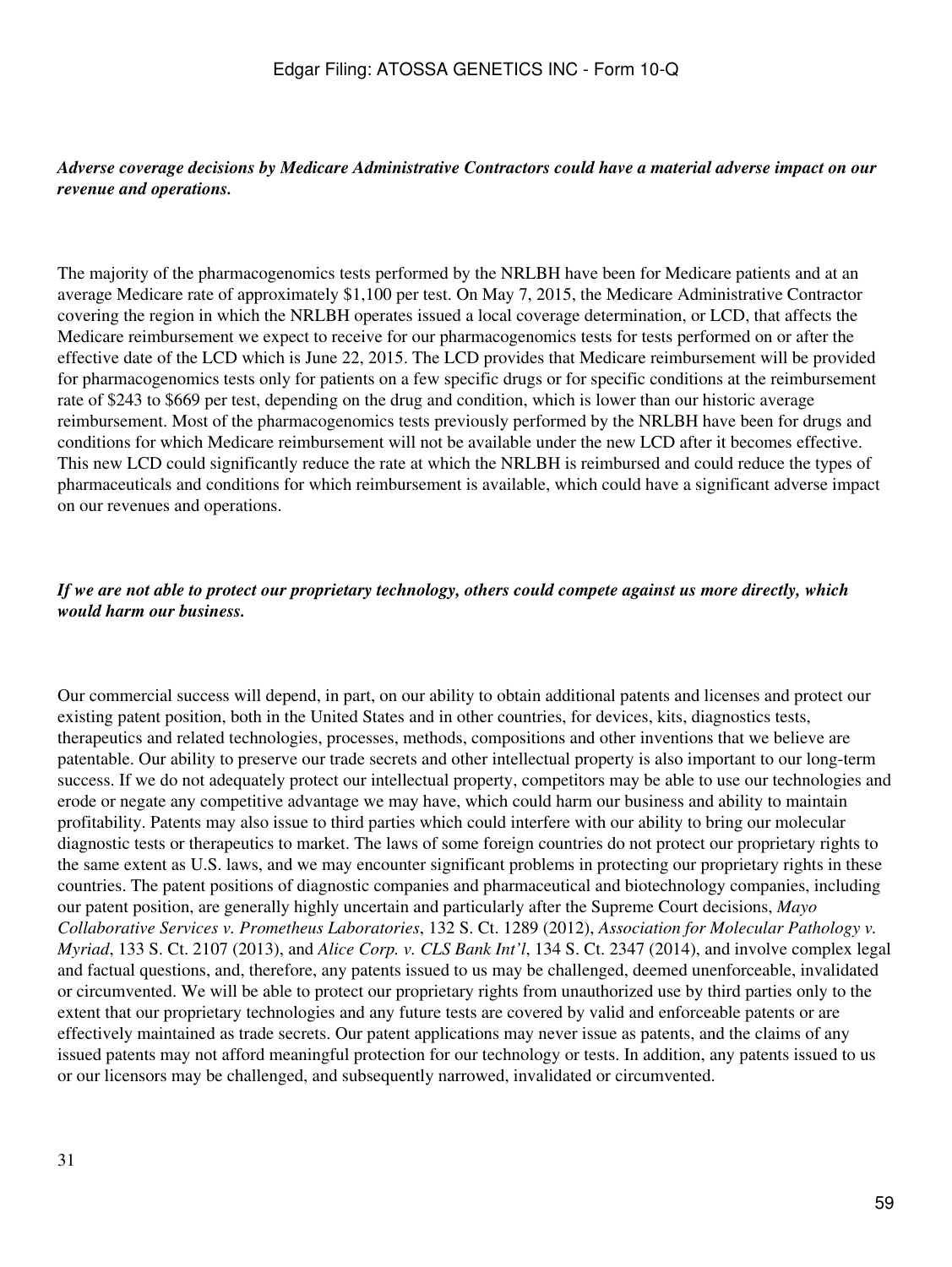The degree of future protection for our proprietary rights is uncertain, and we cannot ensure that:

•we or our licensors were the first to make the inventions covered by each of our patent applications;

we or our licensors were the first to file patent applications for these inventions;

•others will not independently develop similar or alternative technologies or duplicate any of our technologies;

any of our or our licensors' patent applications will result in issued patents;

any of our or our licensors' patents will be valid or enforceable;

therapeutics, will provide us with any competitive advantages or will not be challenged by third parties; any patents issued to us or our licensors and collaborators will provide a basis for commercially viable tests and/or

•we will develop additional proprietary technologies or tests that are patentable;

•the patents of others will not have an adverse effect on our business; or

•our patents or patents that we license from others will survive legal challenges, and remain valid and enforceable.

If a third party files a patent application with claims to a biomarker or a drug we have discovered or developed, a derivation proceeding may be initiated regarding competing patent applications. If a derivation proceeding is initiated, we may not prevail in the derivation proceeding. If the other party prevails in the derivation proceeding, we may be precluded from commercializing services or tests based on the biomarker or the drug, or may be required to seek a license. A license may not be available to us on commercially acceptable terms, if at all.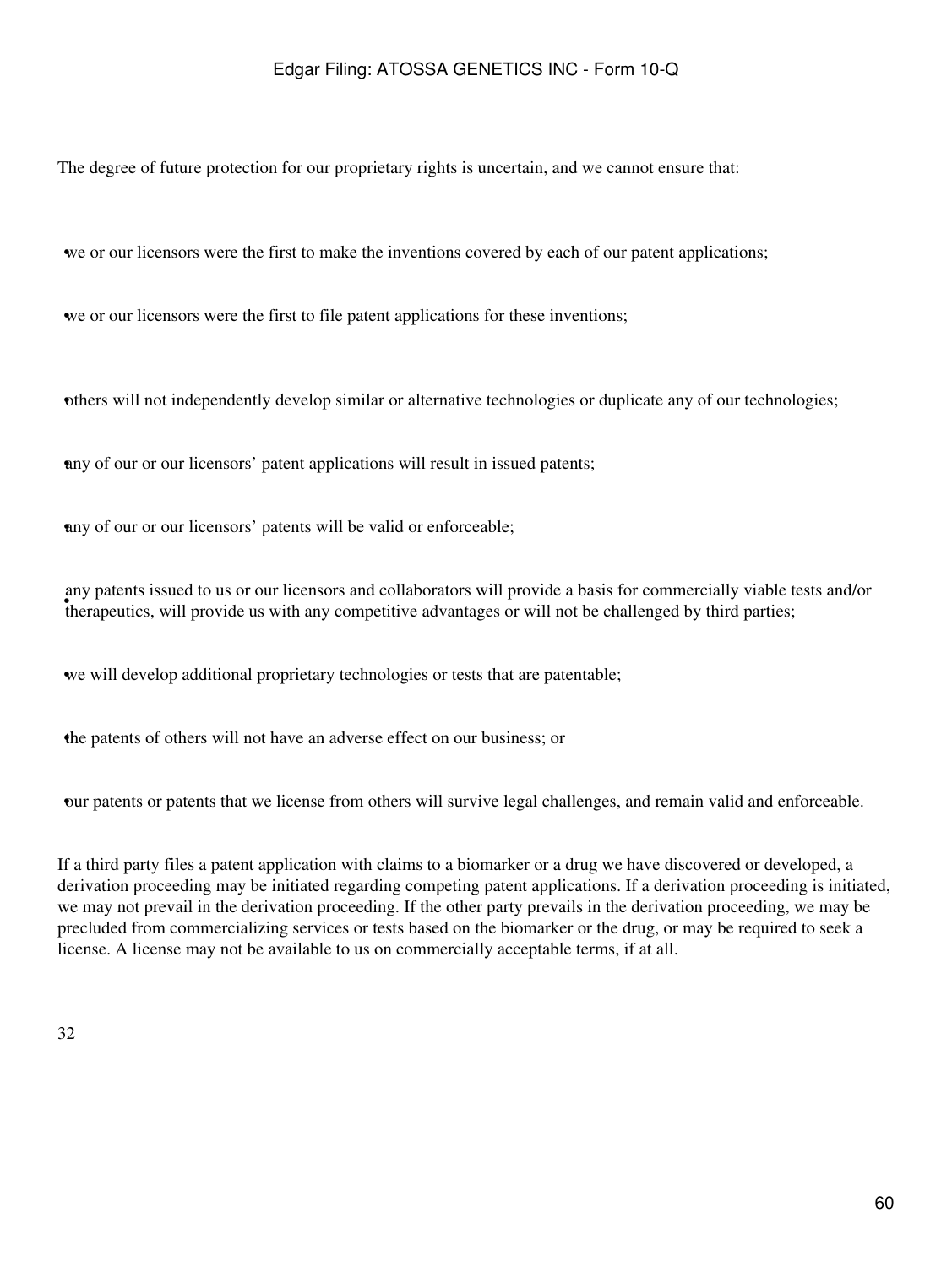We also rely upon unpatented proprietary technologies. Although we require employees, consultants and collaborators to sign confidentiality agreements, we may not be able to adequately protect our rights in such unpatented proprietary technologies, which could have a material adverse effect on our business. For example, others may independently develop substantially equivalent proprietary information or techniques or otherwise gain access to our proprietary technologies or disclose our technologies to our competitors.

### *If we were sued for patent infringement by third parties, we might incur significant costs and delays in test or drug introduction.*

Our tests and drug candidates may also conflict with patents that have been or may be granted to others. Our industry includes many organizations that have or are seeking to discern biomarkers and develop genomic, proteomic and other technologies and also develop drugs. To the extent any patents are issued or have been issued to those organizations, the risk increases that the sale of our molecular diagnostic and companion diagnostic tests, and drugs under development may give rise to claims of patent infringement. Others may have filed and in the future are likely to file patent applications covering biomarkers that are similar or identical to our tests and/or drugs that are similar to our drugs. Any of these patent applications may have priority over our patent applications and these entities or persons could bring legal proceedings against us seeking damages or seeking to enjoin us from testing or marketing our tests. Patent litigation is costly, and even if we prevail, the cost of such litigation could have a material adverse effect on us. If the other parties in any such actions are successful, in addition to any liability for damages, we could be required to cease the infringing activity or obtain a license. Any license required may not be available to us on commercially acceptable terms, if at all. Our failure to obtain a license to any technology that we may require to commercialize our tests could have a material adverse effect on our business. We believe that there may be significant litigation in the industry regarding patent and other intellectual property rights. If we become involved in this litigation, it could consume a substantial portion of our managerial and financial resources.

### *If we fail to comply with our obligations under license or technology agreements with third parties, we could lose license rights that are critical to our business.*

We license intellectual property that is critical to our business, including licenses underlying the technology in our molecular diagnostic and pharmaceutical and clinical services and therapeutics and in the future we may enter into additional agreements that provide us with licenses to valuable intellectual property or technology. These licenses impose various royalty payments, milestones, and other obligations on us. If we fail to comply with any of these obligations, the licensor may have the right to terminate the license. Termination by the licensor would cause us to lose valuable rights, and could prevent us from distributing our current tests and/or drugs, or inhibit our ability to commercialize future test and/or therapeutics candidates. Our business would suffer if any current or future licenses terminate, if the licensors fail to abide by the terms of the license, if the licensors fail to prevent infringement by third parties, if the licensed patents or other rights are found to be invalid or unenforceable, or if we are unable to enter into necessary licenses on acceptable terms.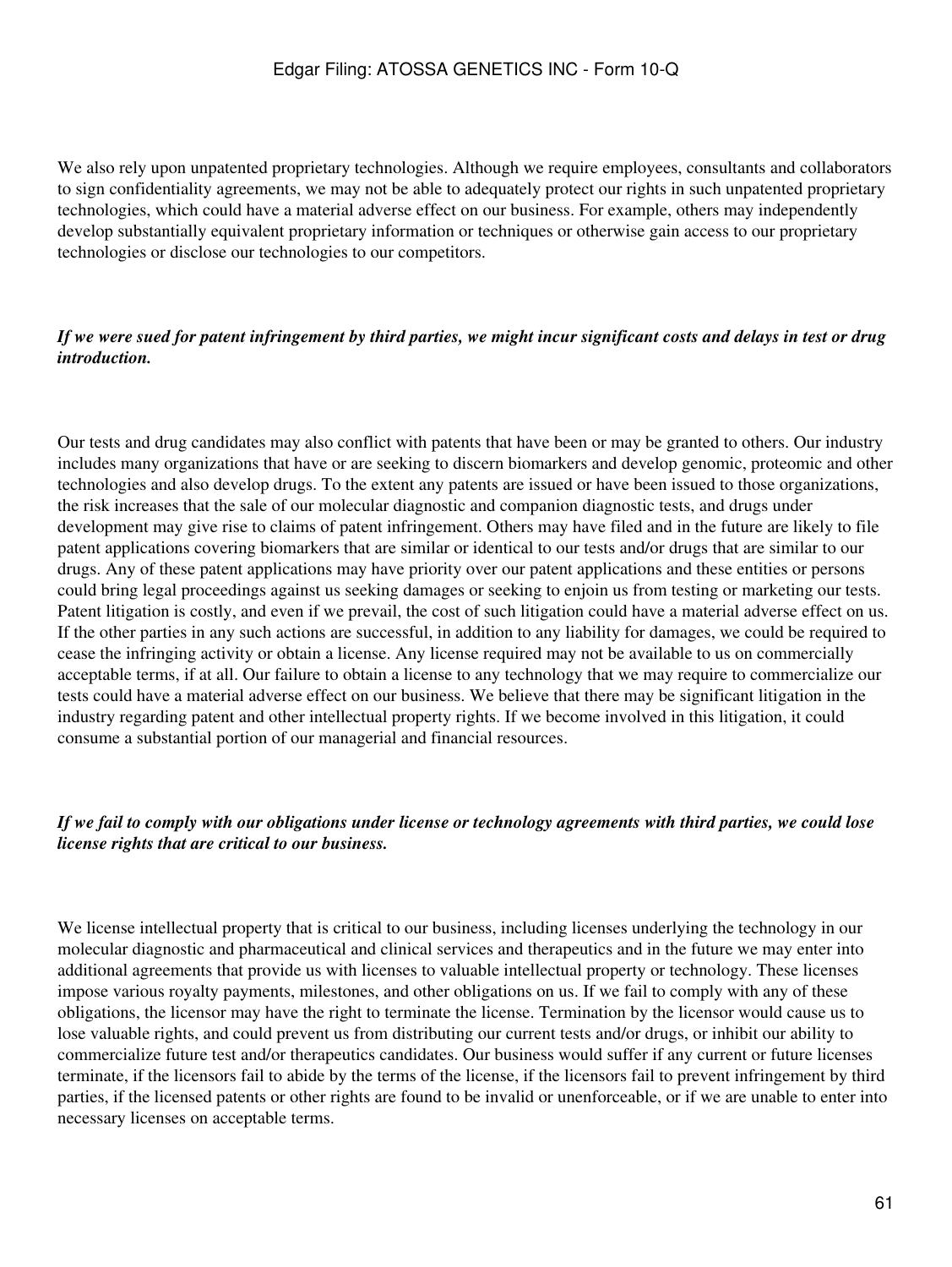# <span id="page-61-0"></span>**ITEM 2. UNREGISTERED SALES OF EQUITY SECURITIES AND USE OF PROCEEDS**

None.

## <span id="page-61-1"></span>**ITEM 3. DEFAULTS UPON SENIOR SECURITIES**

Not applicable.

### <span id="page-61-2"></span>**ITEM 4. MINE SAFETY DISCLOSURES**

Not applicable.

## <span id="page-61-3"></span>**ITEM 5. OTHER INFORMATION**

Not applicable.

### <span id="page-61-4"></span>**ITEM 6. EXHIBITS**

(a)Exhibits

## **Incorporated by Reference Herein Exhibit No. Description Form Date**

| 10.1 | Intellectual Property License Agreement with Besins Healthcare<br>Luxembourg SARL                                          | Current Report on Form 8-K,<br>as Exhibit 10.1 | May 18, 2015  |
|------|----------------------------------------------------------------------------------------------------------------------------|------------------------------------------------|---------------|
|      | 10.2 Purchase Agreement and Registration Rights Agreement with<br>Aspire Capital                                           | <b>Registration Statement on</b><br>Form S-1   | May 26, 2015  |
| 10.3 | Placement Agent Agreement with Roth Capital partners, LLC and Current Report on Form 8-K,<br>Dawson James Securities, Inc. | as Exhibit 10.1                                | June 10, 2015 |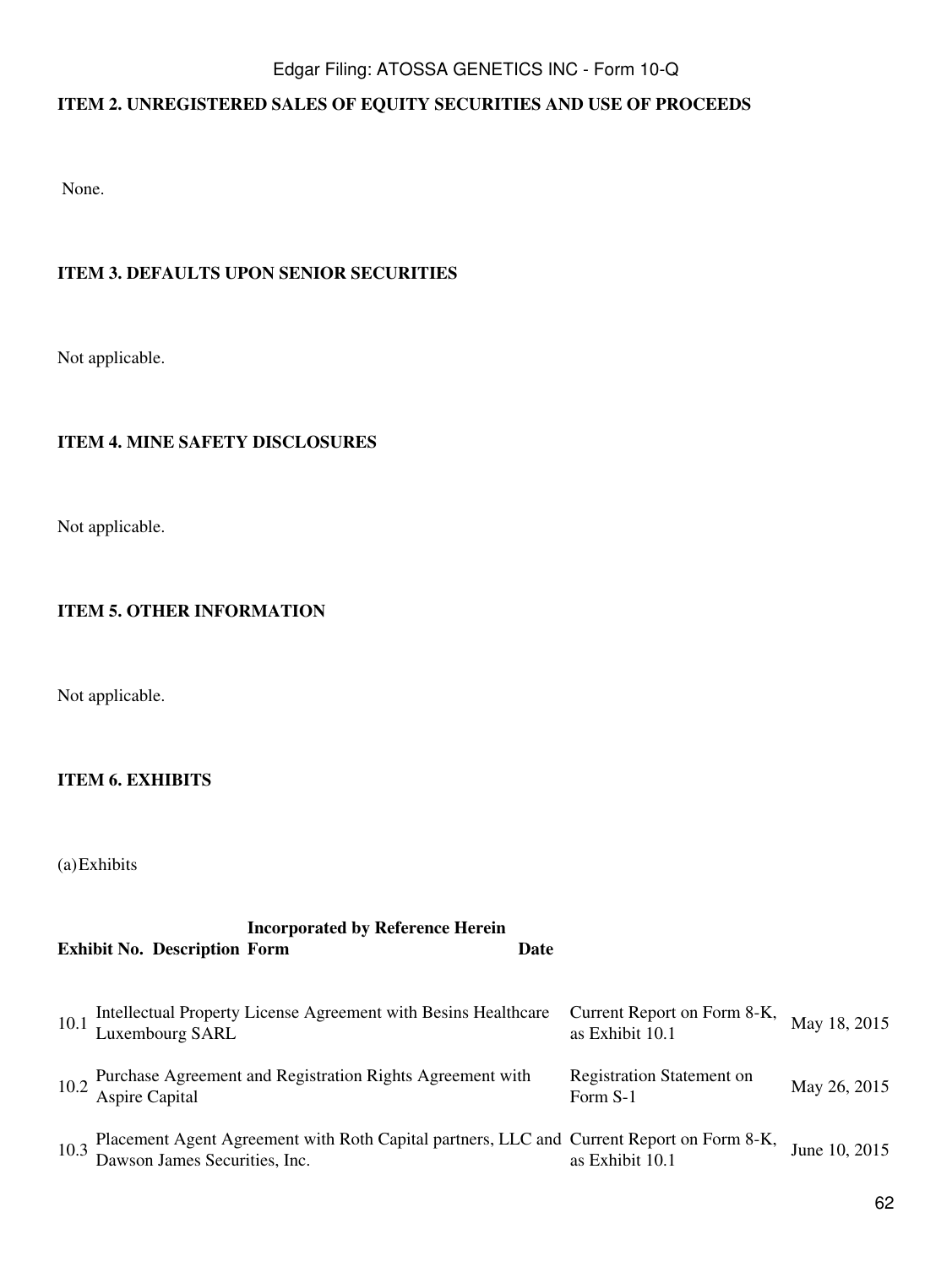|      | 10.4 Pre-Funded Warrants to Purchase Common Stock.                                                      | Current Report on Form 8-K,<br>as Exhibit 4.1  | June 10, 2015 |
|------|---------------------------------------------------------------------------------------------------------|------------------------------------------------|---------------|
|      | 10.5 Subscription Agreements to Purchase Shares.                                                        | Current Report on Form 8-K,<br>as Exhibit 10.2 | June 10, 2015 |
| 31.1 | Certification pursuant to Rule 13a-14(a) under the Securities<br>Exchange Act of 1934 of Steven C. Quay | Filed herewith                                 |               |
| 31.2 | Certification pursuant to Rule $13a-14(a)$ under the Securities<br>Exchange Act of 1934 of Kyle Guse    | Filed herewith                                 |               |
| 32.1 | Certification pursuant to 18 U.S.C. Section 1350 of Steven C.<br>Ouay                                   | Filed herewith                                 |               |
|      | 32.2 Certification pursuant to 18 U.S.C. Section 1350 of Kyle Guse                                      | Filed herewith                                 |               |
|      | 101 Interactive Data Files pursuant to Rule 405 of Regulation S-T                                       | Filed herewith                                 |               |